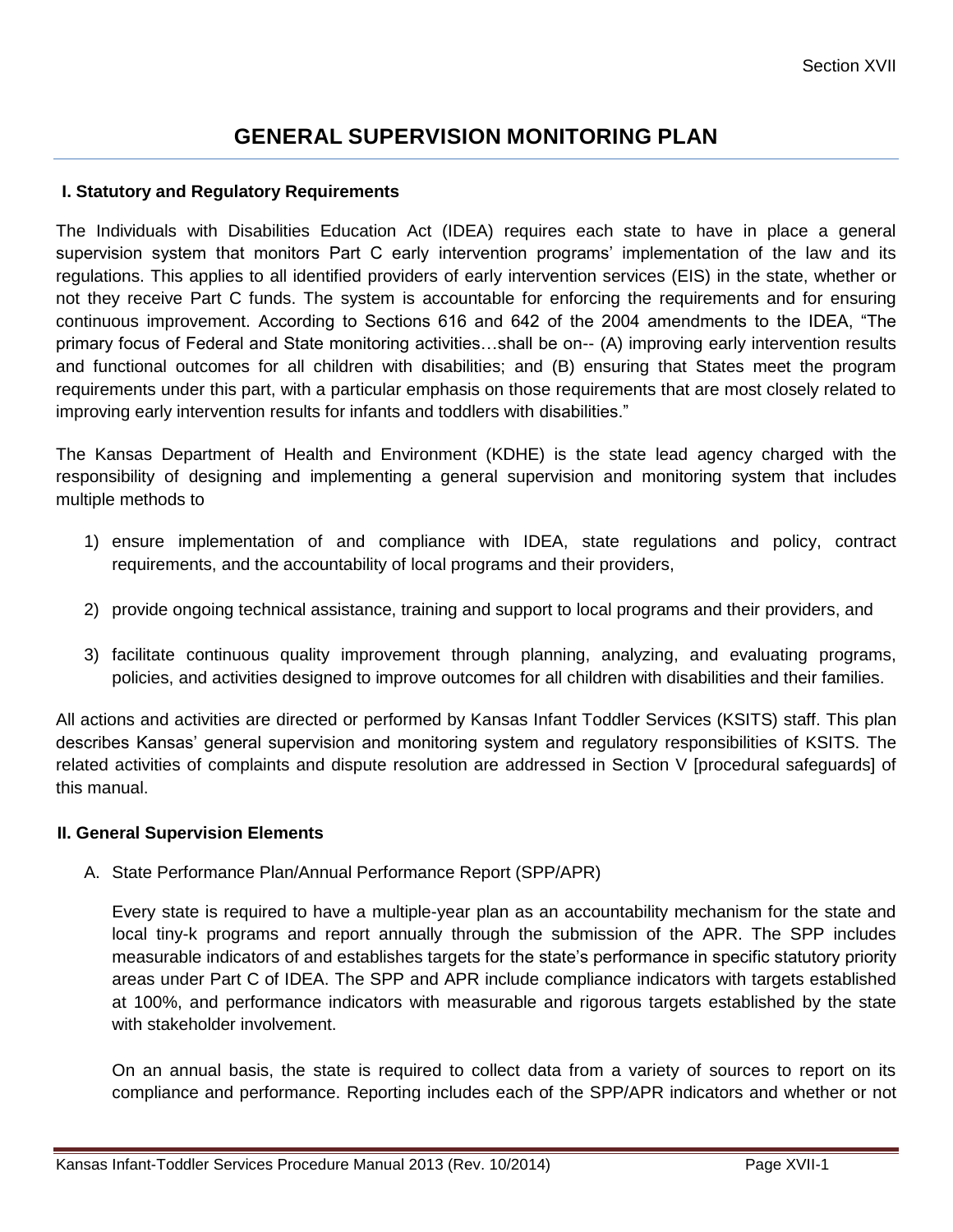the state met the targets established. If targets are not met, the APR indentifies reasons, outlines correction steps, and lists improvement activities planned or implemented by the state.

B. Grant Application Process: Community Service Plans (CSP) and Continuous Improvement Plan (CIP)

KSITS requires each contracted local tiny-k program to provide a CSP on a periodic basis and a CIP annually as part of the grant funding application. The CSP describes how the local tiny-k program will follow the key principles of early intervention and provides the regulatory required services outlined under IDEA. The CIP includes narrative descriptions of local processes used to show compliance and performance of the local provider as reported to KSITS through the data system and other reporting mechanisms. Information provided through the CIP identifies strengths, concerns, local goals, and improvement activities, especially for those areas identified as below compliance requirements or state performance targets through previous monitoring actions and communications. CSPs and CIPs are submitted with annual grant applications in May of each year, and the annual grant award is dependent upon KSITS approval of the local plans.

C. Semi-Annual Reports (SAR)

KSITS requires each local tiny-k program to submit a SAR for the reporting periods January through June (due July 31) and July through December (due January 31). These reports include both a data and narrative section and monitor database accuracy, child-find activities, referral sources, evaluation/ eligibility data, services provided, cumulative child counts, parental concerns and complaints resolved at the local level, local interagency coordinating council (LICC) membership and activities, and staff training. The state provides comparative feedback to the local tiny-k programs on the analysis of the SAR data, showing current performance versus prior performance, results from Federal Data Table submissions, and specific local tiny-k program performance versus statewide performance. The reports from the first half of the fiscal year (July to December) can be used to provide a pre-finding notice to local tiny-k program providers prior to the annual compliance review. The reports from both halves of the fiscal year are part of the annual compliance review consideration.

D. Random IFSP Reviews

Annually, in October, a list of all active Part C cases by local provider and case identifier is generated. The KDHE Program Analyst will determine a random sample of these cases. Sample size will be based on size of the program. The case numbers are sent via e-mail to the local coordinators on a date selected by the KSITS coordinator.

The local tiny-k coordinator will review the IFSP's from this random sample by using the Quality Indicator Rubric (QIR). The local tiny-k program will have 10 business days to review the IFSP's and submit an IFSP Review Summary and a letter of response on their internal reviews to KDHE. Local programs should address each self-identified instance of non-compliance, and quality concerns, in their return responses, along with a plan for a system of improvement. Improvement activities identified by the local program will be monitored to ensure that such activities occur.

In addition to the IFSP's that will be self-reviewed, one randomly-sampled IFSP will be selected, and a hard copy sent to KDHE with all related documents. The local tiny-k program will have two days (48 hours) to fax, email, or postmark this IFSP to KDHE. Case records received are reviewed for compliance, completeness, and for evidence-based practice quality standards using the QIR.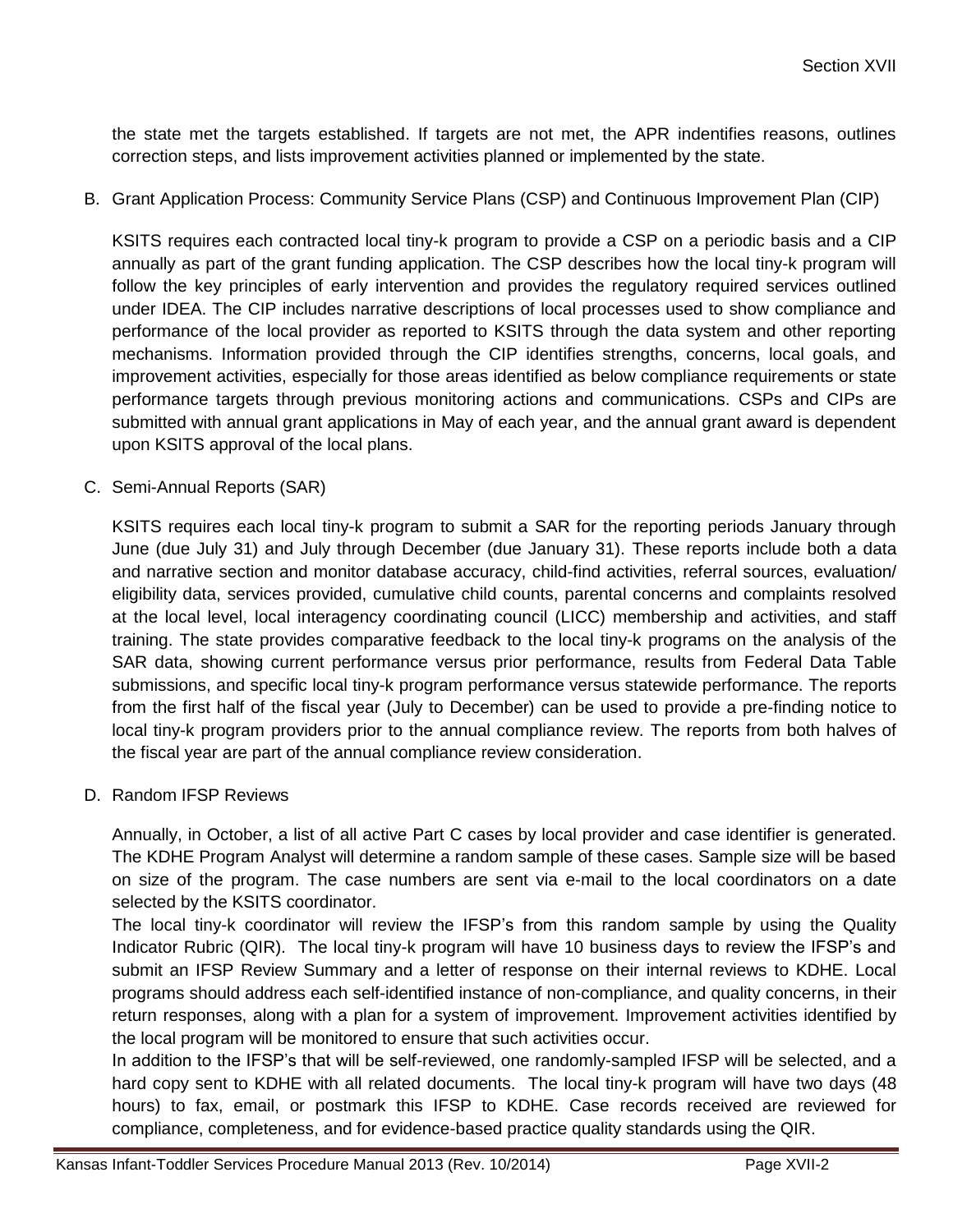E. Kansas Part C Statutes and Regulations

The Kansas state statutes and regulations codify provisions of Part C requirements to ensure state authority for enforcing implementation of IDEA and associated regulations by KSITS.

F. Kansas Infant-Toddler Services Procedure Manual

Local provider activities directly impact compliance with IDEA requirements and outcomes for children with disabilities and their families. As a result, KSITS has developed a general procedure manual describing how the Part C statute and regulations are expected to be implemented by local tiny-k programs and their service providers. The manual: (1) is aligned with Part C of the IDEA, (2) is in effect statewide, and (3) ensures appropriate early intervention services, based on peer-reviewed research, are available for infants and toddlers with disabilities and their families.

In addition, data from various sources (e.g., monitoring, complaints/disputes, and surveys) is reviewed annually to form a basis for decisions about the content of the procedure manual and operating standards, and any needed revisions to ensure ongoing compliance and correct instruction for implementation of requirements.

G. Interagency Agreements

KSITS has in place several interagency agreements (memorandums of agreement [MOA] or memorandums of understanding [MOU]) identifying the responsibilities of the various state agencies in the coordination and implementation of Part C requirements and the interaction of these agencies with KSITS and local providers. These agreements also include financial obligations and procedures if disputes arise. Data from various sources (e.g., monitoring, complaints/disputes, and interagency meetings) is reviewed annually to form a basis for decisions about which interagency agreements to continue, amend, or create, and the effect of these agreements on service delivery at the local level.

H. Contracts with Local tiny-k Programs

As part of the annual grant process, KSITS contracts with individual local lead agencies identified by the Local Interagency Coordinating Council (LICC) for the provision of early intervention services. The terms of the individual contracts are designed to ensure the accountability of local tiny-k programs in implementing Part C requirements, and include a variety of assurances. Each local lead agency and tiny-k program is responsible for hiring or contracting with sufficient, qualified personnel to provide necessary services to infants and toddlers and their families. KSITS provides oversight and management of the contract with each local lead agency and also uses this information in monitoring local tiny-k program performance. Data from various sources (e.g., monitoring, complaints/disputes) is reviewed annually to make informed decisions about contracts with and grant awards to local tiny-k programs.

I. Audit Reviews

As part of the annual grant process, KSITS requires the local lead agencies to either provide a recent (within the last twelve months) agency audit or assure the audit will be provided shortly after the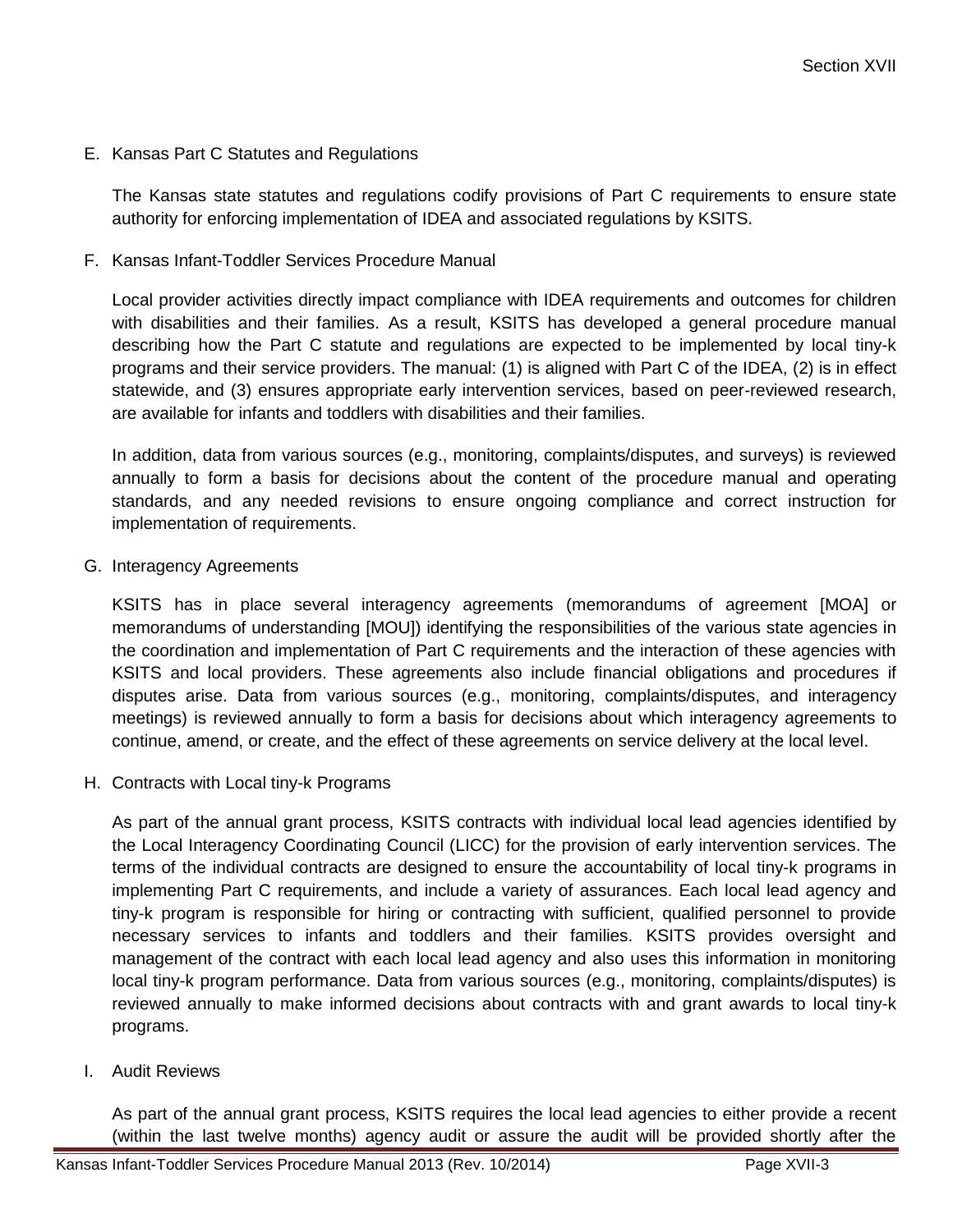completion of the local lead agency's fiscal year. Audits are monitored and reviewed for any findings or comments on the Part C portion of the local lead agency's operations. Specific procedures for how the Audit Reviews are conducted are located in the document templates of this manual.

J. Lead Agency Monitoring Activities

KSITS uses centralized monitoring activities (desk audits) to develop a comprehensive picture of each local tiny-k program's level of compliance and performance results. The activities as described in this document

- 1) are implemented fairly and consistently across local programs,
- 2) identify areas of noncompliance,
- 3) trigger effective corrective actions, technical assistance, improvement strategies, fiscal decisions, sanctions and/or incentives that ensure timely correction,
- 4) contribute to annual status determinations of local programs, and
- 5) assist in determining which local programs may receive a focused on-site monitoring visit.
- K. Training and Technical Assistance (TA) System

Training and TA are critical for ensuring implementation of IDEA requirements and distributing evidence-based practices to local tiny-k programs. KSITS contracts with the Kansas Inservice Training System (KITS), affiliated with the University of Kansas, to provide technical assistance and training that is directly linked to the SPP/APR indicators, and to state monitoring requirements. These activities help local programs: 1) understand the requirements related to these indicators, and 2) develop and implement meaningful improvement plans to correct noncompliance, enhance their performance, and improve results for children and families.

L. Focused On-Site Visits

See subsections IX, X and XI of this procedure manual section for a framework for focused monitoring visits to local tiny-k programs.

M. Corrective Action Plans (CAPs) or Service Enhancement Plans (SEPs)

Kansas has chosen the first two weeks of September as the annual time period for database monitoring of the previous full fiscal year (July 1 to June 30) for identifying issues of noncompliance and reporting in the APR. Once noncompliance has been identified for a compliance indicator (#1, 7, 8, 9, and 14) and confirmed by the state, a written letter of findings will be issued. However, if the local tiny-k program can provide documentation of correction of noncompliance prior to issuance of a state finding, or state staff can determine correction of noncompliance based upon administrative records, and the provider has no further instances of noncompliance in a review of a sample set of subsequent data, the Part C Coordinator may choose to issue a finding and release letter simultaneously. Information received through non-database sources (complaints, surveys, SARs, audit findings, etc.) may also be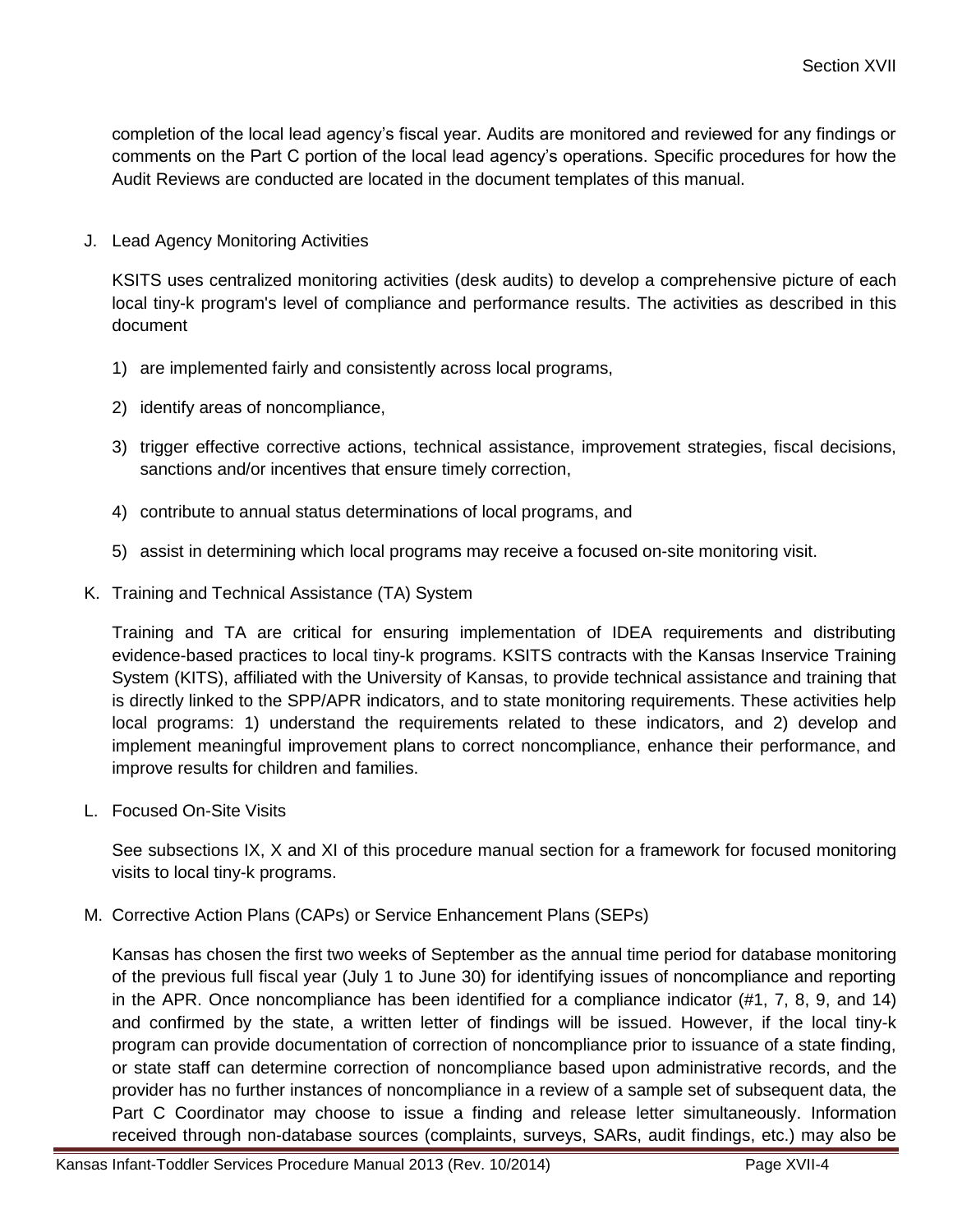used outside the annual review time period to issue a finding or pre-finding notice, depending on if the nature or level of noncompliance merits issuance of a finding and imposition of a CAP requirement outside of the annual review.

Local tiny-k programs receiving a written letter of findings are required to work jointly with KSITS to develop a CAP to ensure correction of noncompliance in a timely manner, but no later than one year from written notification, and to demonstrate ongoing compliance with the IDEA requirements. KSITS, in partnership with the Kansas Inservice Training System (KITS), provides follow-up and tracks improvement and correction of noncompliance on an ongoing basis. Programs are released from CAPs when KSITS verifies both the child-specific correction of noncompliance and that each EIS program or provider is correctly implementing the specific regulatory requirements based on a review of updated data reflecting 100% compliance.

Local tiny-k programs with chronic low performance on a performance indicator (# 2, 3, 4, 5, 6, 12, and 13) may also be placed on a SEP or have modifications made to their CIP when the program is not meeting performance targets. SEPs related to low performance will be individualized depending on the performance issues or other root causes determined through investigation, and will generally include mandatory directed TA. Chronic low performance for a local tiny-k program is defined as observation of three sequential semi-annual data reviews with local percentages below the state's SPP/APR targets, or observed low performance continuing one semi-annual period beyond timeframes for improvement accepted as part of the CIP. Exceptions for programs with small enrollments will be considered as permitted by federal guidelines. SEPs for chronic low performance will be removed when subsequent semi-annual data demonstrates achievement of performance targets.

#### N. Complaints/Dispute Resolution Process

KSITS uses the Part C procedural safeguards (Section V of this procedure manual), and complaints and dispute resolutions submitted, to identify and correct noncompliance in the implementation of IDEA requirements and to indentify components of the state supervision system needing improvement, such as policies, procedures, or written agreements. Formal dispute resolution data will be used to indentify local performance issues and plan focused on-site visits.

#### O. Incentives and Sanctions

KSITS recognizes local tiny-k programs when they have met or exceeded the established compliance standards and targets. Programs meeting all requirements on the annual determinations are provided a letter to document their performance. The letter is to be shared with the local provider's LICC, board, and local partners.

When performance targets or compliance standards are not met, improvement is not seen, and/or noncompliance is not corrected in a timely manner, KSITS has in place a range of formalized strategies and/or sanctions for enforcement, along with a CAP/SEP template incorporating written timelines and options for meeting compliance.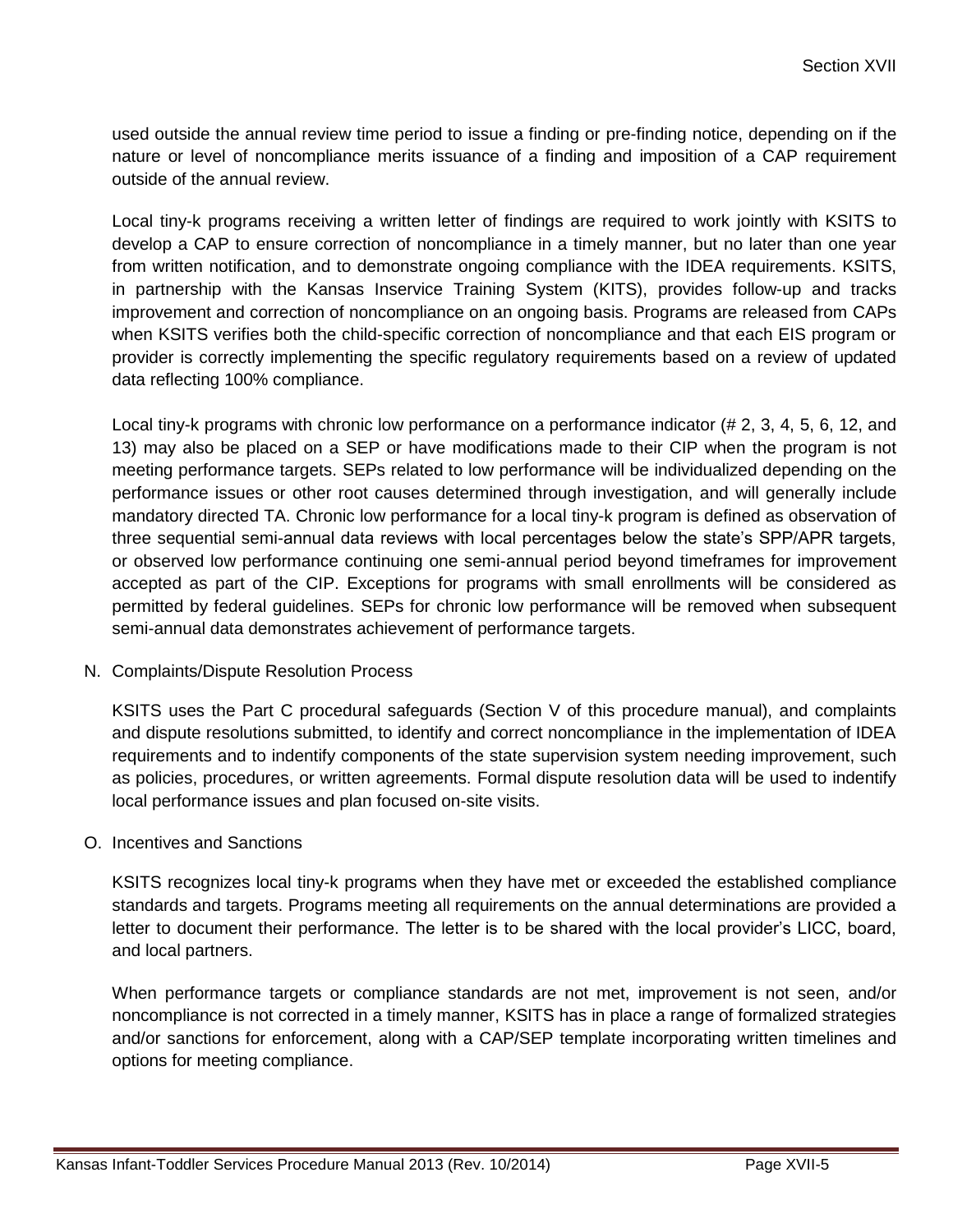#### **III. Overview of the General Supervision and Monitoring Process**

KSITS has developed a process to facilitate general supervision activities and monitor local tiny-k programs based on the following key principles:

- 1) A limited number of statistics and measures are consistently used to monitor each local tiny-k program's level of performance, including compliance. In accordance with IDEA, the measures are those that most closely align with improving results for children and families. These include the required SPP/APR indicators and other critical priority areas identified by the state with the assistance of a stakeholder group. In addition, the state ensures implementation of all IDEA requirements through the components of the state's general supervision system.
- 2) Data are reviewed and analyzed throughout the year to:
	- (a) identify emerging issues, and
	- (b) initiate preventative actions including developing and/or modifying planned training and TA (statewide and program-specific).
- 3) A select number of data sources are used to respond to the monitoring indicators. The data system produces data for as many indicators as are quantifiable, while other data collected through reports or surveys outlined by this plan are limited in scope and are used to capture indicator data not collected by other means.
- 4) Centralized analysis of data (desk audit) is used to:
	- (a) monitor all programs once annually on their performance with the SPP/APR required indicators and other state priority indicators,
	- (b) track progress in the correction of noncompliance on an ongoing basis, and
	- (c) identify targeted training and technical assistance needs to ensure improvement.
- 5) Monitoring data are used annually to address SPP indicators and develop the APR, including improvement activities.
- 6) Focused site visits are conducted to provide issue-specific monitoring and are performed when indicated by need according to compliance data and/or other sources, such as parental complaint. Although the targeted on-site monitoring visits are designed to uncover the underlying issues that contribute to programs' low performance and/or noncompliance, areas of strength are also identified to support programs in building on their assets*.*
- 7) Steps to ensure timely and accurate data are incorporated into monthly and quarterly grant management and database review activities at the state and program levels.

KSITS monitoring process is structured to manage the various activities requiring completion throughout the year within specific time frames for both the state office and local tiny-k programs.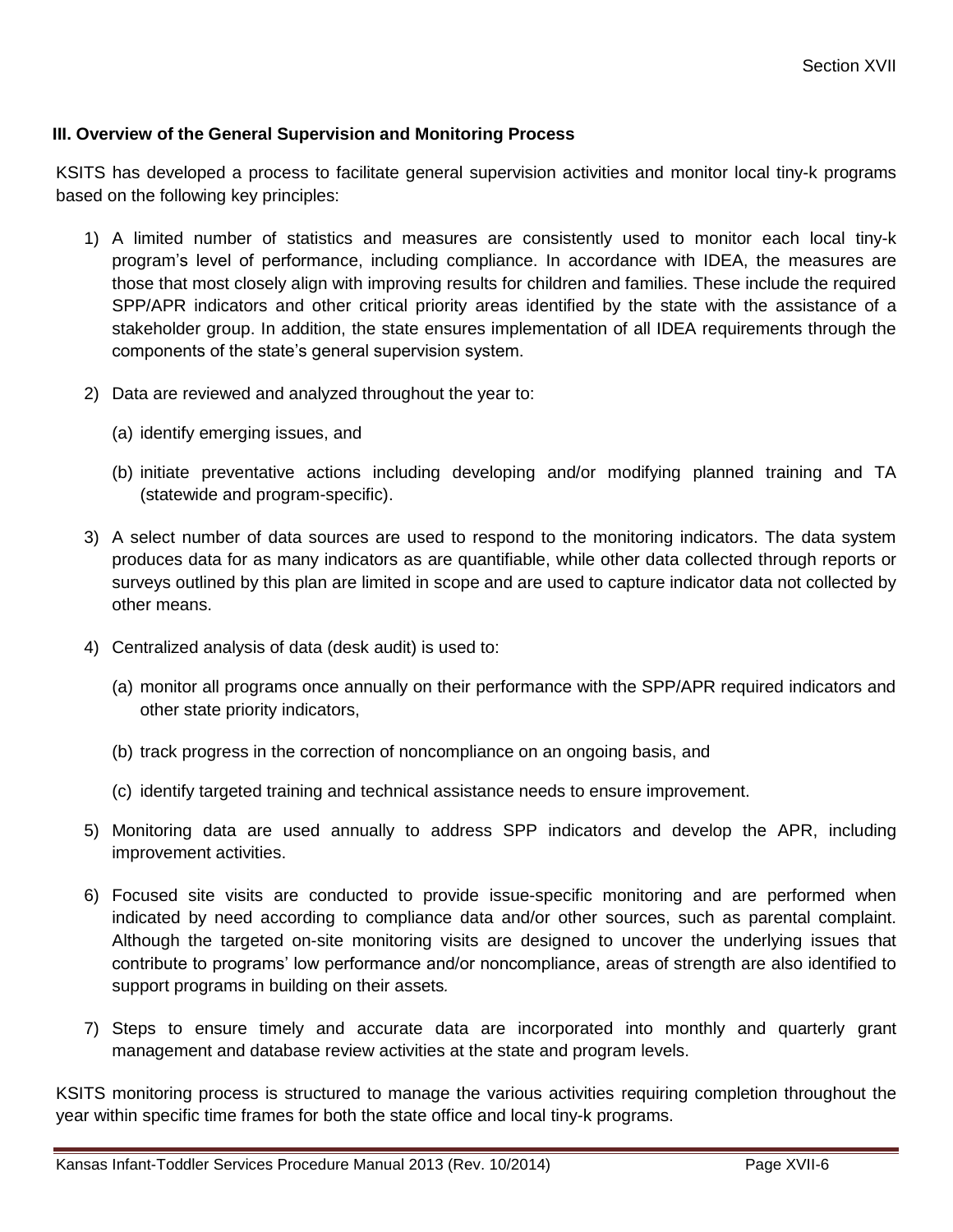### **IV. Collecting and Reviewing Local tiny-k Program Data**

During the March/April period and at the Spring Local tiny-k Program Coordinators Meeting, KSITS prepares and presents data summarized from the KSITS database and other submitted reports to highlight and report statewide data, local comparisons to statewide data, and any positive or negative trends identified. During this period and at this meeting, local tiny-k program administrators and staff are provided information regarding changes in regulatory guidance, the general supervision of the program, establish of common expectations, and review procedures and tools that will be used for:

- A. collecting data,
- B. monitoring programs,
- C. issuing local determinations,
- D. finding and correcting noncompliance,
- E. reviewing grant applications, and
- F. providing technical assistance during the next fiscal year.

The timelines for general supervision activities are found in the following table.

| <b>Time</b><br><b>Frame</b> | <b>State Monitoring Activities</b>                                                                                                                                                                                                                                                                                                                       | <b>Local Program Activities</b>                                                                                                                                                                                                                                                                                                 |
|-----------------------------|----------------------------------------------------------------------------------------------------------------------------------------------------------------------------------------------------------------------------------------------------------------------------------------------------------------------------------------------------------|---------------------------------------------------------------------------------------------------------------------------------------------------------------------------------------------------------------------------------------------------------------------------------------------------------------------------------|
| April                       | Provide data to local tiny-k programs at Spring<br>coordinators meeting about past performance, initial<br>determinations, changes to the monitoring process,<br>database modifications, and survey results, as<br>appropriate.<br>Address any data errors, queries, and appeals of initial<br>determinations.<br>Submit data for Federal Tables 1 and 2 | Submit questions or determinations appeal to<br>KSITS, if necessary.<br>Discuss areas of needed improvement with LICC<br>and determine needed activities or changes to<br>practices to improve performance.<br>Prepare grant applications, budgets, and CIPs.<br>Review data for completeness and mark 3rd<br>quarter as final. |
| May                         | Grant applications due, along with budgets and CIPs.<br>Review information for compliance, and any needed<br>assurances and corrections. Summarize annual<br>Entrance/Exit parent surveys.<br>Prepare for next year of entrance/exit survey<br>collection.                                                                                               | Submit grant applications, budgets, and CIPs.<br>Review program data and plan process for<br>completing and verifying data entry for $4th$ quarter<br>by deadline.                                                                                                                                                              |
| June                        | Finalize grant reviews.<br>Issue grant awards and send response letters, along<br>with final provider determinations.                                                                                                                                                                                                                                    | Address points presented in CIP response letter<br>from the state.                                                                                                                                                                                                                                                              |

# **Kansas Infant Toddler Services Monitoring Process Activities**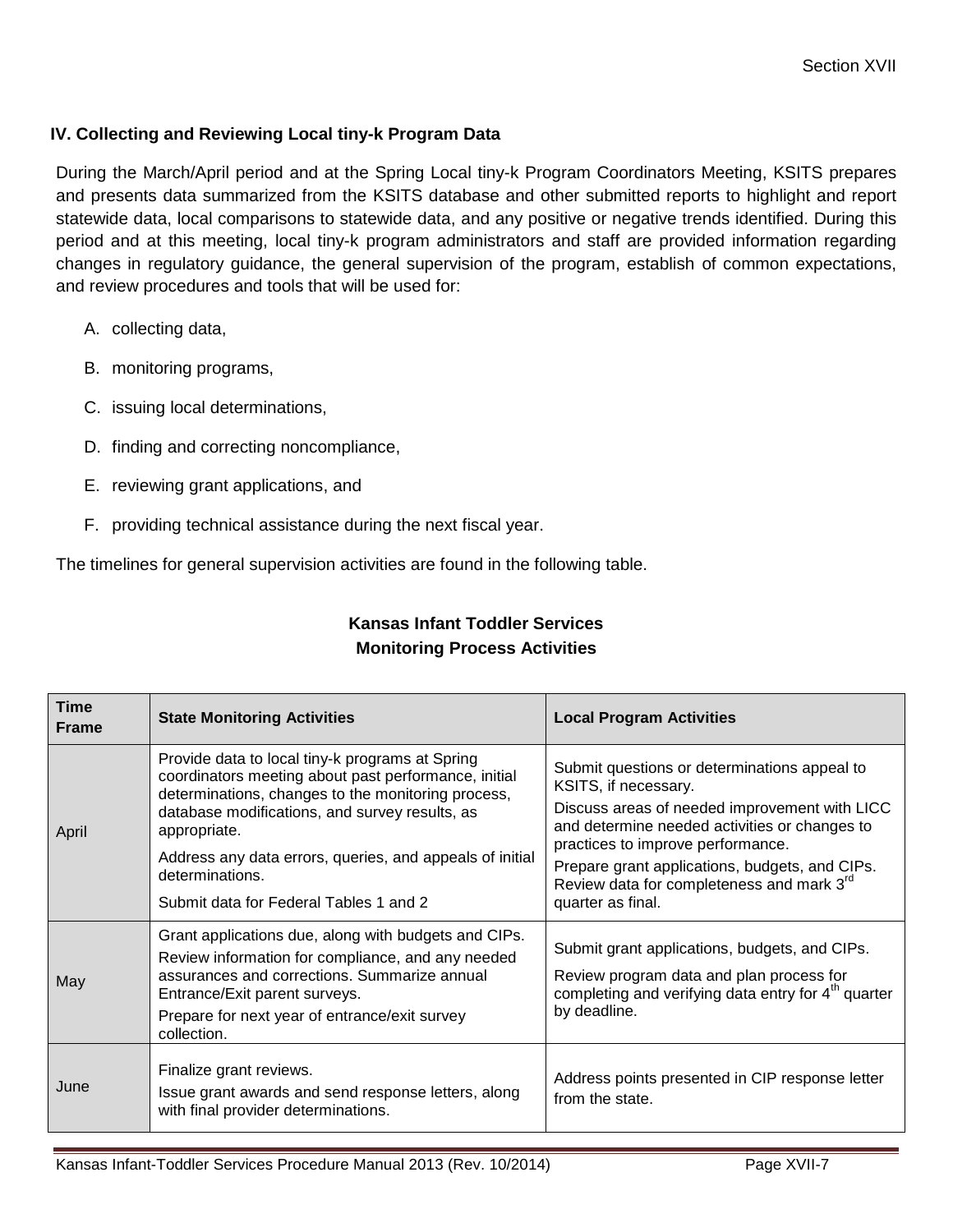|            |                                                                                                                                                          | Submit SARs.                                                                                                      |  |  |  |
|------------|----------------------------------------------------------------------------------------------------------------------------------------------------------|-------------------------------------------------------------------------------------------------------------------|--|--|--|
|            | Semi-annual reports (SAR) due (Jan - June period) at<br>end of July.                                                                                     | Review data for completeness and mark<br>database as complete for 4th quarter and for<br>SAR components.          |  |  |  |
| July - Aug | Send reminder to programs to verify all 4 <sup>th</sup> quarter data<br>entry by the end of July for sharing transition data with<br>Part B.             | Ensure all exit data is accurate and entered into<br>the KSITS and Outcome Web System (OWS)<br>databases.         |  |  |  |
|            |                                                                                                                                                          | Ensure accuracy and completeness of database<br>information for the July-June reporting period by<br>end of July. |  |  |  |
| Aug        | Prepare and send Semi-annual data sheet updates to<br>local tiny-k programs.                                                                             | Work with KSITS to develop CAP/SEP, if findings<br>letter is received.                                            |  |  |  |
|            | Run test data from OWS.                                                                                                                                  | Review SAR data sheets for possible errors and<br>areas of needed improvement.                                    |  |  |  |
|            | Annual database monitoring for compliance<br>purposes is done in September (see Annual row).                                                             |                                                                                                                   |  |  |  |
|            | Letters of findings are sent to local providers in<br>noncompliance.                                                                                     | Send requested IFSPs and the related forms                                                                        |  |  |  |
| Sept - Oct | CAPS/SEPs are developed with local providers with<br>findings.                                                                                           | within the time frame outlined by state. Return<br>provider surveys in biennial year.                             |  |  |  |
|            | Update and prepare either Random Parent Survey or<br>Provider Survey for mailing (alternative years),<br>including in accordance with the sampling plan. |                                                                                                                   |  |  |  |
|            | Begin statewide analysis for SPP/APR submission.                                                                                                         |                                                                                                                   |  |  |  |
|            | Sample and select random IFSPs and related forms<br>for submission by local tiny-k programs and review by<br>state staff.                                | Review data for completeness and mark 1 <sup>st</sup>                                                             |  |  |  |
| Oct - Nov  | Collect and submit 618 data by Nov. 1 (Tables 3 and<br>4).                                                                                               | quarter data complete for budget and data review<br>purposes.                                                     |  |  |  |
|            | Continue collection and summarization of survey data.                                                                                                    |                                                                                                                   |  |  |  |
|            | Begin review random IFSPs submitted earlier.                                                                                                             |                                                                                                                   |  |  |  |
| Nov - Dec  | Continue preparation of SPP/APR.<br>Finalize collection of biennial survey data.                                                                         | Respond to any questions from KSITS on<br>collected data, correct any missing or erroneous                        |  |  |  |
|            | Continue review of random IFSPs.                                                                                                                         | entries.                                                                                                          |  |  |  |
|            | Finalize draft SPP/APR.                                                                                                                                  |                                                                                                                   |  |  |  |
|            | Ensure internal and external review of APR. Obtain                                                                                                       | Review information from IFSP reviews.                                                                             |  |  |  |
| Dec - Jan  | ICC concurrence/certification.                                                                                                                           | Plan any needed policy or procedure changes.<br>Arrange for any needed TA.                                        |  |  |  |
|            | Inform providers of results of IFSP reviews, including<br>TA needs (unless completed earlier).                                                           |                                                                                                                   |  |  |  |
|            | Finalize APR and SPP and submit to OSEP by<br>February 1.                                                                                                |                                                                                                                   |  |  |  |
|            | Collect and submit 618 data by April 1 (Tables 1 and                                                                                                     | Submit SARs.                                                                                                      |  |  |  |
| Jan        | 2).<br>SARs due (July – Dec period) at end of January.                                                                                                   | Mark database as complete for $2^{nd}$ quarter for<br>budget, SAR components, and Federal Data                    |  |  |  |
|            | Run OWS test data.                                                                                                                                       | Tables.                                                                                                           |  |  |  |

ī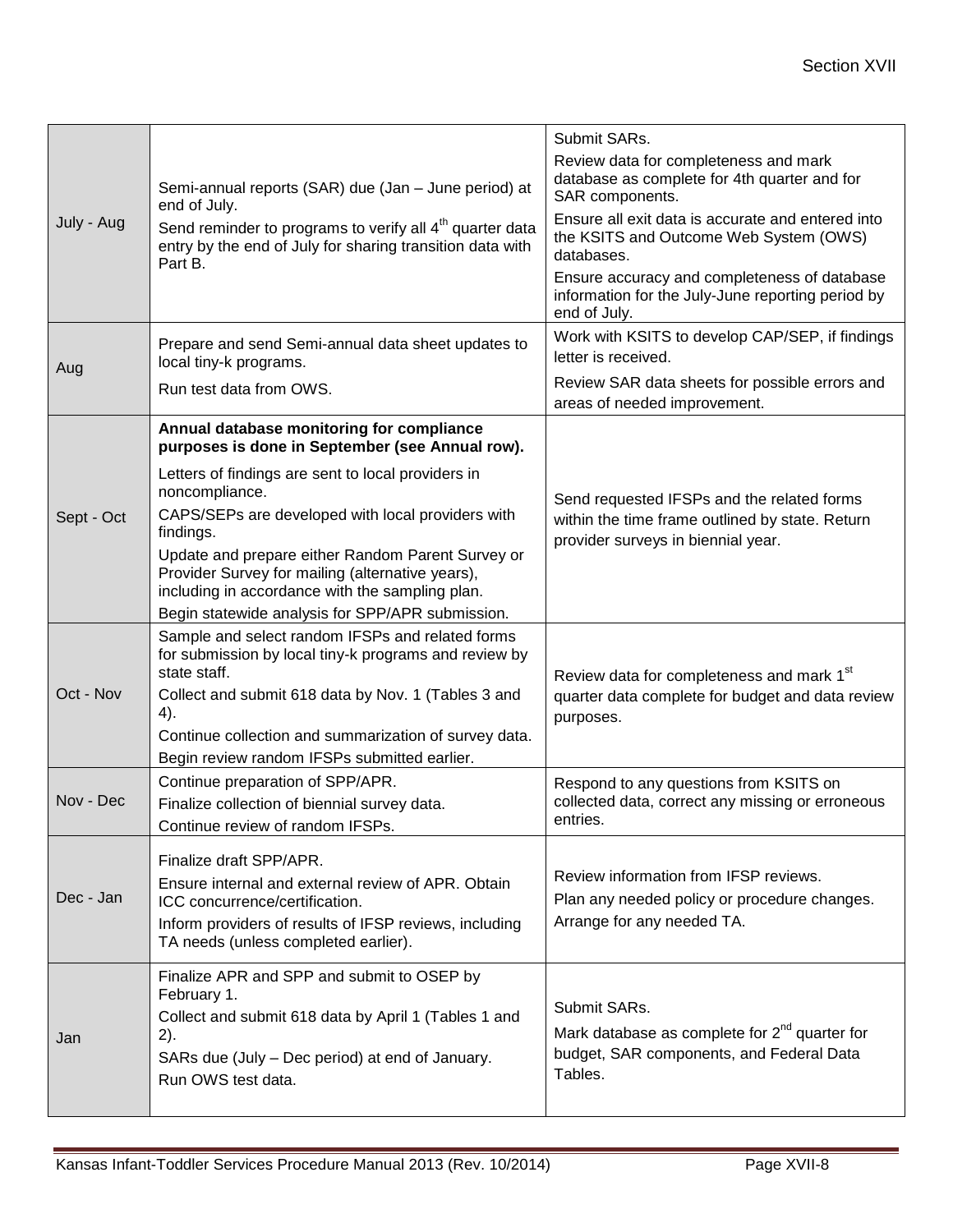|                         | Insure APR, SPP, and Federal Data Tables are sent to<br>OSEP by February 1. Post SPP/APR on web.                                                                                                                                                   |                                                                                                                                 |  |  |  |
|-------------------------|----------------------------------------------------------------------------------------------------------------------------------------------------------------------------------------------------------------------------------------------------|---------------------------------------------------------------------------------------------------------------------------------|--|--|--|
| Feb                     | Prepare and publically report program performance<br>data.                                                                                                                                                                                         |                                                                                                                                 |  |  |  |
|                         | Prepare and send Semi-annual data sheet updates to<br>local tiny-k programs.                                                                                                                                                                       |                                                                                                                                 |  |  |  |
|                         | Insure IFSP review results are sent to local tiny-k<br>programs.                                                                                                                                                                                   |                                                                                                                                 |  |  |  |
|                         | Finish analysis of SAR data.                                                                                                                                                                                                                       |                                                                                                                                 |  |  |  |
| March                   | Prepare initial program determinations, survey results,<br>and other information for local program coordinators<br>meeting in April.<br>Send out grant application and CIP forms.<br>Collect and submit Federal Data Tables 1 and 2 by<br>April 1. | Submit questions to KSITS on grant and CIP<br>process, as needed.                                                               |  |  |  |
|                         | Review and track submissions from providers<br>concerning corrective action plans, make<br>recommendations to Coordinator on additional actions<br>or release from corrective action plan.                                                         | Submit documentation of activities addressed in                                                                                 |  |  |  |
| Monthly or<br>Quarterly | Propose any needed changes to data collection efforts<br>or policy guidance. Collect and track parent entrance/<br>exit surveys.                                                                                                                   | corrective action plans. Remind families to<br>complete surveys.                                                                |  |  |  |
|                         | Monitor and review the submission of audits for local<br>lead agencies, as received.                                                                                                                                                               |                                                                                                                                 |  |  |  |
|                         | Database reports are run for program improvement<br>activities, data accuracy reviews, and noncompliance<br>monitoring.                                                                                                                            |                                                                                                                                 |  |  |  |
| Quarterly               | Recommendations for actions based on monitoring<br>results are made to KSITS management.                                                                                                                                                           | Respond to quarterly reports provided, make any<br>needed database corrections, address any<br>questions or findings presented. |  |  |  |
|                         | Verify receipt of SEA transition referrals for prior<br>quarterly period with Part B.                                                                                                                                                              |                                                                                                                                 |  |  |  |
| Annually                | In September, the database is reviewed for the annual<br>assessment of compliance and potential corrective<br>action.<br>Write directives or findings, prepare and issue                                                                           | Respond to letters or directives from KSITS<br>regarding compliance or issuance of corrective<br>action plan.                   |  |  |  |
|                         | CAPs/SEPs, enter information into tracking<br>spreadsheets.                                                                                                                                                                                        |                                                                                                                                 |  |  |  |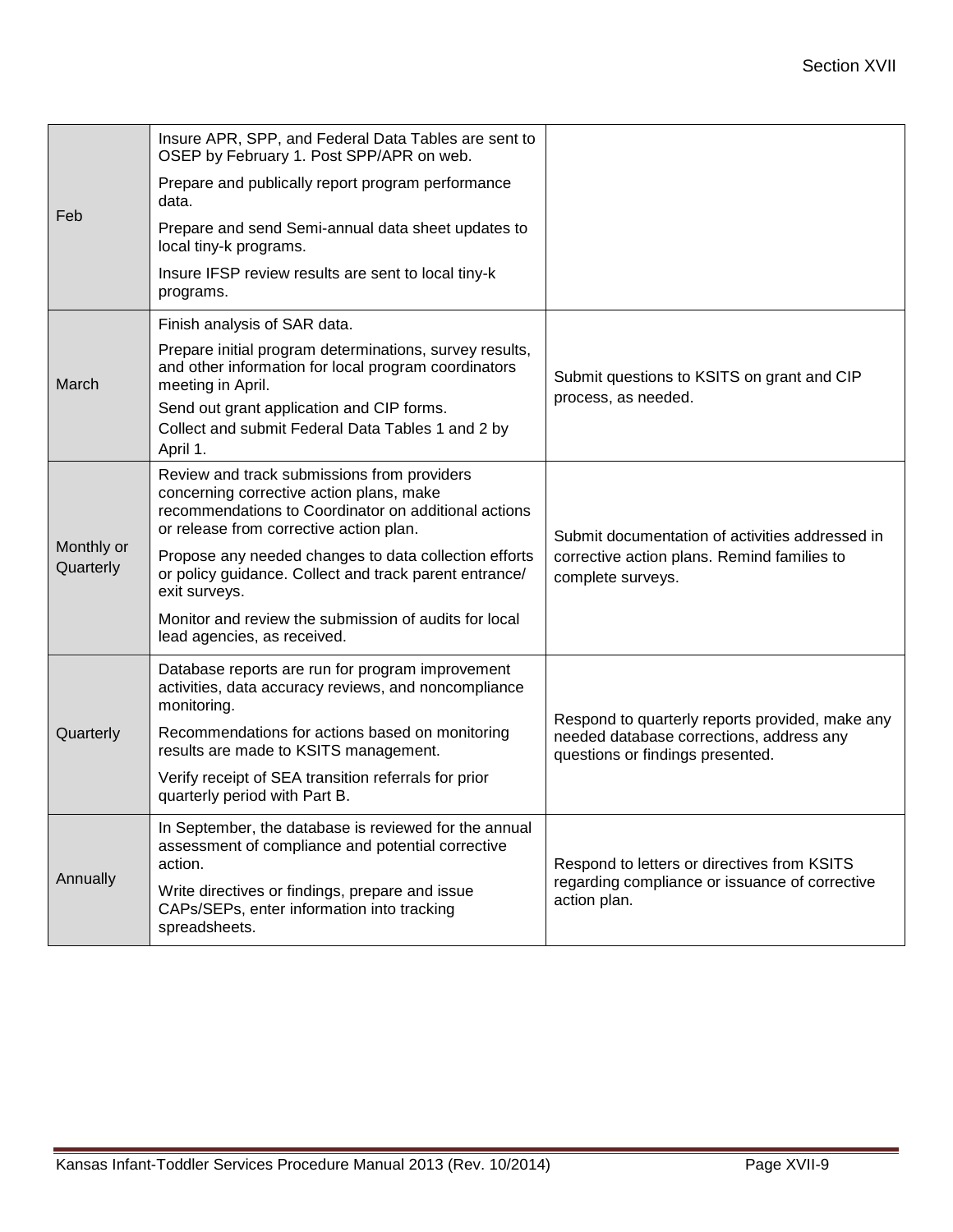#### **V. Lead Agency Procedures for Identification of Noncompliance**

Kansas Department of Health and Environment (KDHE) is the state lead agency charged with the responsibility of:

- 1) identifying, investigating, and confirming instances of noncompliance,
- 2) issuing written letters of findings of noncompliance,
- 3) issuing corrective action plans, and insuring timely completion of corrective actions,
- 4) verifying timely correction of individual instances of noncompliance, and
- 5) reviewing subsequent data to ensure the federal statutes and regulations for Part C of the Individuals with Disabilities Education Act (IDEA) (Federal Public Law 108-446) are being implemented.
- A. Identification of Noncompliance

In accordance with the monitoring plan outlined previously, all sources of data will be reviewed and all identified instances of suspected noncompliance will be documented. Data sources include:

- 1) Site visits
- 2) Audit finding
- 3) Desk reviews
- 4) Self-assessment surveys or reviews
- 5) State data system
- 6) State informal or formal complaint system
- 7) State due process hearing system
- 8) Semi-annual reports [Kansas-specific requirement for all local tiny-k programs submitted in July (for January to June reporting period) and January (for July to December reporting period)]
- 9) Continuous Improvement Plans (CIPs submitted with grant filings)
- 10) Federal data tables
- 11) Parent entrance-exit surveys, and random parent and provider surveys (biennial, in alternate years)

All suspected instances of noncompliance identified by KSITS staff must be reported to the State Part C Coordinator (Coordinator) upon discovery. A Report of Noncompliance checklist (for individual instances) or other similar documentation for a more global review will be provided to the Coordinator with dates and the source of suspected noncompliance for further investigation, if needed. The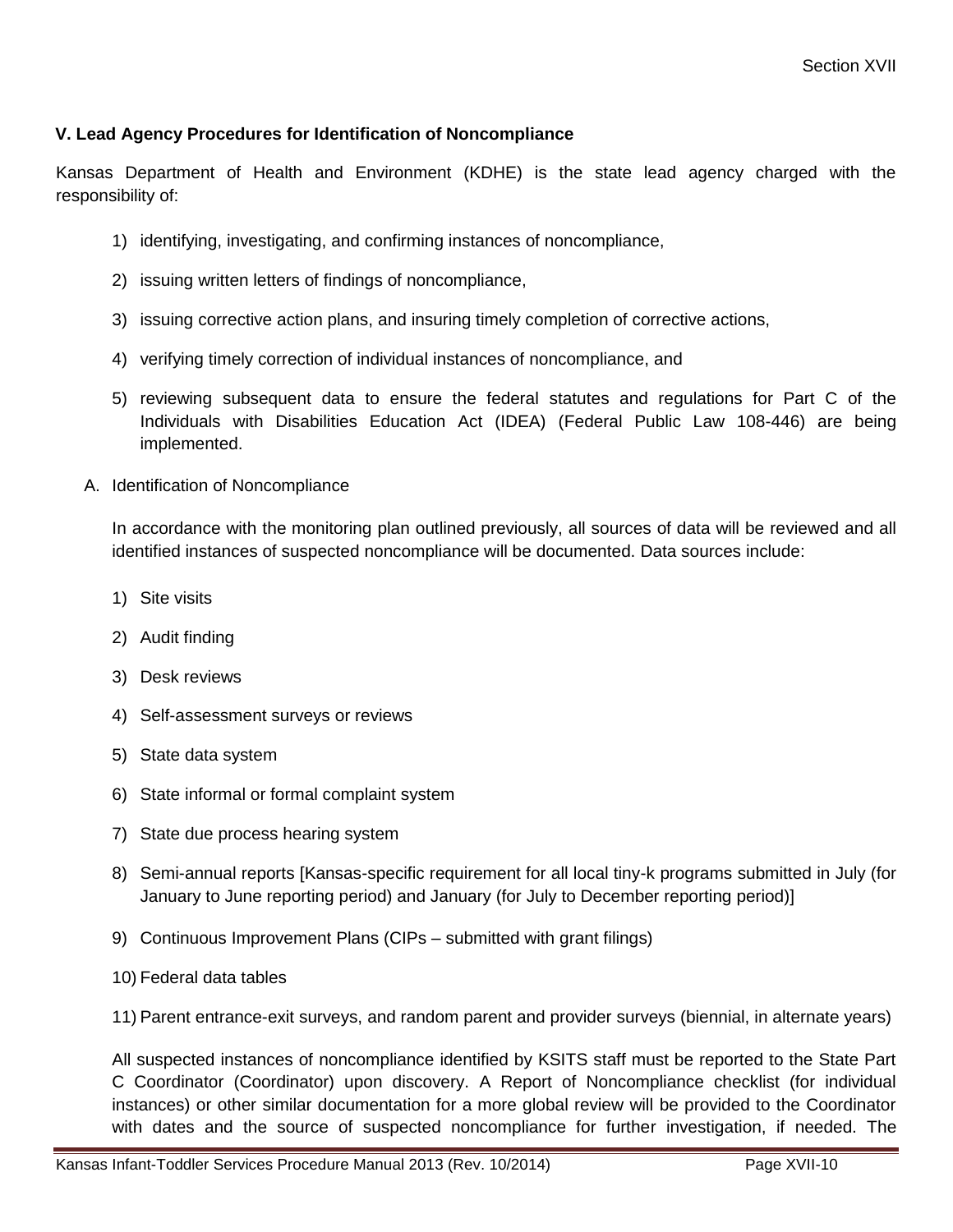documentation will be maintained on the KSITS file, and electronic copies will be stored on the unit's confidential shared site. An electronic folder will be created for each local tiny-k program's suspected noncompliance correspondence, checklist, and evidence on the confidential shared site. A KSITS internal tracking spreadsheet will be maintained.

The state database will be reviewed on an annual basis, at minimum, to identify possible noncompliant programs based on an administrative review of records. The date of the annual review will be the first two weeks of September, and will include records for the prior federal reporting period of July 1 to June 30. Instances of potential noncompliance identified during the review of the January Semi-annual reports are used to issue pre-finding notices of possible data accuracy issues.

B. Confirmation of Noncompliance (for compliance indicators or basic rights under IDEA)

All suspected cases of noncompliance from sources outside of the KSITS database will be investigated to confirm if noncompliance has occurred. The Coordinator and any designated staff will discuss preliminary data with the local tiny-k program to determine if just cause for the perceived noncompliance exists. Noncompliance determined through KSITS database administrative records will be presumed to be valid, unless the local tiny-k program can find and correct any noncompliant records.

All instances of confirmed noncompliance identified during the data review every September will result in a written letter of findings. A finding is a written notification from the State to an early intervention services (EIS) program that contains the State's conclusion that the EIS program is in noncompliance, and includes the citation of the statute or regulation and a description of the quantitative and/or qualitative data supporting the State's conclusion that there is noncompliance with that statute or regulation.

If a review of records subsequent to the time period of noncompliance shows the local tiny-k program is correctly implementing the regulatory requirements, and shows that each instance of child-specific noncompliance has been corrected, a finding and release from finding will be issued in the same correspondence.

Unconfirmed or dismissed instances of noncompliance will be documented as such by the Report of Noncompliance checklist or other equivalent documentation and filed in the subject local tiny-k program's file.

C. Notification of Findings/Corrective Action Plan or Service Enhancement Plan

A written notification of findings will be issued as soon as possible, but no later than three months, after a confirmed determination of noncompliance or low performance is made by the Coordinator, but no later than three months from initial discovery. Written findings should include information regarding the level of noncompliance for each local tiny-k program, and the root cause or causes for the noncompliance.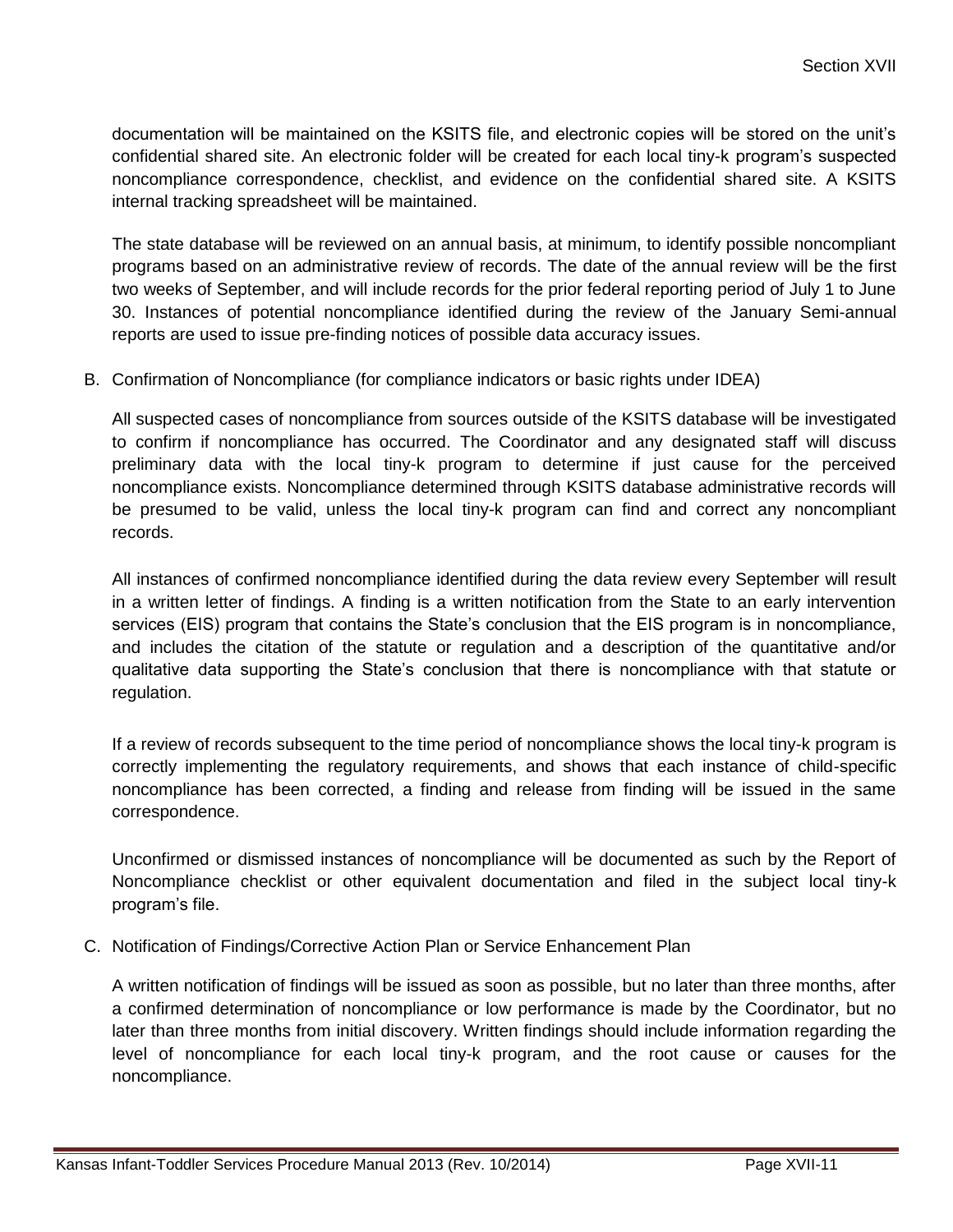A discussion and description of a history of low performance should accompany any service enhancement plan. Chronic low performance for a local tiny-k program is defined as observation of three sequential semi-annual data reviews with local percentages below the state's SPP/APR targets, or observed low performance continuing one semi-annual period beyond timeframes for improvement accepted as part of the CIP. Exceptions for programs with small enrollments will be considered as permitted by federal guidelines.

A corrective action plan should accompany or follow shortly after the written letter of findings. The plan will include a description of the noncompliance, supporting evidence, compliance actions proposed or agreed to by the local tiny-k program, technical assistance recommendations, expected outcomes and any interim steps toward compliance, and all necessary completion dates for each element. When determining the extent of the corrective plan, the Coordinator will consider whether the noncompliance:

- 1) was extensive or found in only a small percentage of files,
- 2) resulted in the denial of a basic right under the IDEA,
- 3) represented an isolated incident in the program, or
- 4) reflected a long-standing failure to meet the IDEA requirements.

The local tiny-k program will complete the compliance action section, as needed, and return the signed plan to KSITS within 14 days of the date of the letter of findings. KSITS will review the action steps to determine adequacy of corrective action or level of technical assistance needed. Once corrective actions are agreed upon between KSITS and the local tiny-k program, a final signed corrective action plan will be sent to the local tiny-k program. The corrective action plan process should be finalized within 30 days of the written letter of findings.

Copies of the written notification of findings and corrective action plan or service enhancement plan will be kept in the local tiny-k program's electronic folder of documents related to the specific instance or instances of noncompliance. Signed copies will be kept in the local tiny-k program's compliance file. Scanned signed copies will be returned to the local tiny-k program.

In instances where a finding is issued and concurrently released, such as late correction of noncompliance prior to issuance of a state finding with subsequent records found to be in compliance, the local tiny-k program will be notified in writing of the specific noncompliance issues, local tiny-k program plans for policy or procedure changes may be requested.

- D. Timeline for Actions and Correction
	- 1) Identification of noncompliance **(Day 1)**

Investigation of noncompliance **(within 90 days)**

Issuance of finding for confirmed noncompliance (no later than **three months** from date of confirmation)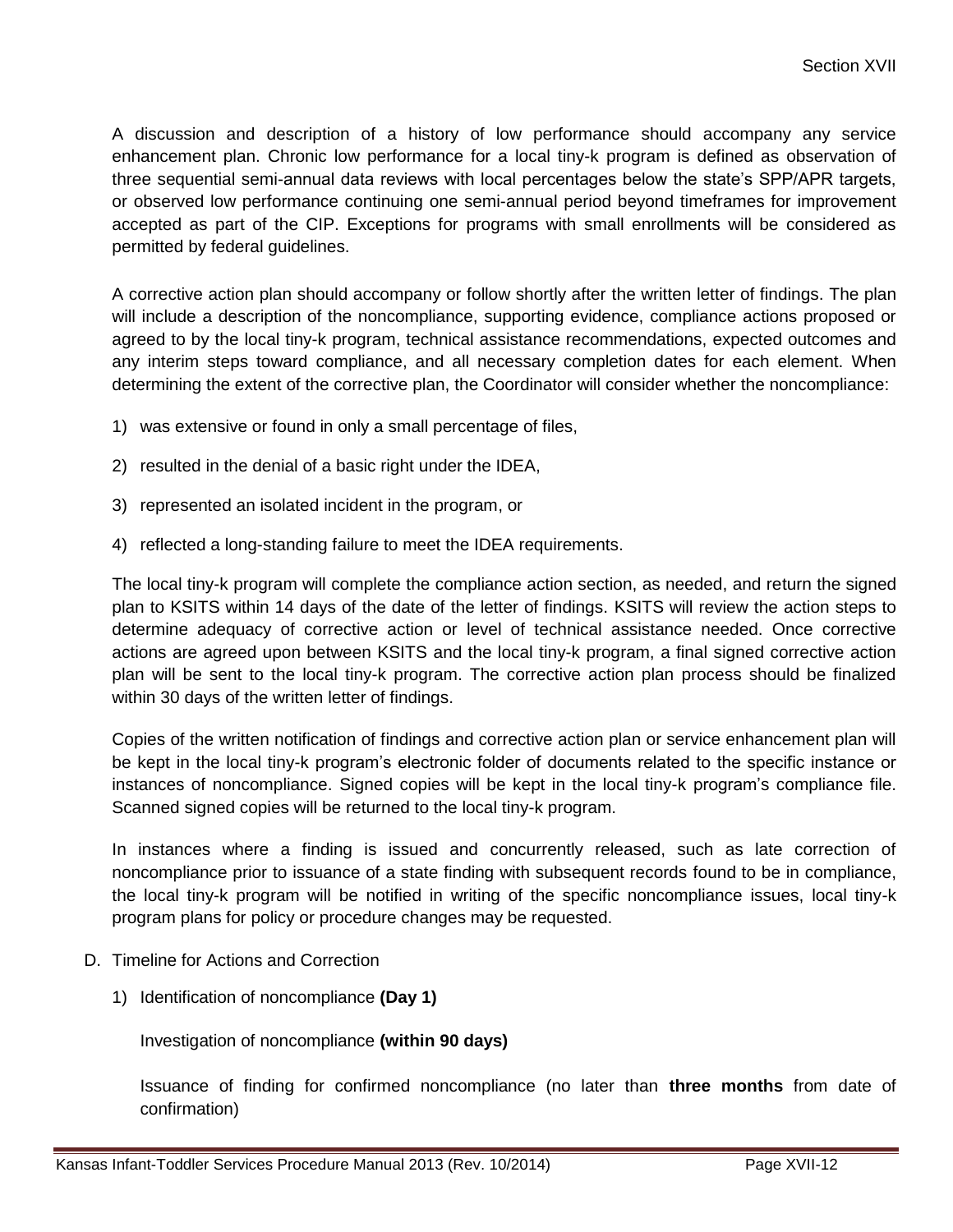Signed Corrective Action Plans (within **30 days** of issuance of finding)

Correction - within **one year** of issuance of finding, or additional sanctions applied

2) Identification of late correction of noncompliance, with review of subsequent data to determine correct implementation of regulatory requirements **(Day 1)**

Recommendation of action to Part C Coordinator (within **90 days**)

Findings letters to local tiny-k program(s) (within **30 days** of recommendation)

Corrective Action Plan and/or local tiny-k program plans for policy and procedure changes due (within **30 days** of notice letter, if needed)

Correction - within **one year** of issuance of finding, or additional sanctions applied, unless finding is released due to review of subsequent data.

The timeline for correction of noncompliance begins on the date KSITS informs the local tiny-k program **in writing** that the program has been determined noncompliant. Correction must occur as soon as possible, but no later than one year after the date of the written finding. All dates of corrective documentation submission and interim monitoring actions agreed upon in the corrective action plan will be included on the noncompliance tracking spreadsheet. Any delays in receipt of documentation or concerns about timely correction will be reported to the Coordinator. The tracking spreadsheet will be used to create reported elements on the OSEP Annual Performance Report (APR).

If correction of noncompliance does not occur within one year from identification, KSITS must track and report on any subsequent tardy correction or additional sanctions taken against any local tiny-k program continuing to show noncompliance.

E. Corrective Action Plans/Service Enhancement Plans

As stated in the KSITS noncompliance procedure CAPS and SEPs are jointly developed by the local tiny-k program and KSITS when noncompliance or chronic low performance has been identified and a finding issued. As appropriate, the CAP/SEP must include strategies related to the root cause(s) of the noncompliance. Strategies may include improving policies and procedures, improving provider knowledge and skills, receiving assistance from KSITS staff, mandating training and technical assistance from KITS, and addressing personnel issues. KSITS identifies the required evidence of change and the timelines in which local tiny-k programs are expected to make progress toward correcting noncompliance or meeting performance targets*.*

KSITS is responsible for providing any needed technical assistance, for either development of the CAP/SEP or for meeting progress expectations, in conjunction with its contract with KITS. Technical assistance may include support in identifying underlying causes of noncompliance and in developing appropriate strategies for improvement.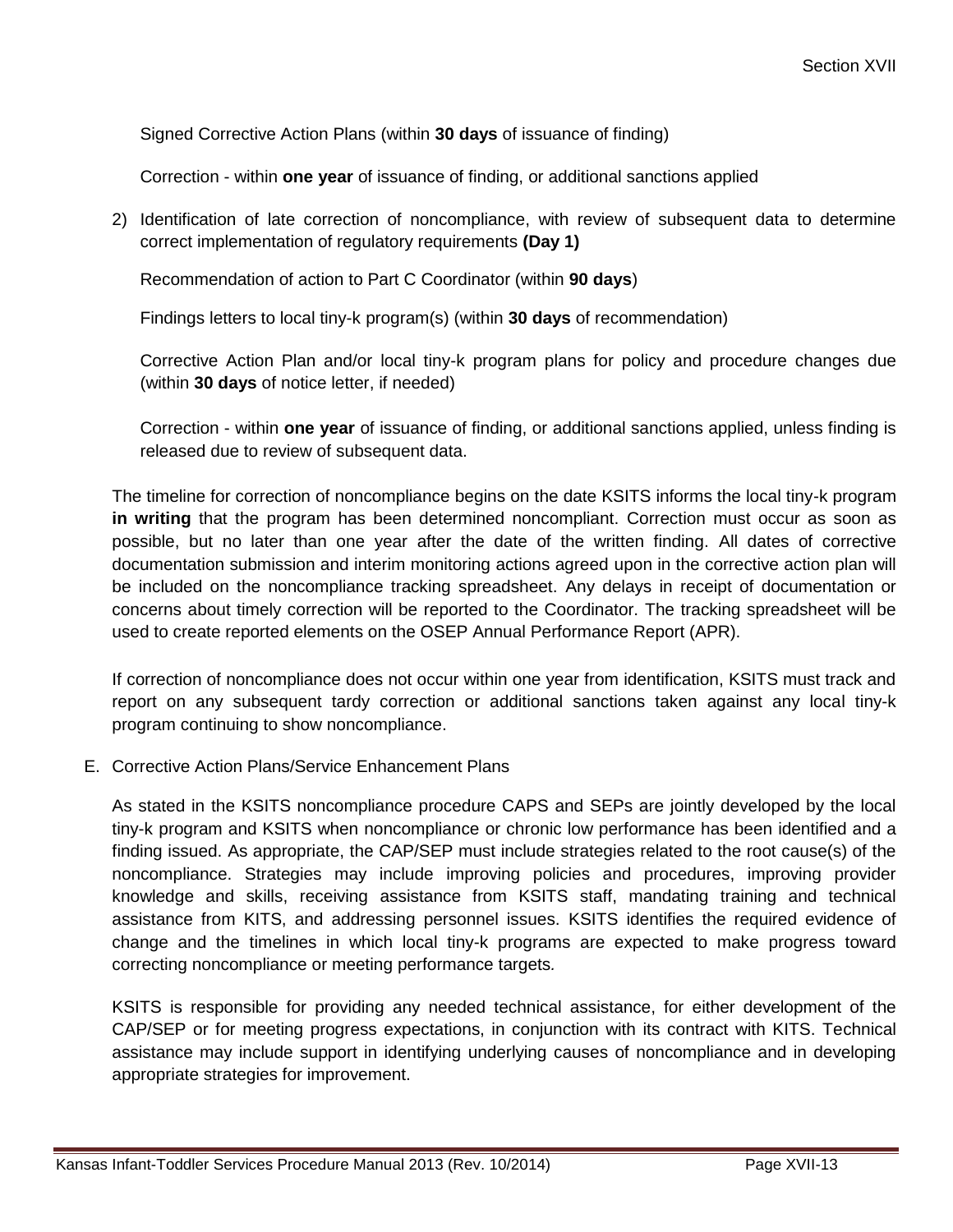CAPs must be complete within 30 days of the notice of finding. Progress reports from the local tiny-k program are generally required as part of the CAP, and are used to verify correction of noncompliance and to help determine when a local tiny-k program can be released from a CAP. SEPs may take longer to develop and implement, depending on the issues and the plan developed.

F. Verification of Correction of Compliance

In determining correction of noncompliance, KSITS must have verification of both correction of each individual case of noncompliance, and correct implementation of regulatory requirements, by the local tiny-k program. If the noncompliance was related to a child-specific timeline requirement, documentation of any late correction must be received, unless the child representing a singular instance of noncompliance is no longer within the jurisdiction of the local tiny-k program. In addition, and even if the child no longer lives in the area served by the local tiny-k program, KSITS must verify the correct implementation of all regulatory requirements and achievement of 100% compliance by the local tiny-k program.

To demonstrate both the correction of individual cases of noncompliance, and the correct implementation of regulatory requirements, KSITS will review a subsequent set of data for the local tiny-k program previously found in noncompliance. Data selected is generally for a minimum of two months, but that timeline may be extended depending on the extent of the noncompliance. Compliance monitoring reviews of data demonstrating post-corrective actions is based on a reasonable and representative sample of records.

G. Document Templates

KSITS will maintain templates for the following documents on the confidential shared site:

- 1) Reports of Noncompliance checklist
- 2) Internal tracking spreadsheet
- 3) Written notification/sample findings letters
- 4) Corrective action plan

An electronic folder for final documents concerning instances of noncompliance will be maintained for each local tiny-k program on the confidential shared site.

H. Potential Sanctions

Chronic or uncorrected noncompliance may be addressed by additional sanctions and consequences, as outlined in "Network Accountability Guidelines" (ICC committee, 1998). These include:

- 1) News releases to the service community regarding noncompliance
- 2) Public meeting regarding noncompliance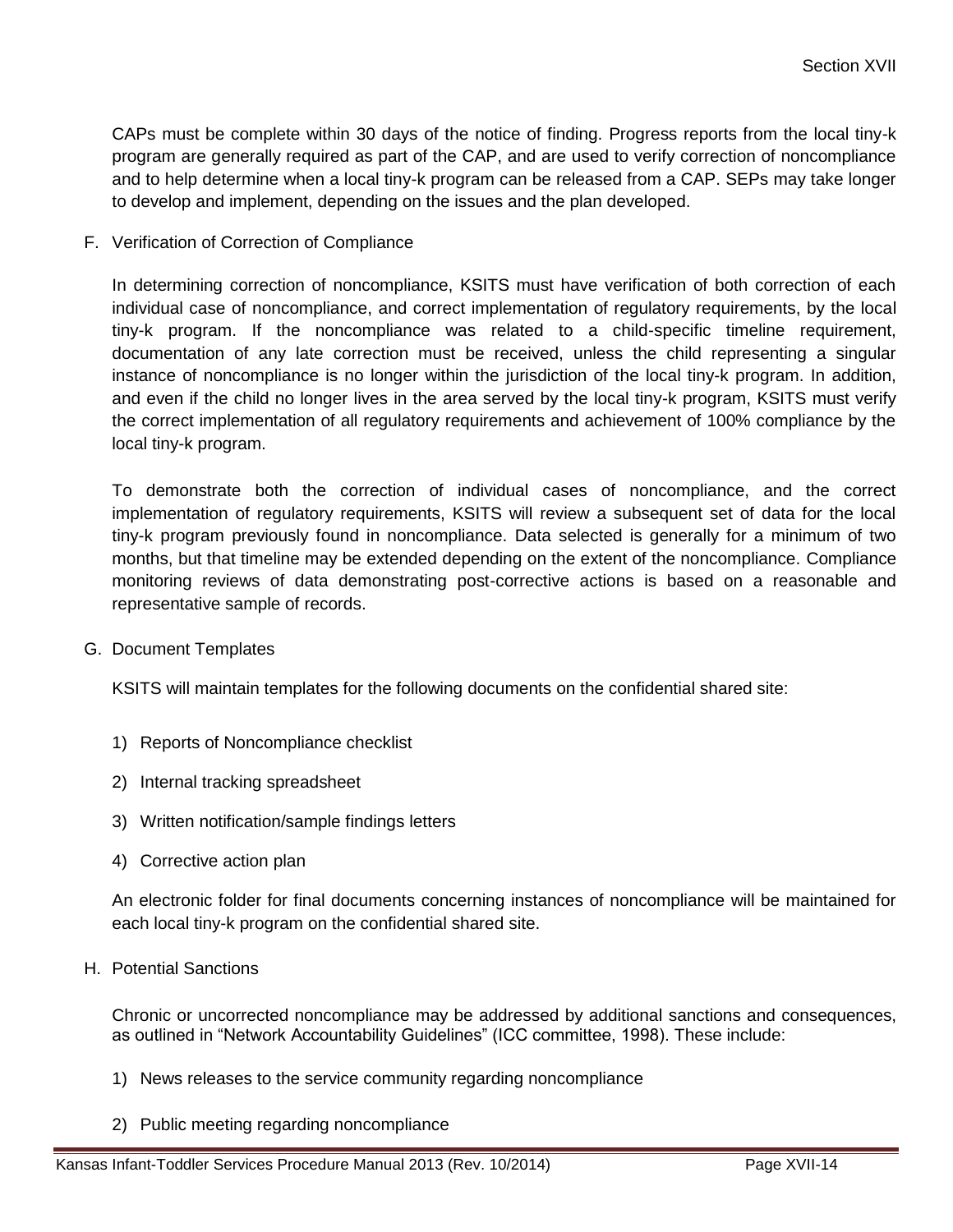- 3) Assignment of "interim" providers or local tiny-k program coordinators
- 4) Recoupment of materials
- 5) Withholding of grant
- 6) Provisional contract
- 7) Dissolution of contract

#### **VI. Data System and Local tiny-k Program Responsibilities**

KSITS has in place an electronic data system, which all local tiny-k programs are required to use. The data system is designed to capture data for federal data reporting (e.g., Federal Data Tables and APR indicators), as well as individualized child data related to the IFSP and service delivery. The data system is flexible and adaptable enough to quickly respond to changes in the regulatory and service environments. Automatic searches and formatted reports are available to each local tiny-k program, enabling them to monitor their data entry, timeliness, compliance with transition requirements, timely service provision, and IFSP time frame requirements. The data system provides a variety of data entry alerts and edits to assist in the collection of mandatory data elements. Each local tiny-k program is required to review and electronically mark its data in the KSITS data system as complete on a quarterly basis. As a part of the grant funding and annual contract process, the responsibility of the local tiny-k programs to provide accurate and reliable data is reinforced. Funding is tied to the review and affirmative acknowledgement of the data status.

A. Status Determinations

Annually, the state uses compliance and performance data for each local tiny-k program from all available sources to make determinations, including:

- 1) Performance on federal compliance and performance indicators
- 2) Uncorrected noncompliance from other sources
- 3) The history, nature, and length of time of any low performance or noncompliance
- 4) Evidence of correction, including progress toward performance targets or full compliance
- 5) Information regarding a local tiny-k program's valid, reliable, and timely data entry or provision
- 6) Any audit findings
- 7) Whether data submitted by EIS programs are valid, reliable, and timely
- 8) Verification of other monitoring findings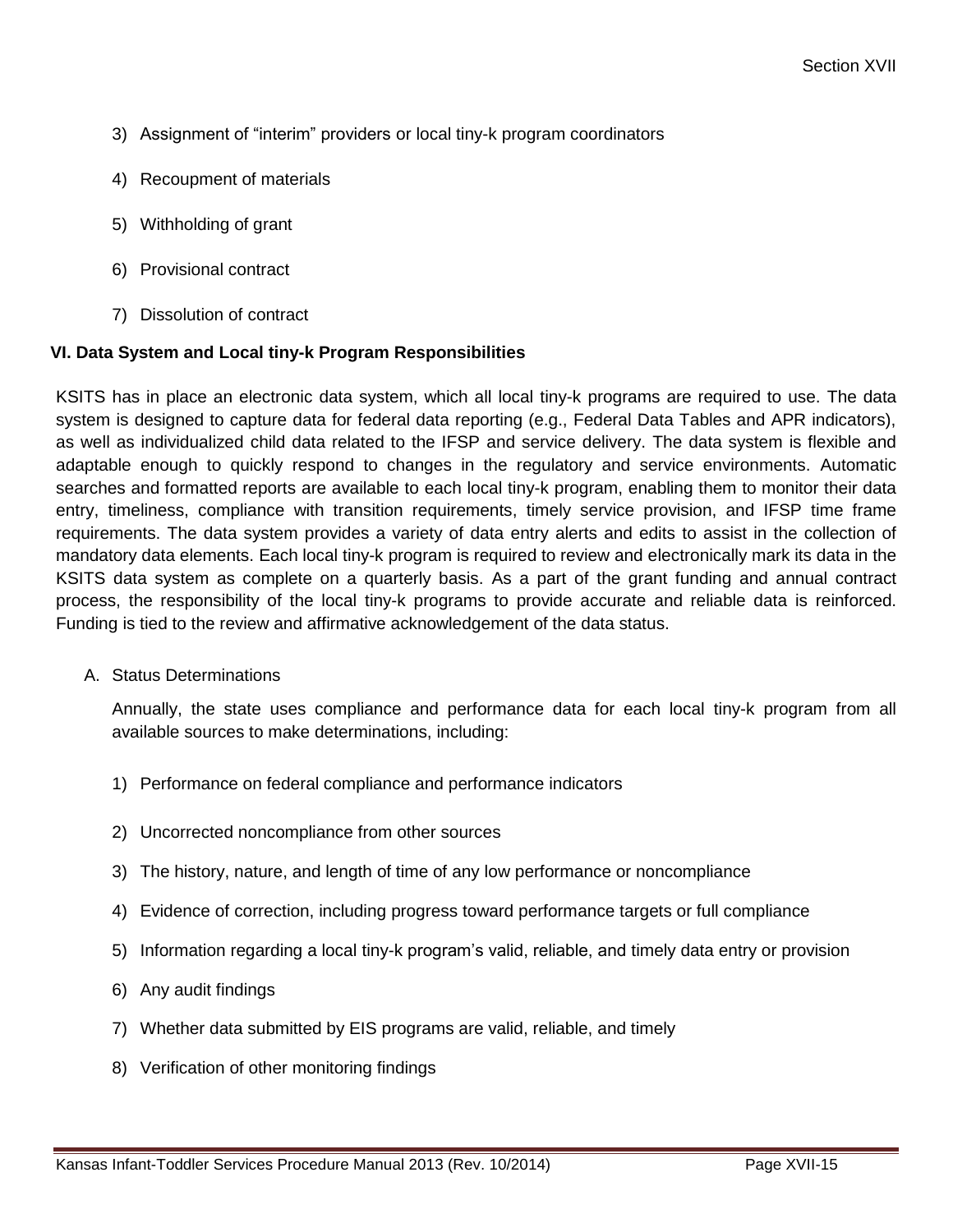Based on these sources, KSITS will make one of the following determinations on each local tiny-k program:

- 1) Meets Requirements
- 2) Needs Assistance
- 3) Needs Intervention
- 4) Needs Substantial Intervention

Performance indicators will be reviewed for achieving targets, or not achieving targets.

- B. Definition for Determination Categories (by indicator compliance indicators, only):
	- 1) *Meets Requirements:* Local performance is at or above the target percentage for the given indicator. (0 points)
	- 2) *Needs Assistance:* Local performance on a given indicator is below the target percentage for *one or two consecutive years*. (1 point)
	- 3) *Needs Intervention:* Local performance on a given indicator is below the target percentage for *three consecutive years*. (2 points)
	- 4) *Needs Substantial Intervention:* Local performance on a given indicator is below the target percentage for *four consecutive years*. (3 points)

C. Local tiny-k Program Determination Composite Scoring:

| 1) Meets Requirements             | 0 points       |
|-----------------------------------|----------------|
| 2) Needs Assistance               | $1 - 2$ points |
| 3) Needs Intervention             | $3 - 4$ points |
| 4) Needs Substantial Intervention | > 5 points     |

Local tiny-k programs are required to address any individual area with a determination less than or equal to "Needs Assistance" as part of the CIP. Grant funding is dependent upon KSITS' acceptance of the CIP.

#### **VII. Reporting Data to the Public**

In accordance with federal requirements, KSITS annually reports both state and local tiny-k program performance data to the public. The data appears on KSITS' website to ensure broad distribution, and includes the SPP/APR submissions, SAR data sheets (which includes performance and performance comparisons on most federal indicators), and the status determinations (which compare to state targets). KSITS makes every effort to ensure the data are understandable to a wide variety of audiences, including parents, advocates, administrators, service providers, and state policy makers.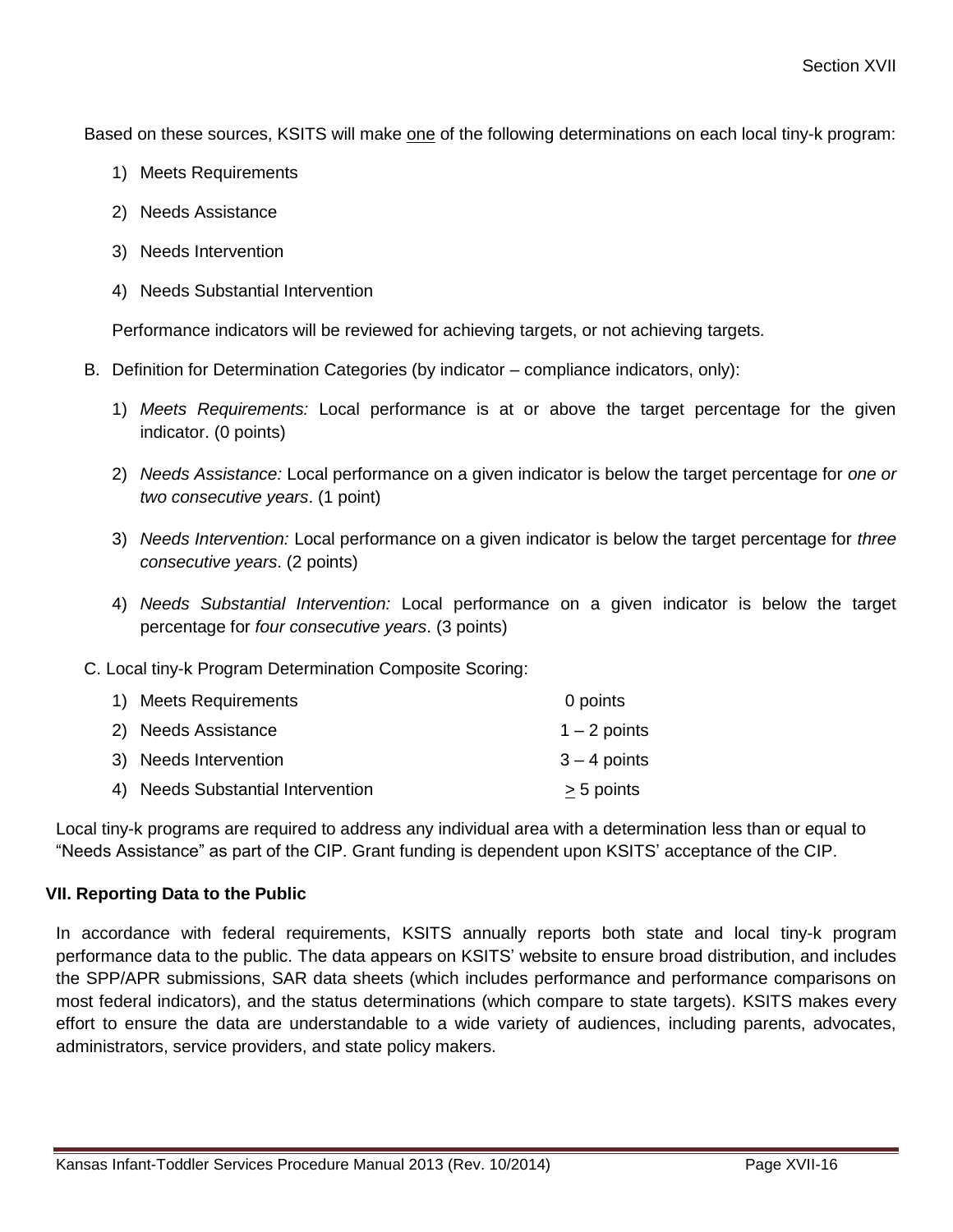#### **VIII. Staff Training Related to Monitoring**

Training of ITS staff will be structured to ensure the following:

- 1) Reliable and valid decisions across reviewers
- 2) Transparency
- 3) Full understanding of program staff

#### **IX. Focused Site Visits and On-site Collaborations (framework)**

Data intended to support the monitoring process is collected in a variety of ways from stakeholders throughout the year, as outlined in this document. In addition to electronic data collection and periodic reporting, KSITS and KITS staff has multiple opportunities to interact with local tiny-k program leaders, providers and family members/parent training organization in person and through other communication methods throughout the year. These opportunities are conducted, at a minimum, through on-site technical assistance visits, a minimum of two Coordinator meetings, two regional meetings, and one Families Services Coordination meeting per year. Staff from KSITS and KITS also encourages consistent communication with local tiny-k programs by telephone, email, newsletters, and information provided on the KSITS <http://www.ksits.org/index.html> and KITS <http://www.kskits.org/> websites. These planned and consistent opportunities to interact with local tiny-k program and direct service providers are intended to be a part of the overall monitoring/system improvement process. These opportunities provide multiple paths for communication, relationship building, training, and technical assistance.

The on-site visit component is integral to the overall system of review designed to support the supervision process and the local tiny-k programs by providing a planned and directed face-to-face program review based upon observed need, level of local issues, severity of any deficiencies noted, or progress on any CAP outstanding.

The goals of the on-site visit/face-to-face opportunity are to accomplish the following:

- 1) Promote collaboration and communication between local tiny-k programs and KSITS and KITS in order to gain an understanding of the local provider philosophy. Provide a link between local tiny-k programs, service providers, family members, the LICC, and others in Part C services across the state.
- 2) Assist local tiny-k programs in identifying community strengths, setting and prioritizing goals for service delivery, and accomplishing these goals.
- 3) Ensure that Part C services in Kansas meet the needs of infants and toddlers with disabilities and their families in an appropriate, effective, and time manner.
- 4) Verify local information processing and reporting protocols regarding the ITS and OWS databases, and confirm reported compliance, performance, and timeliness activities. This includes a random records check, licensure review, and verification of written local policies on data entry and record keeping.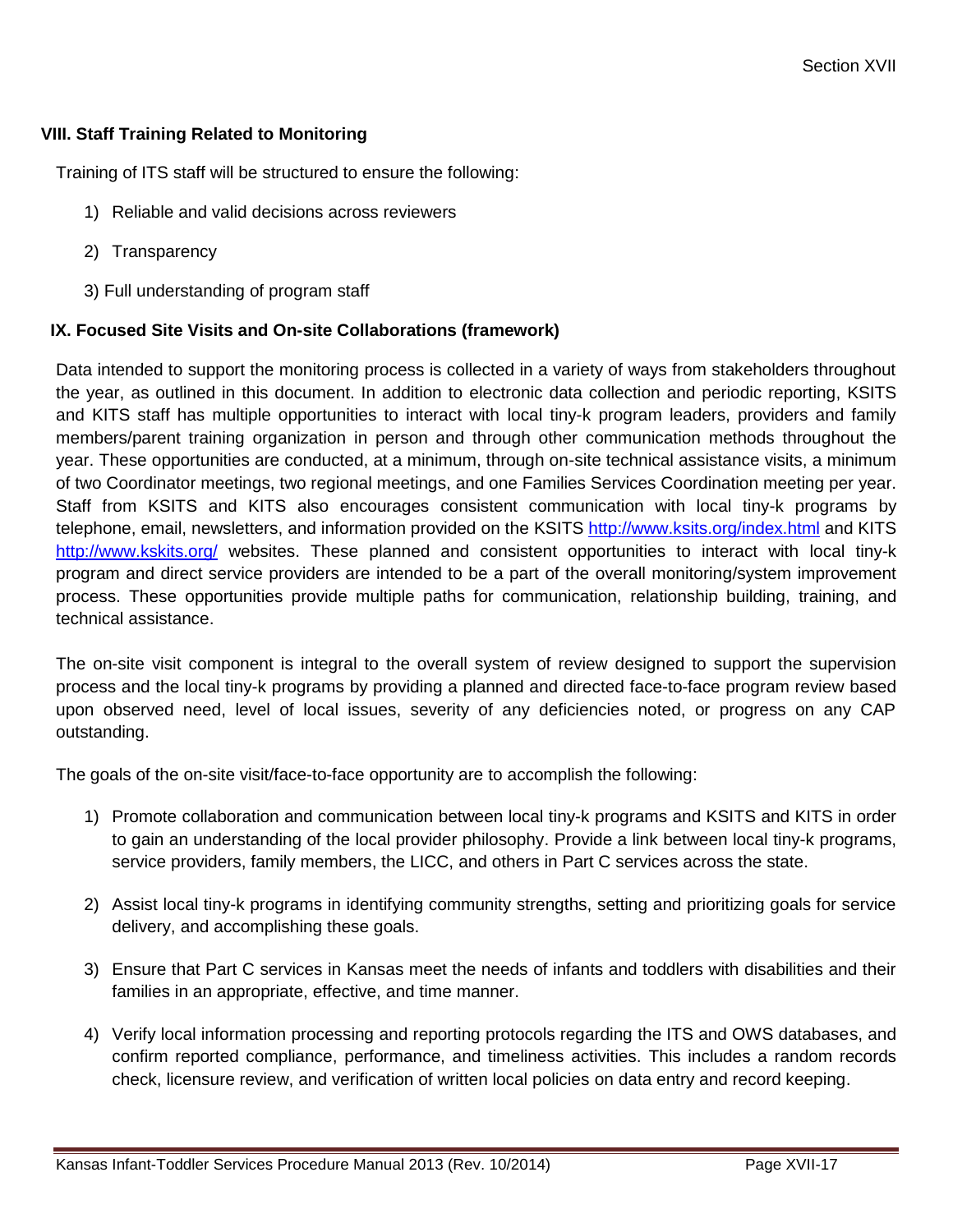Outcomes generally expected from an on-site visit will be related to the circumstances prompting the focused visit. Those will be outlined by KSITS staff and discussed with the local tiny-k program as part of the preparation for the focused on-site visit.

#### **X. Data Analyses Prior to On-site Visit**

KSITS staff is responsible for reviewing data and information analyzed during the annual determinations process in preparation for a focused on-site visit to: determine if additional data and information is needed prior to the a focused site visit, and determine the focal point of the review based on the local tiny-k program's performance in each of the monitoring indicators or other performance measures leading to its selection. If additional data and information is requested from the local tiny-k program, this information is reviewed as part of the preparation process. Local tiny-k programs are responsible for providing additionally-requested data and information. A sample of random records will be selected for review at the on-site visit prior to the visit.

#### **XI. Focused Site Visits**

Specific processes related to site visits will be developed and added to this portion of the procedural manual in the future.

#### **XII. Document Template: See Following Pages**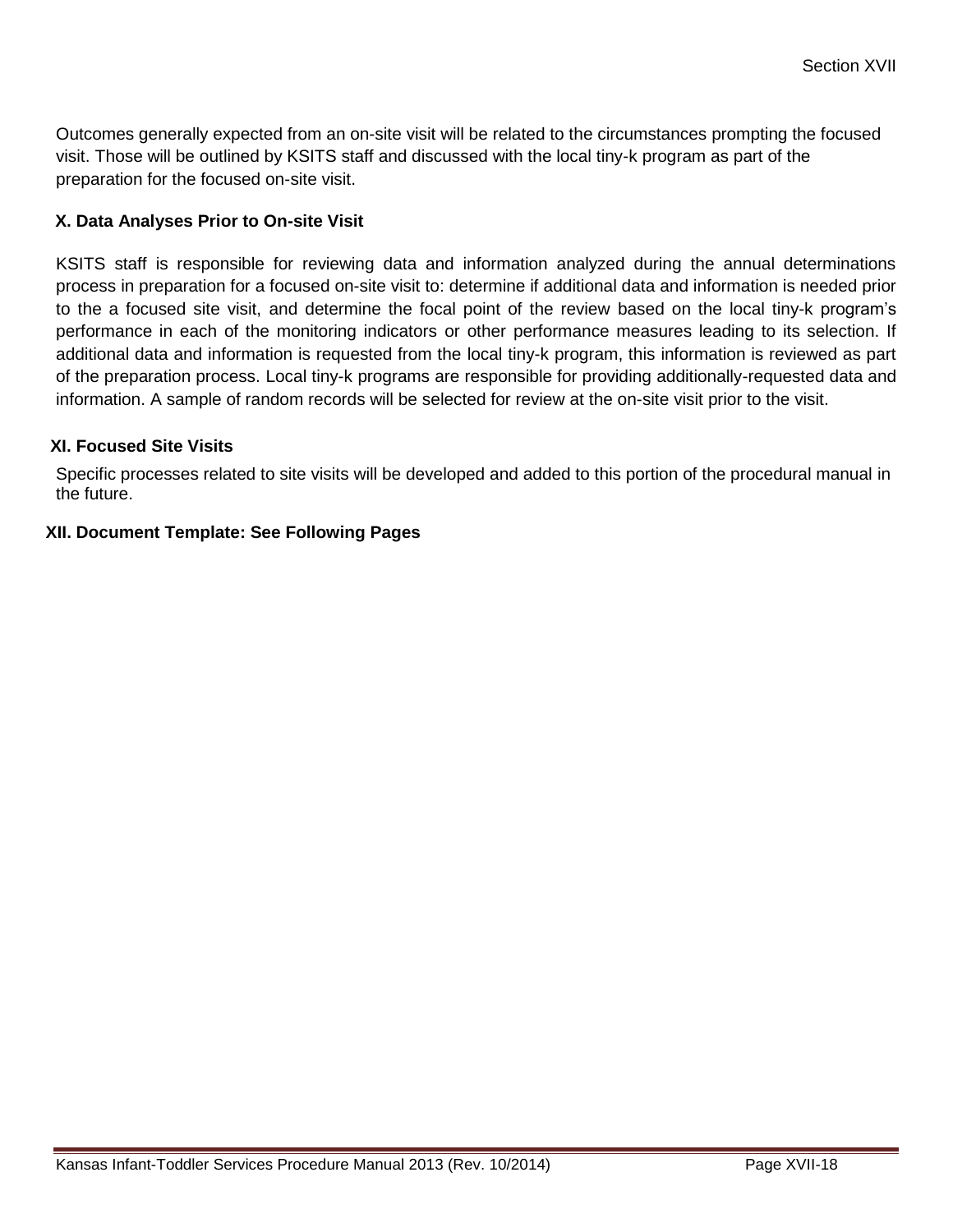# **a. KSITS Reports of Noncompliance Checklist**

| <u>Intake:</u>                                                                                                                                                                                              |  |
|-------------------------------------------------------------------------------------------------------------------------------------------------------------------------------------------------------------|--|
|                                                                                                                                                                                                             |  |
|                                                                                                                                                                                                             |  |
|                                                                                                                                                                                                             |  |
|                                                                                                                                                                                                             |  |
| Just cause reason found? (Y/N) ________ (note reasons in comments section below)                                                                                                                            |  |
| If just cause reason found, date of completion of investigation ________________<br>If no just cause reason found, use date of completed investigation to close the inquiry on the tracking<br>spreadsheet. |  |
| <b>Formal Finding:</b>                                                                                                                                                                                      |  |
|                                                                                                                                                                                                             |  |
|                                                                                                                                                                                                             |  |
|                                                                                                                                                                                                             |  |
|                                                                                                                                                                                                             |  |
| Receipt of any required interim reporting: Monthly Cuarterly Cuarterly Mechanically<br>First interim report due date                                                                                        |  |
| <b>Comments:</b>                                                                                                                                                                                            |  |
|                                                                                                                                                                                                             |  |
|                                                                                                                                                                                                             |  |
|                                                                                                                                                                                                             |  |
|                                                                                                                                                                                                             |  |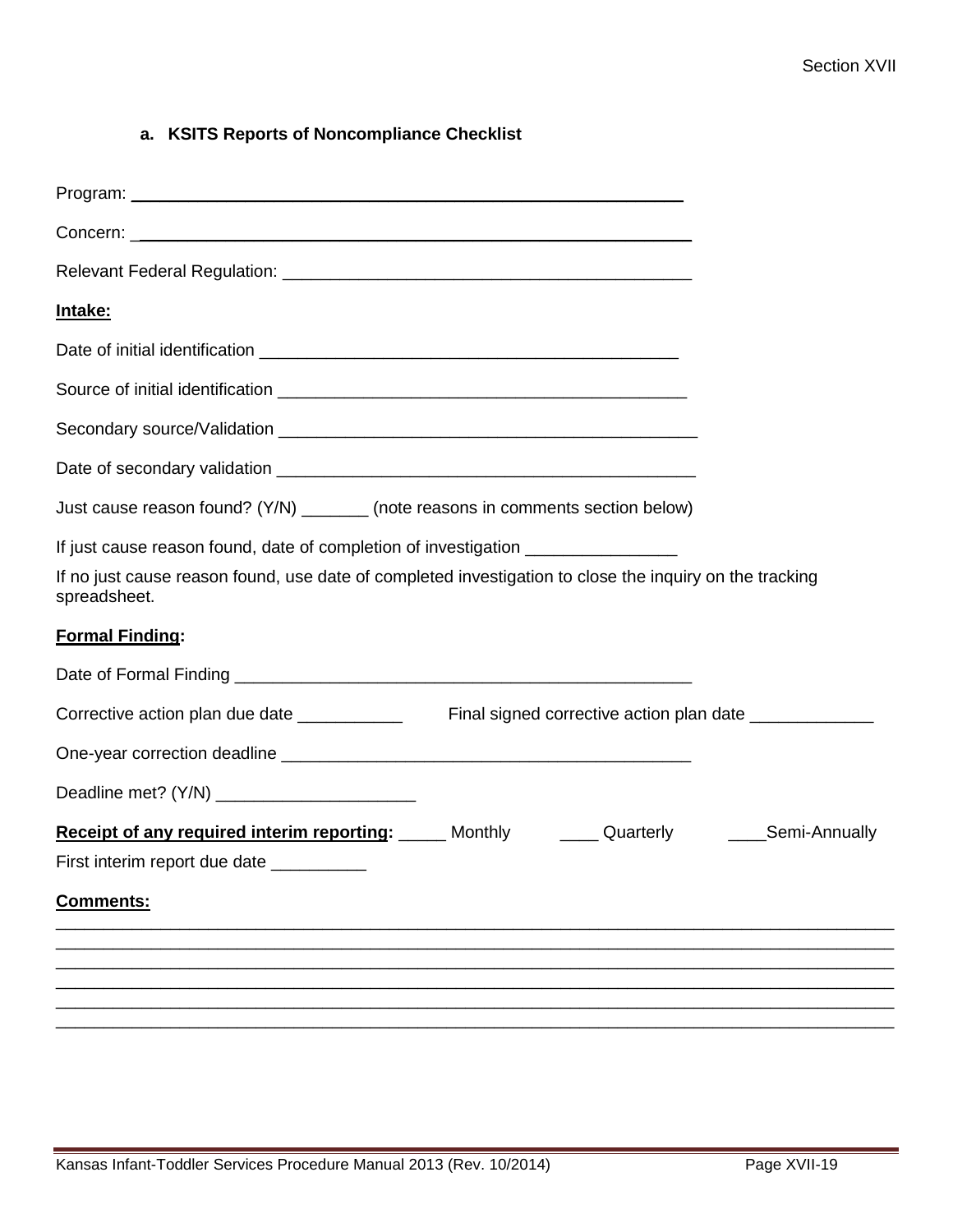#### **b. KSITS Findings Letter (on letterhead)**

(Date)

(Program Name) (Contact) (Street Address) (City, State, Zip Code)

Dear \_\_\_\_\_\_\_\_\_\_\_\_\_\_:

This letter is written to serve as notification of noncompliance, identified by KDHE, within your local tiny-k program. On \_\_\_\_\_\_\_\_\_\_\_\_\_\_ (date), KDHE identified the following noncompliance:

• **EXAMPLE:** IFSP's for children (# - - - -, - - - -, and - - - -) were not completed within 45 days from the receipt of the referral, and reasonable justifications for delays were not provided [34 C.F.R. 303.342(a)(b)(c)]

The Individuals with Disabilities Education Act (IDEA) requires Kansas' general supervision system (including monitoring, complaints, hearings, etc.) to identify and correct noncompliance *as soon as possible but in no case later than one year from identification* (20 U.S.C. 1416(a)(3)(B) and 1442).

KDHE, in partnership with your local tiny-k program, will work to ensure that correction occurs as soon as possible, but in no case later than one year from the date identified above. In doing so, KDHE is requesting that you complete the attached corrective action plan within 10 days of receipt of this letter.

Thank you for your assistance in this process, and please contact Kansas Infant-Toddler Services staff at (785) 296-6135 if you have any questions or concerns.

Sincerely,

Sarah Walters Part C Coordinator Kansas Infant-Toddler Services

cc: (Program Name) file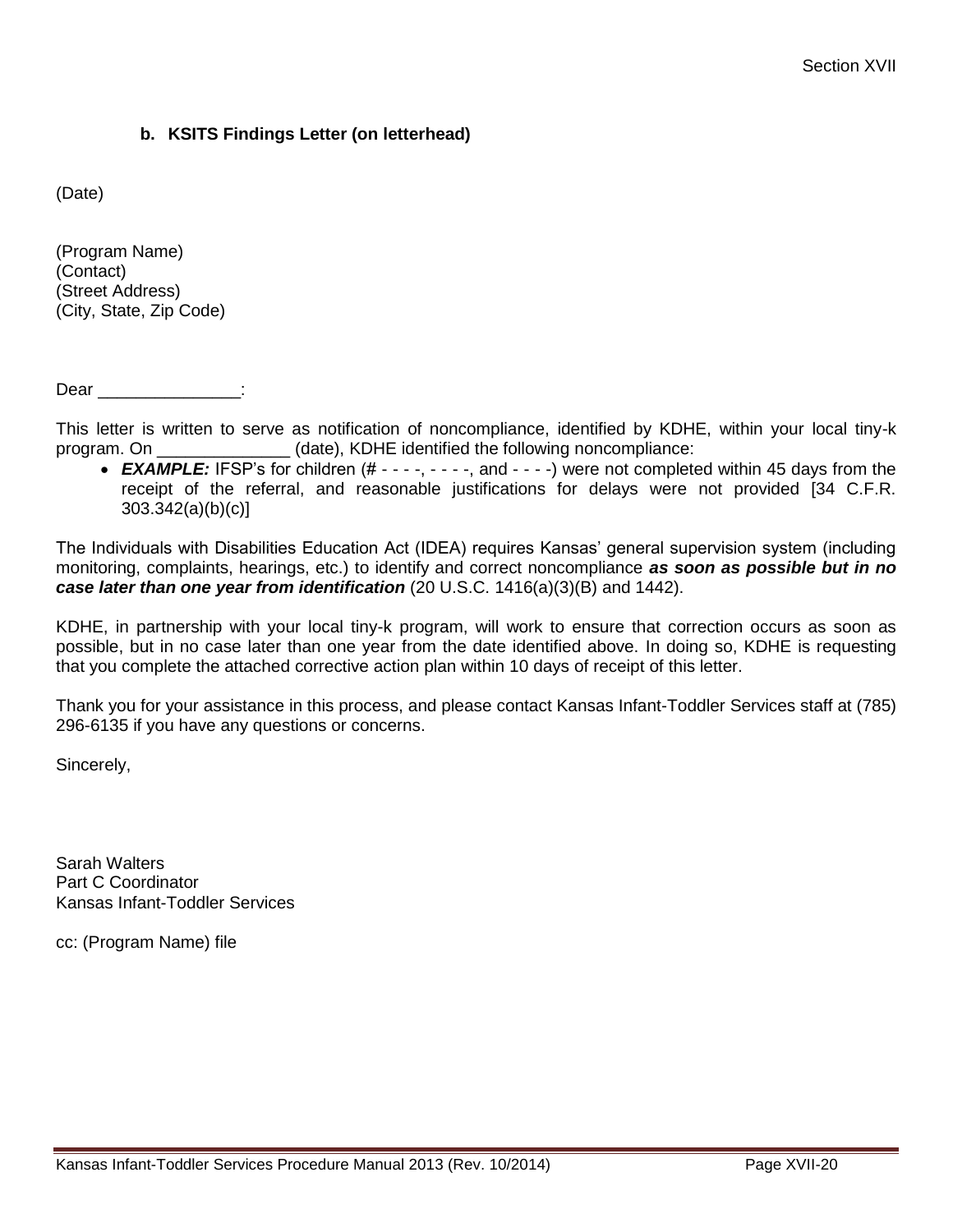#### **c. KSITS Corrective Action Plan (on letterhead)**

| <b>KDHE Contact</b> | <b>Local Agency Name/Contact Person/Contact Information</b> | <b>Date Corrective</b><br><b>Action Plan</b><br>Reauested | <b>Date Corrective</b><br><b>Action Plan Due</b><br>to KDHE |
|---------------------|-------------------------------------------------------------|-----------------------------------------------------------|-------------------------------------------------------------|
|                     |                                                             |                                                           |                                                             |

#### **I. Areas of Noncompliance**

#### **a. Failure to implement service coordination responsibilities**

"Specific service coordination activities.

Service coordination activities include – (1) Coordinating the performance of evaluations and assessments; (2) Facilitating and participating in the development, review, and evaluation of individualized family service plans; …" (34 CFR 303.23(b))

#### **b. Failure to meet child find timelines**

"Timelines for public agencies to act on referrals.

(1) Once the public agency receives a referral, it shall appoint a service coordinator as soon as possible. (2) Within 45 days after it receives a referral, the public agency shall- (i) Complete the evaluation and assessment activities in 303.322; and (ii) Hold an IFSP meeting, in accordance with 303.342." (34 CFR 303.321(e))

#### **II. Finding/Supportive Evidence:**

According to local tiny-k program data and the semi-annual report submitted on July, 31, 2010, **75%** of initial IFSP meetings held in between Date 1 and Date 2 were conducted within forty-five days from date of referral.

**III. Corrective Actions:** Complete the following table to detail the actions your program will take to correct the noncompliance in a timely manner. Strategies must be identified in those areas that are contributing to the noncompliance but not necessarily in all areas identified in the table below. This plan must be submitted to KDHE for approval by \_\_\_\_\_\_\_\_\_\_\_\_. All noncompliance must be corrected by  $\qquad \qquad$  in accordance with the evidence of change statements provided below.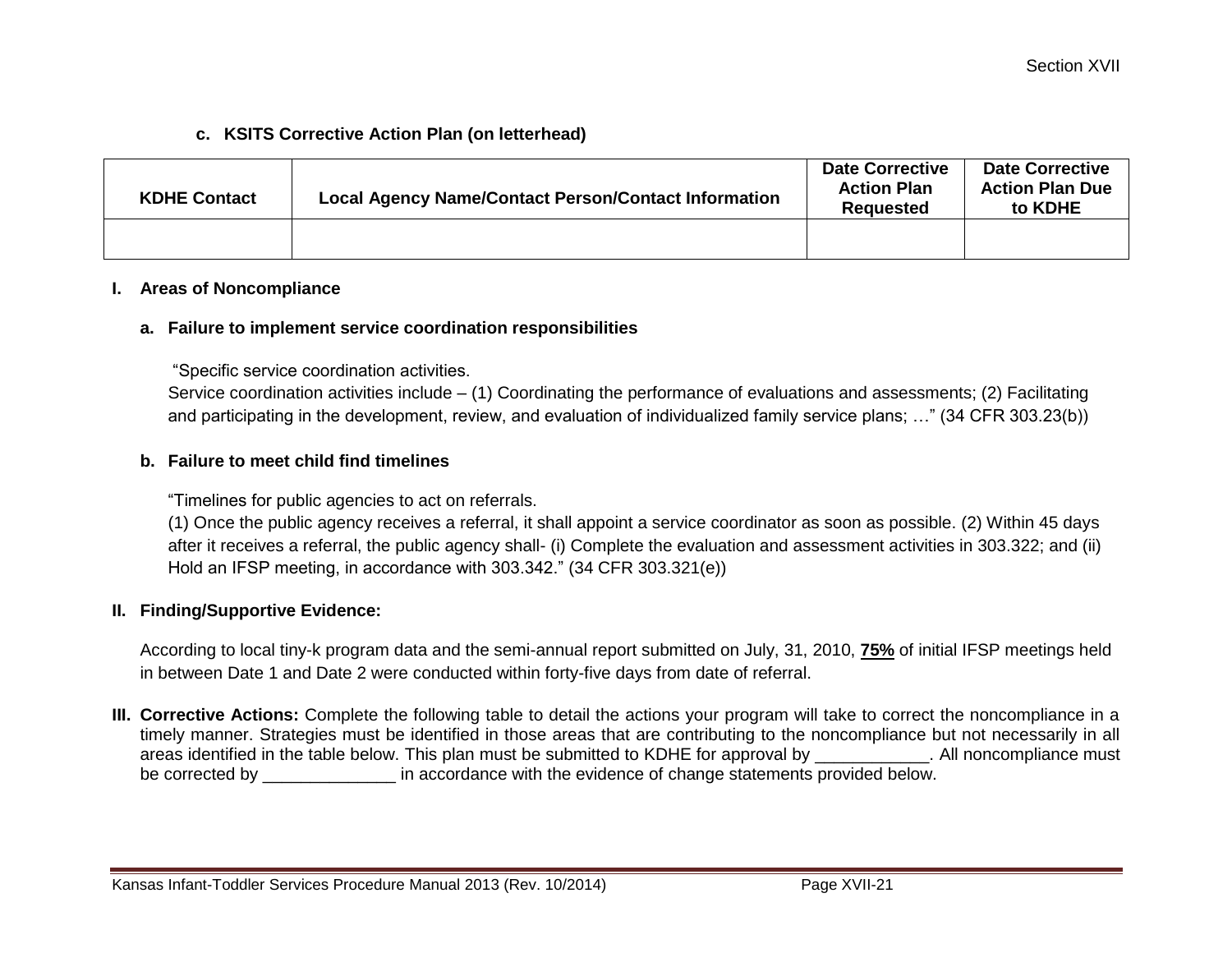| <b>Corrective Action</b>                                              | <b>Strategies</b> | Who is responsible? | <b>Timeline</b> |
|-----------------------------------------------------------------------|-------------------|---------------------|-----------------|
| <b>Infrastructure/Staffing</b>                                        |                   |                     |                 |
| <b>Valid and Reliable Data</b>                                        |                   |                     |                 |
| <b>Development/Revisions</b><br>to Program Policies<br>and Procedures |                   |                     |                 |
| <b>Changes to</b><br><b>Supervision</b>                               |                   |                     |                 |
| <b>Provision of Training</b><br>and Technical<br><b>Assistance</b>    |                   |                     |                 |
| <b>Changes to Provider</b><br><b>Practices</b>                        |                   |                     |                 |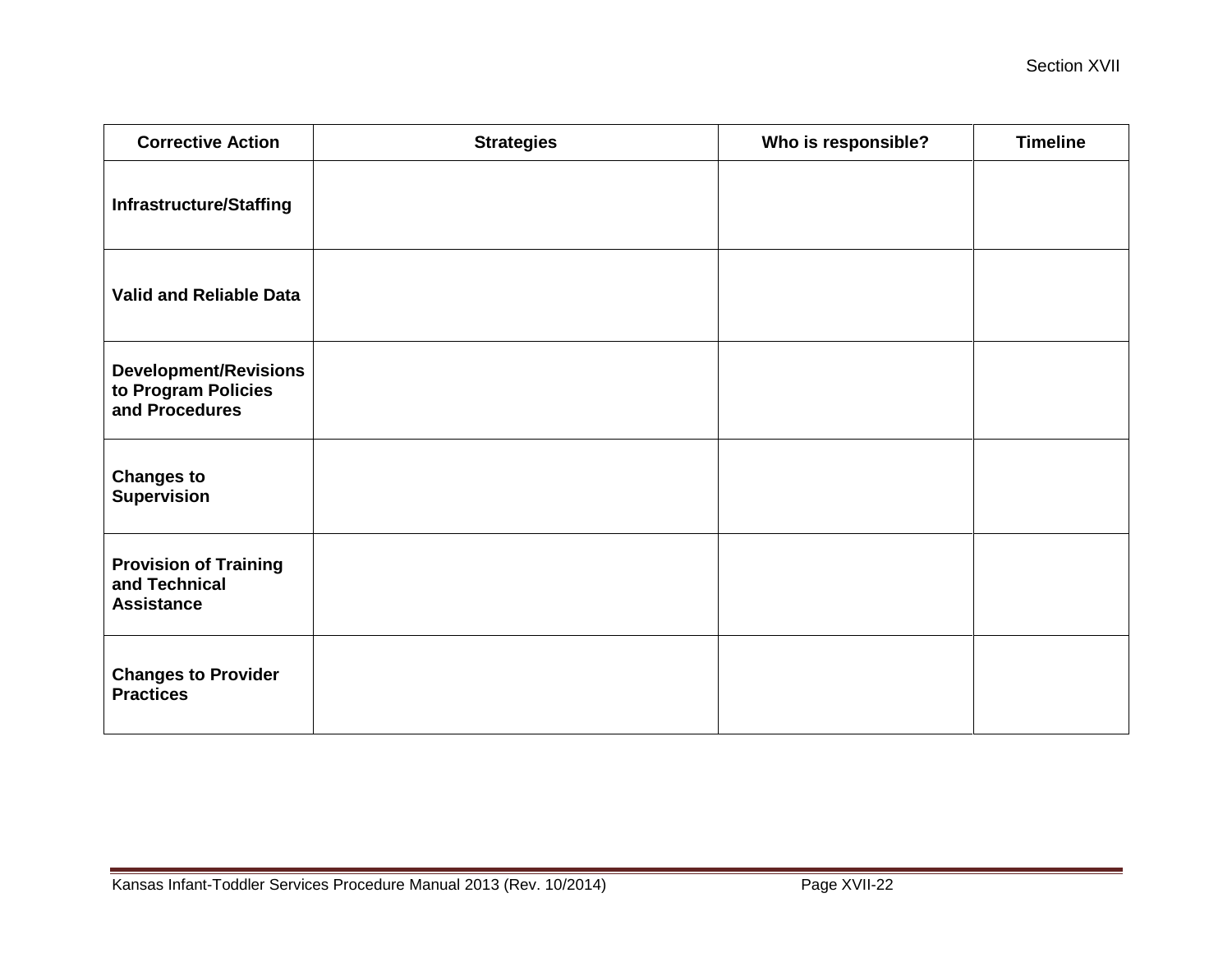| IV. Required Evidence of Change                                                                                                                                                                                            | Date To Be Completed:                       |
|----------------------------------------------------------------------------------------------------------------------------------------------------------------------------------------------------------------------------|---------------------------------------------|
| Documentation that all children referred before <b>Date</b> (for whom an initial IFSP has not been                                                                                                                         | A report is generated by<br>, and submitted |
| developed) have an initial IFSP or have a family reason(s) resulting in the delay.                                                                                                                                         | to KDHE by Date.                            |
| 2. For all new referrals from Date until completion of this plan, monthly data on the status of the<br>completion of initial evaluations and the development of the IFSP as well as factors contributing to<br>any delays. | Monthly Reports submitted                   |
| IFSPs completed in the month of:                                                                                                                                                                                           | by to KDHE on or<br>before<br>Date.         |
| Date 1 80% compliance Due by Date 2<br>Date 1 85% compliance Due by Date 2                                                                                                                                                 |                                             |

# **Signatures of individuals completing report:**

| <b>Date</b> | <b>Agency</b> | <b>Title</b> |
|-------------|---------------|--------------|
|             |               |              |
|             |               |              |
|             |               |              |

# **Signature of State Official Approving CAP:**

| <b>Approved</b> | <b>Title</b> | Date CAP |
|-----------------|--------------|----------|
|                 |              |          |
|                 |              |          |
|                 |              |          |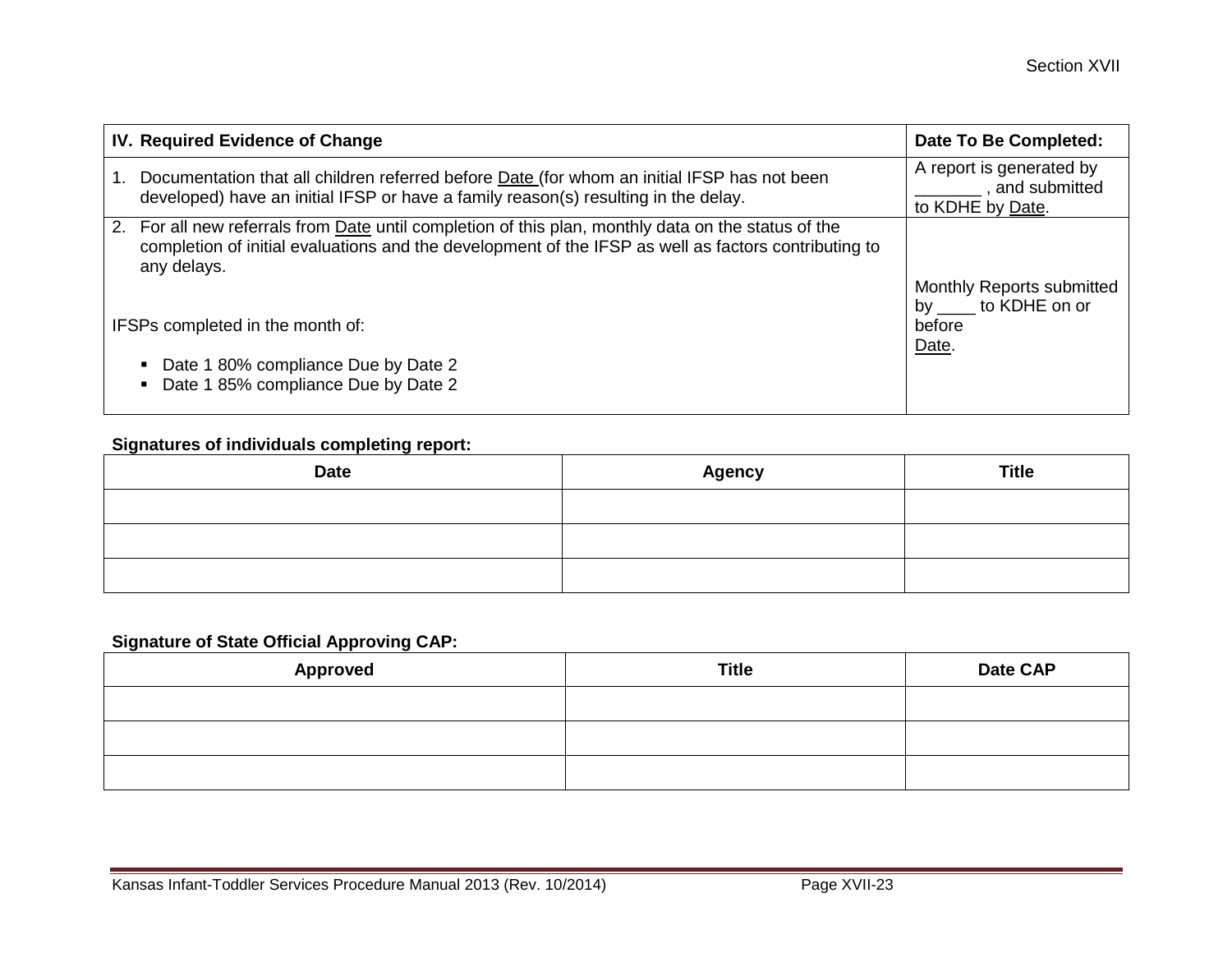# **d. KSITS Noncompliance Tracking Spreadsheet: (sample)**

|                             |          |  |  |  | l Date of Initial Initial Source of Secondary Source/ Date of Formal Compliance Relevant Federal One-Year Correction CAP Acceptance Interim Dates |        |  |  |
|-----------------------------|----------|--|--|--|---------------------------------------------------------------------------------------------------------------------------------------------------|--------|--|--|
| <b>Program</b>              | Concern. |  |  |  | Indentification Intentification Validation of Concern Finding Letter Date Regulation Regulation                                                   | Date / |  |  |
| <b>ABC Network Provider</b> |          |  |  |  |                                                                                                                                                   |        |  |  |
|                             |          |  |  |  |                                                                                                                                                   |        |  |  |
|                             |          |  |  |  |                                                                                                                                                   |        |  |  |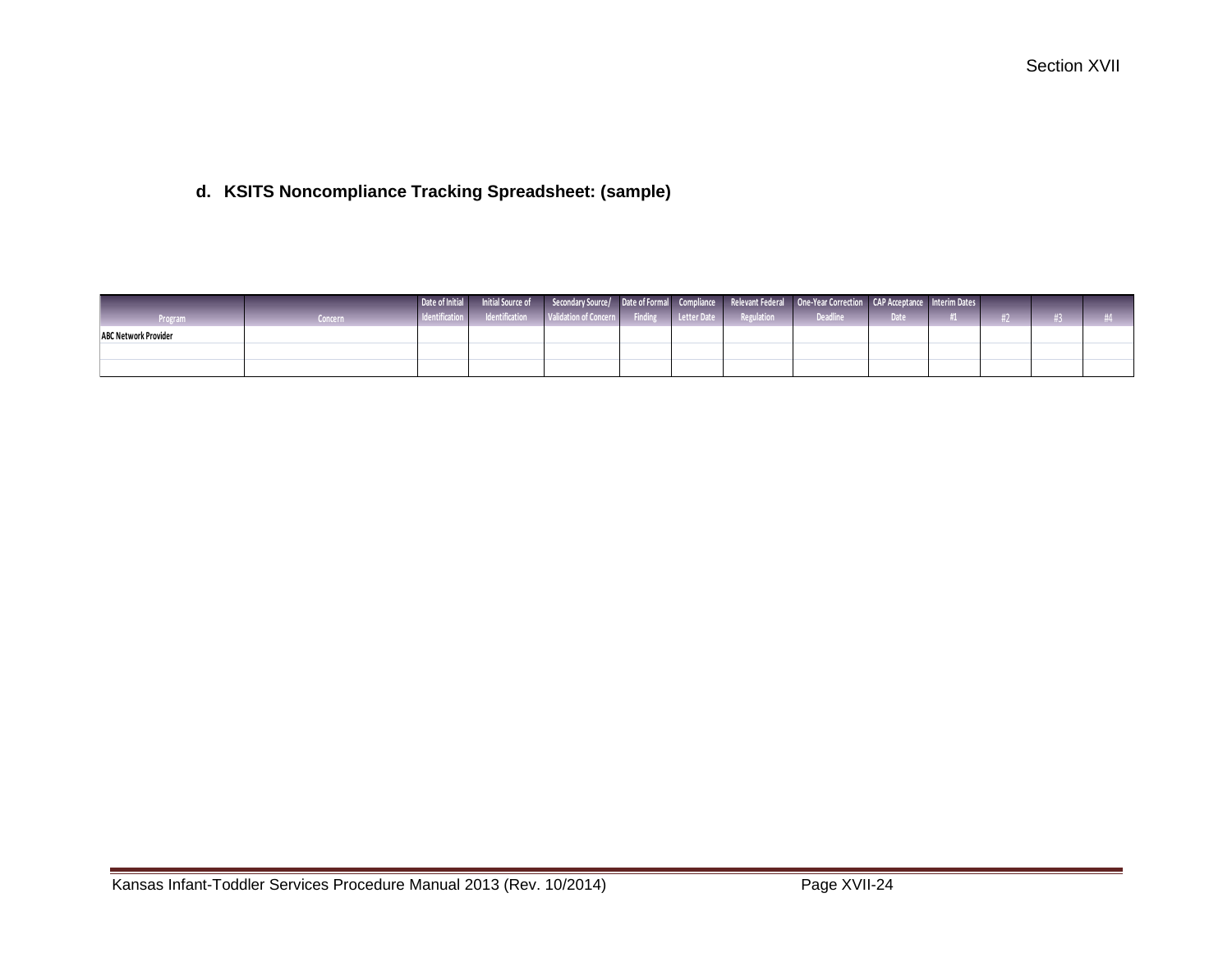#### **e. KSITS Internal Process – Review of Contracted Local** *tiny-k* **Program Audits:**

#### **Number:** FY12 - 1

**Date:** October 15, 2012

#### **Purpose**

To document the internal process for review of local tiny-k program audits, Infant-Toddler Services response to issues or findings in the audits, and the timeframe for local tiny-k programs to respond to Infant-Toddler Services.

#### **Process**

Health Planning Consultant has been assigned as lead in Audit Review.

Audits will come into agency and Public Service Administrator will log them. She will ensure that all programs have submitted an audit annually. Audits are due within 12 months from the end date of the individual fiscal agency's fiscal year.

Health Planning Consultant will review audits using the Kansas Infant-Toddler Services Audit Review Checklist on a quarterly basis, and note any discrepancies or areas of concern.

Health planning consultant will discuss areas of concerns with Part C coordinator and additional staff as needed. Part C Coordinator will determine either that KDHE will sustain the findings of the auditor, or that corrective action needs to be taken. Documentation of corrective actions will then be requested of the local program. Any audit which does not have part C funds identified will be considered to not meet the contractual assurances as specified in the grant application, and corrective measures will be required.

Health Planning Consultant will draft letters of action to be taken by local programs. Letters will be signed by Part C Coordinator. Letters will be mailed to each local tiny-k program coordinator once per year, and a copy sent to the fiscal agent. Letters will be sent to each local program within 90 days of KDHE reviewing the audit.

Audits will be reviewed using the Kansas Infant-Toddler Services Audit Review Checklist. Any discrepancies and questioned findings will be noted. Local tiny-k programs will have 30 days after receipt of their letter, or the timeline specified within the letter, to submit a response to KDHE.

When a response is requested by KDHE, the submissions will be reviewed and a closeout letter will be sent to the local tiny-k program coordinator and the fiscal agent, within 30 days of the follow up review.

 $\overline{\phantom{a}}$  , and the contract of the contract of the contract of the contract of the contract of the contract of the contract of the contract of the contract of the contract of the contract of the contract of the contrac

Part C Coordinator **Date**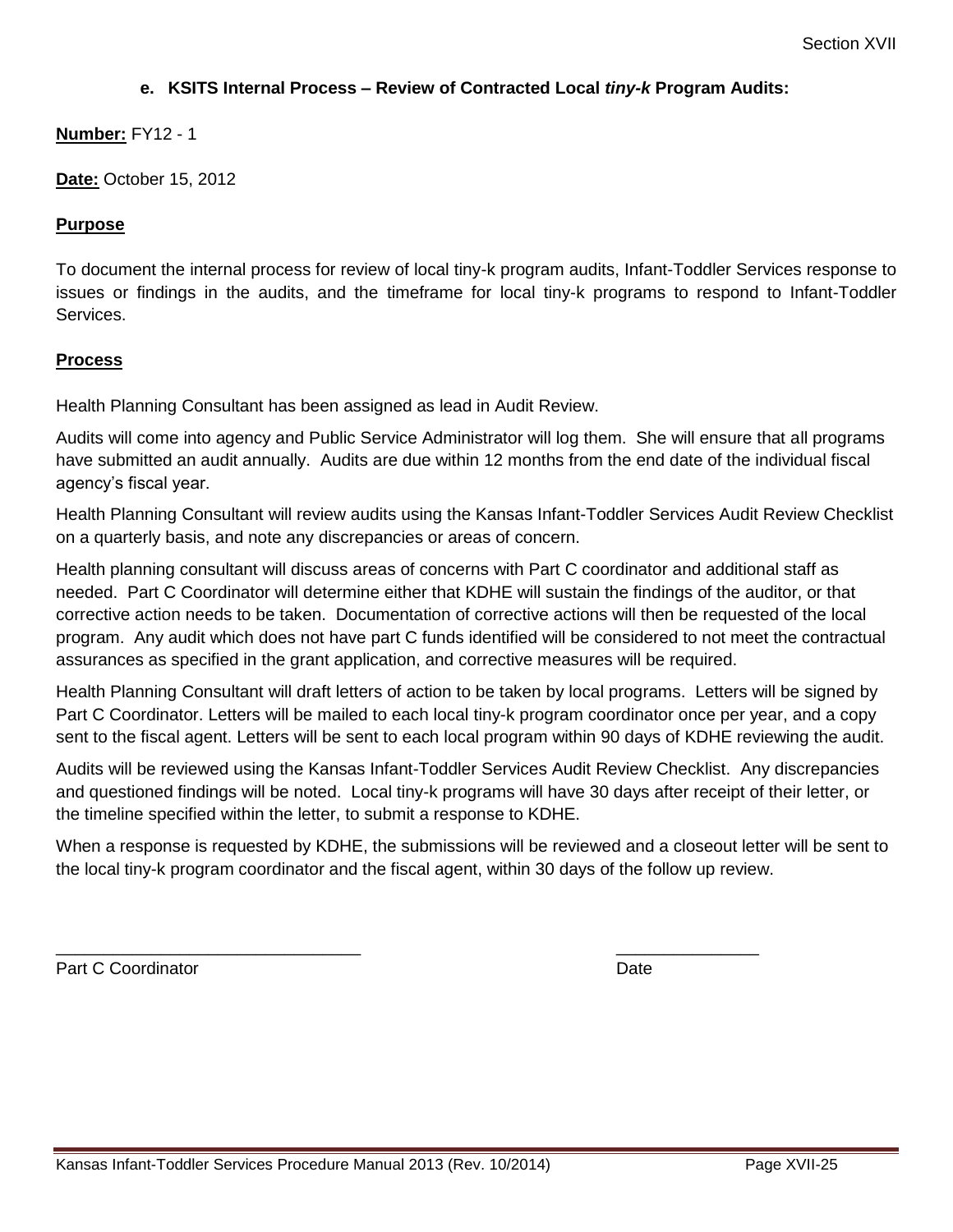#### **f. KDHE KSITS Audit Report (on letterhead):**

Auditee (local tiny-k fiscal agency): \_\_\_\_\_\_\_\_\_\_\_\_\_\_\_\_\_\_\_\_\_\_\_\_\_\_\_\_\_\_\_\_\_\_\_\_\_\_\_\_\_\_\_\_\_\_\_\_\_\_\_\_\_\_\_\_\_\_\_\_

Audit Period: **We are all that the ending of the ending of the ending of the ending of the ending of the ending of the ending of the ending of the ending of the ending of the ending of the ending of the ending of the endin** 

Auditor or Audit Organization: \_\_\_\_\_\_\_\_\_\_\_\_\_\_\_\_\_\_\_\_\_\_\_\_\_\_\_\_\_\_\_\_\_\_\_\_\_\_\_\_\_\_\_

- **1.** Audit submitted within 12 months of end of prior fiscal year.
	- \_\_\_yes \_\_\_no Date received\_\_\_\_\_\_\_\_\_\_
- **2.** Is there a line item or other indication of Part C funds identified?
	- \_\_\_yes \_\_\_no Pages\_\_\_\_\_\_\_\_\_\_
- **If no Part C funds are identified, the audit will not be accepted as meeting the requirements of your contractual assurances.**
	- **3.** Internal Control Findings
		- \_\_\_yes \_\_\_no Pages\_\_\_\_\_\_\_\_\_\_

| 4. Compliance Findings                       | Addressed<br>in Audit |           |  |  |  |  | Findings/Comments |
|----------------------------------------------|-----------------------|-----------|--|--|--|--|-------------------|
|                                              | <b>YES</b>            | <b>NO</b> |  |  |  |  |                   |
| a. Activities allowed and not<br>allowed     |                       |           |  |  |  |  |                   |
| <b>b.</b> Allowable Costs/Cost<br>Principles |                       |           |  |  |  |  |                   |
| c. Cash management                           |                       |           |  |  |  |  |                   |
| d. Equipment and Real<br>Property management |                       |           |  |  |  |  |                   |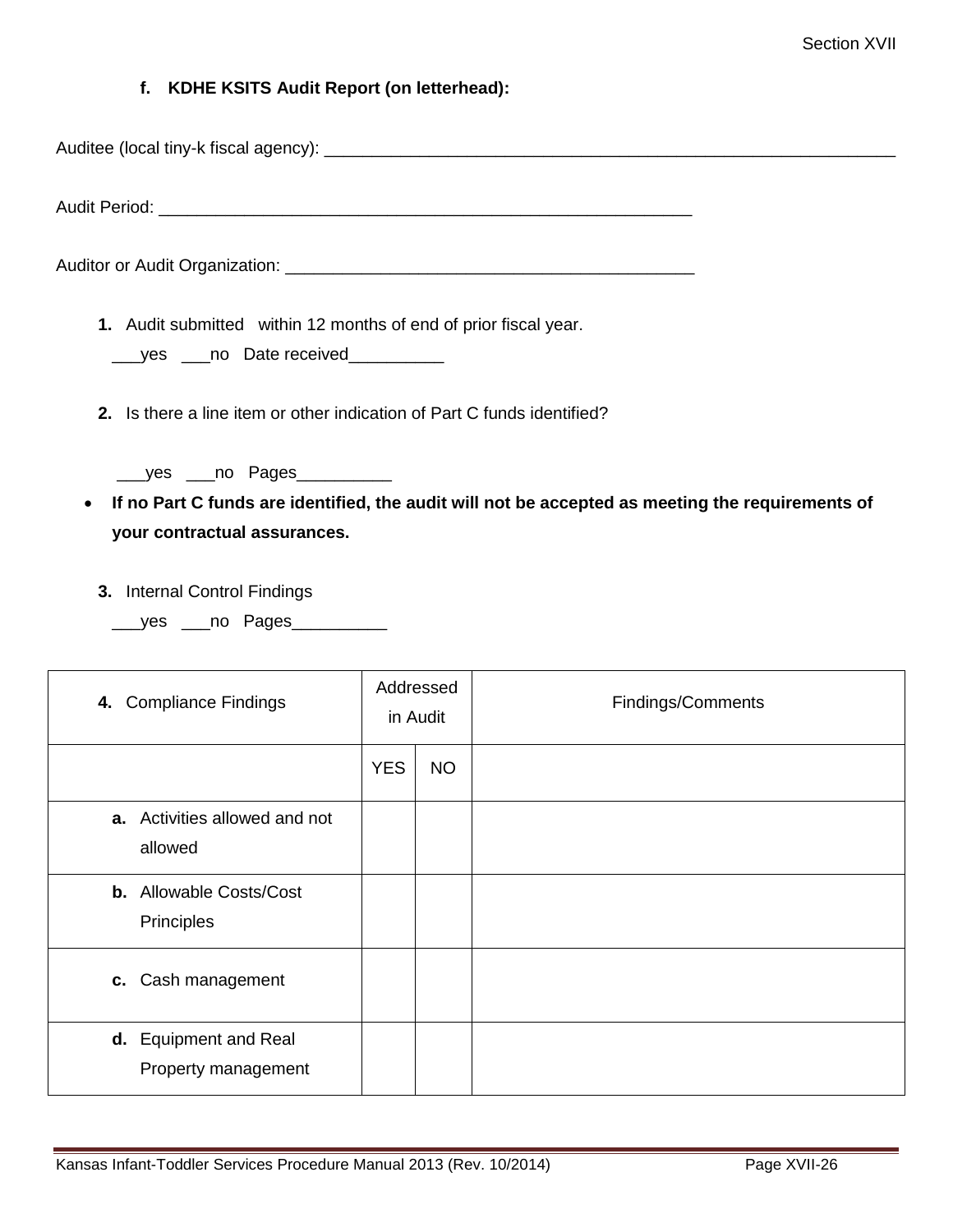| e. Matching Level of Effort                           |  |
|-------------------------------------------------------|--|
| f. Period of Availability                             |  |
| g. Procurement and<br><b>Suspension and Debarment</b> |  |
| h. Reporting                                          |  |
| Special Tests and<br>i.<br>Provisions                 |  |

**5.** Individual findings

List:

**6.** Auditors Recommendations

List:

**7.** Comments: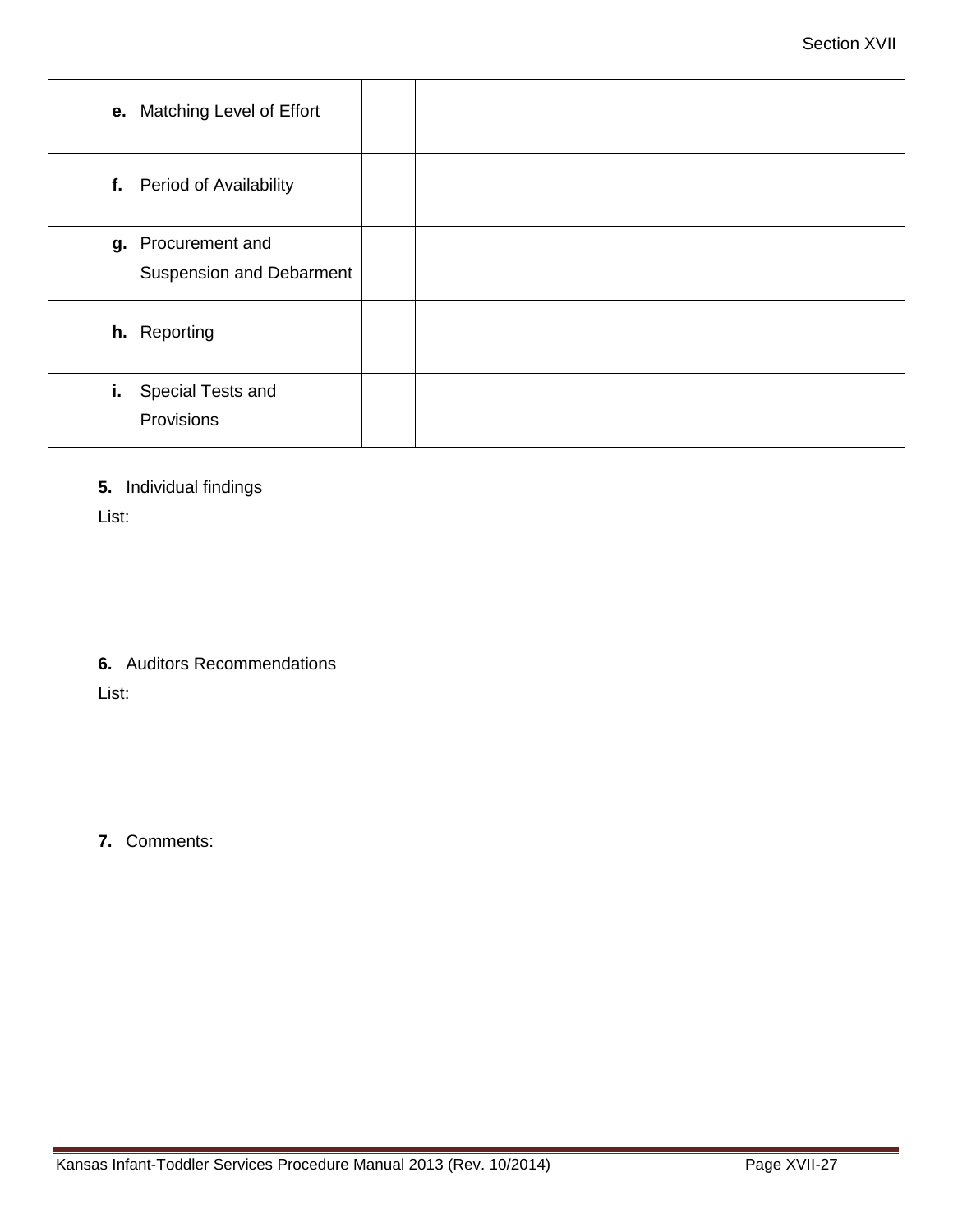#### **g. KDHE KSITS Audit Report Responses:**

| We have reviewed the audit report prepared by | for the year |
|-----------------------------------------------|--------------|
| ending,                                       |              |

\_\_\_\_ 1) Subject to any subsequent findings by State or Federal Audit, we are accepting the report as final.

\_\_\_\_\_ 2) The auditors have noted findings related to:

Please submit a response as to how these findings have been or will be resolved as they relate to the Part C program. If you have questions regarding this matter, please call 785-296-6134. Please submit your response by:  $\Box$ 

\_\_\_\_\_\_\_\_\_\_\_\_\_\_\_\_\_\_\_\_\_\_\_\_\_\_\_\_\_\_\_\_\_\_\_\_\_\_\_\_\_\_\_\_\_\_\_\_\_\_\_\_\_\_\_\_\_\_\_\_\_\_\_\_\_\_\_\_\_\_\_\_\_\_\_\_\_\_\_\_\_\_\_\_\_\_\_\_ \_\_\_\_\_\_\_\_\_\_\_\_\_\_\_\_\_\_\_\_\_\_\_\_\_\_\_\_\_\_\_\_\_\_\_\_\_\_\_\_\_\_\_\_\_\_\_\_\_\_\_\_\_\_\_\_\_\_\_\_\_\_\_\_\_\_\_\_\_\_\_\_\_\_\_\_\_\_\_\_\_\_\_\_\_\_\_\_

\_\_\_\_\_ 3) Notwithstanding any subsequent findings by State or Federal Audit, we are accepting the *current* report as final, with the caveat that the next reporting period's audit will be reviewed to determine if recommendations have been followed or violations rectified relative to findings made in the audit as it pertains to the Kansas Part C Program.

\_\_\_\_\_ 4) We have reviewed additional information submitted by \_\_\_\_\_\_\_\_\_\_\_\_\_\_\_\_\_\_\_\_\_\_\_\_\_ relative to your audit for the year ending Subject to any subsequent findings by State or Federal Audit, we are accepting the report as final.

\_\_\_\_\_ 5) Other response:

KDHE Response Mailed:

Local agency response received: \_\_\_\_\_\_\_\_\_\_\_\_\_\_\_\_\_\_\_\_

Comments: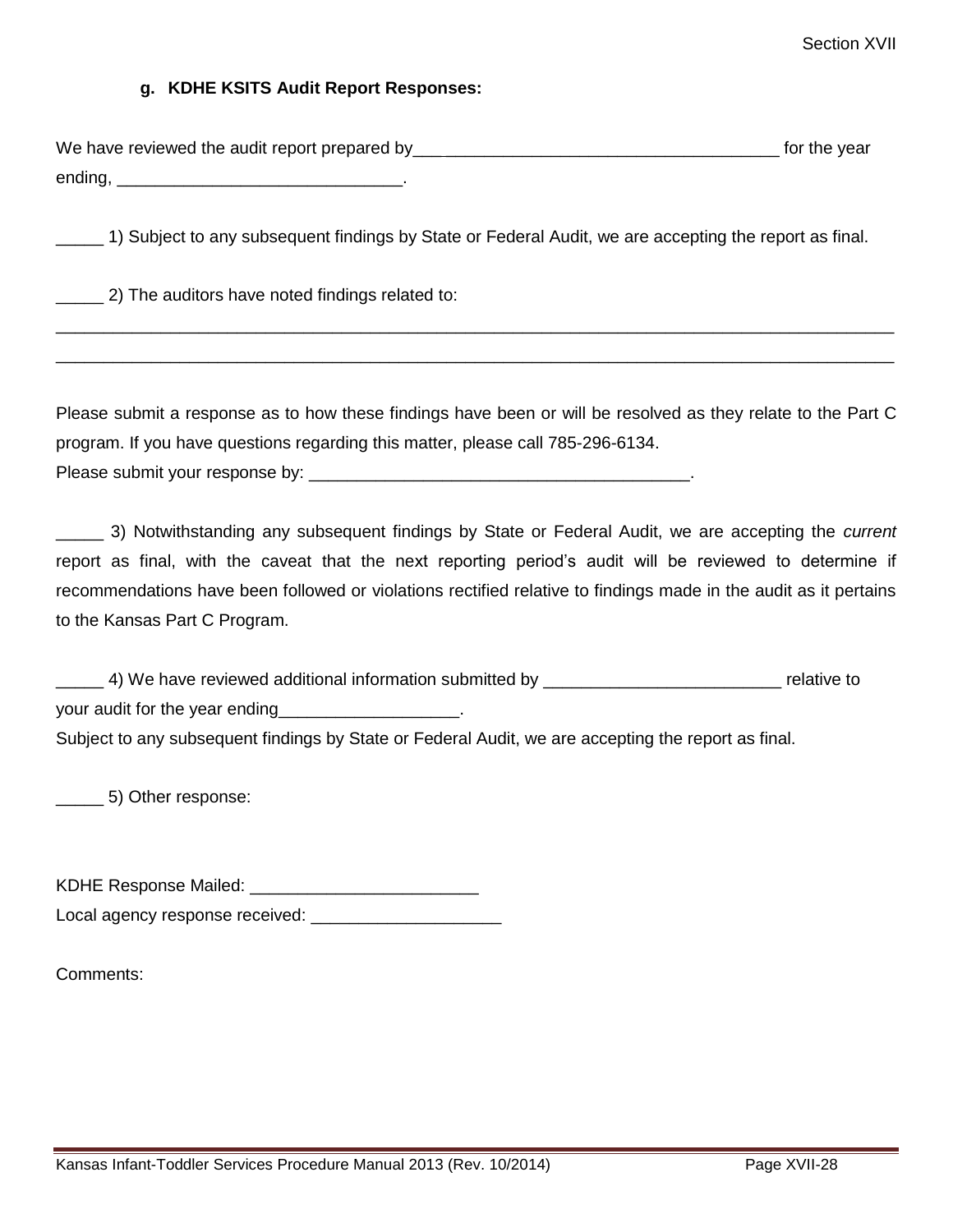# **Kansas Infant-Toddler Services Quality Indicator Rubric**

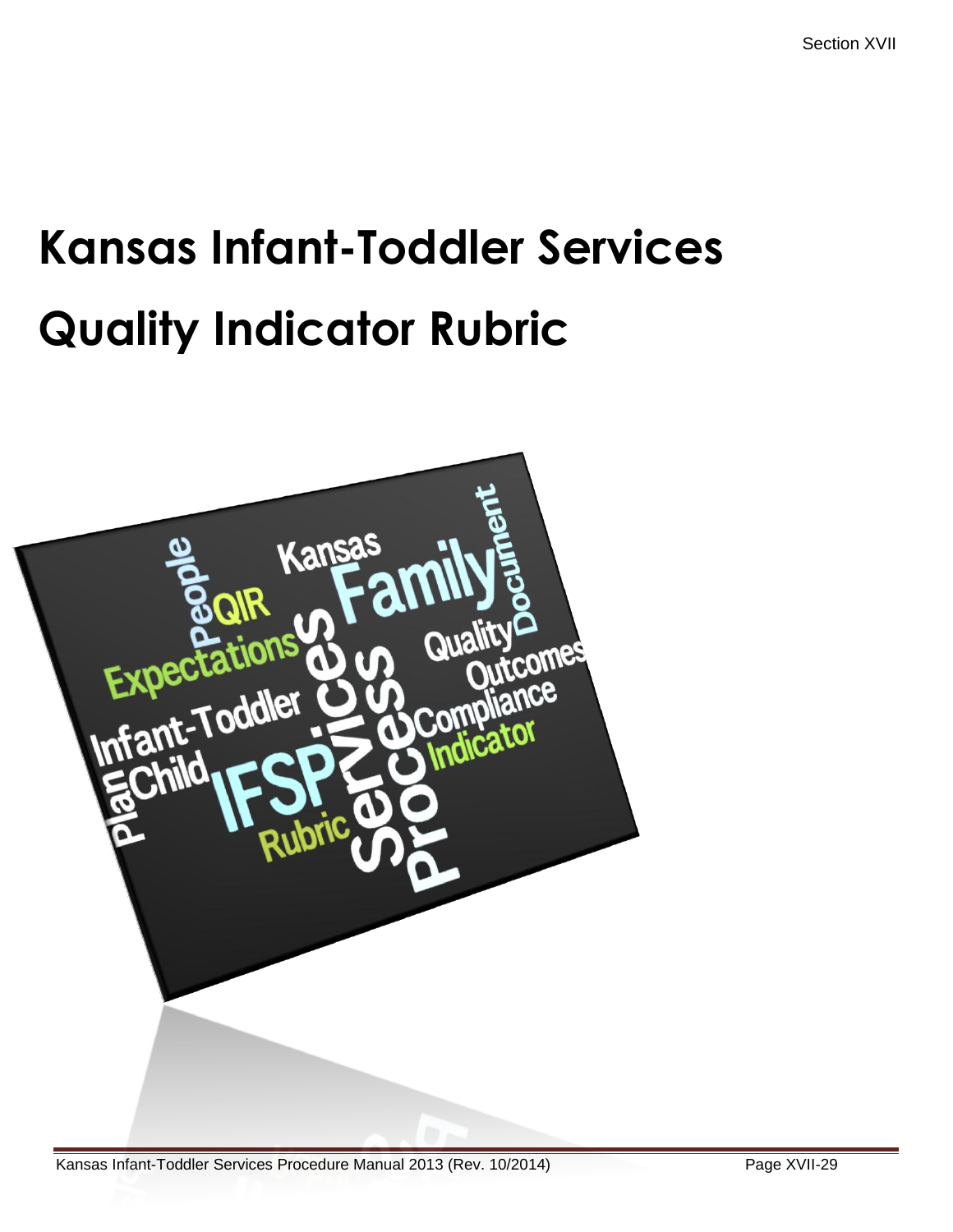# **Quality Indicator Rubric (QIR)**

# **Kansas Infant-Toddler Services**

# **Introduction**

IFSP development is a complex process which requires collaboration between various team/family members. It should result in a document that is understandable to all, and useful for guiding the individualized provision of services according to the Mission and Key Principles of Early Intervention**.**

While many tiny-k programs have developed file review checklists, it is more challenging to assess quality in a completed IFSP. This Quality Indicator Rubric is a way to review quality issues in a standardized way. It is based largely on the work of Naomi Youngren of the Educational and Developmental Intervention Services, Department of Defense. It is adapted to match the Kansas IFSP form and IFSP guidance document.

The IFSP Quality Indicator Rubric is meant to be used both internally for tiny-k programs to use as part of their continuous improvement efforts, and as a tool in the State's IFSP review process.

# **IFSP Rubric Completion**

The intent of the QIR is to have common criteria for examining IFSP quality. To ensure the highest degree of objectivity, it is important that the reviewer rate each section based on the criteria stated on the QIR and not in light of their own expectations. Items that are considered IFSP compliance indicators are indicated by an asterisk (\*). If required elements are missing from an IFSP, the IFSP would be out of compliance and considered " not acceptable" in terms of quality. Each Section of the QIR is designed to match the corresponding section located on the Kansas IFSP form.

# **Scoring**

When making ratings regarding IFSP quality, the reviewer should read each of the criteria and determine which score seems most appropriate. The reviewer should record the rating that best matches each criteria. If the scores of the criteria are a mixture, then the overall score for a *Section* could reflect either the 1 or 3 rating. For example a mixture of ratings between 2 and 4, could result in a 3 rating for the *Section.*

A comments box is included at the bottom of each Section. This is to note a specific area of excellence or concern. This information can help when looking a continuous improvement strengths and needs.

Since there can be multiple outcomes for child and family within the IFSP, **each outcome should be reviewed separately**. The scores for each outcome should be averaged to obtain a Section score for that IFSP. Example: Outcome #1 is rated a 3. Outcome #2 is rated a 4 and Outcome #3 is rated a 3. The Section Rating would be a 10/3 or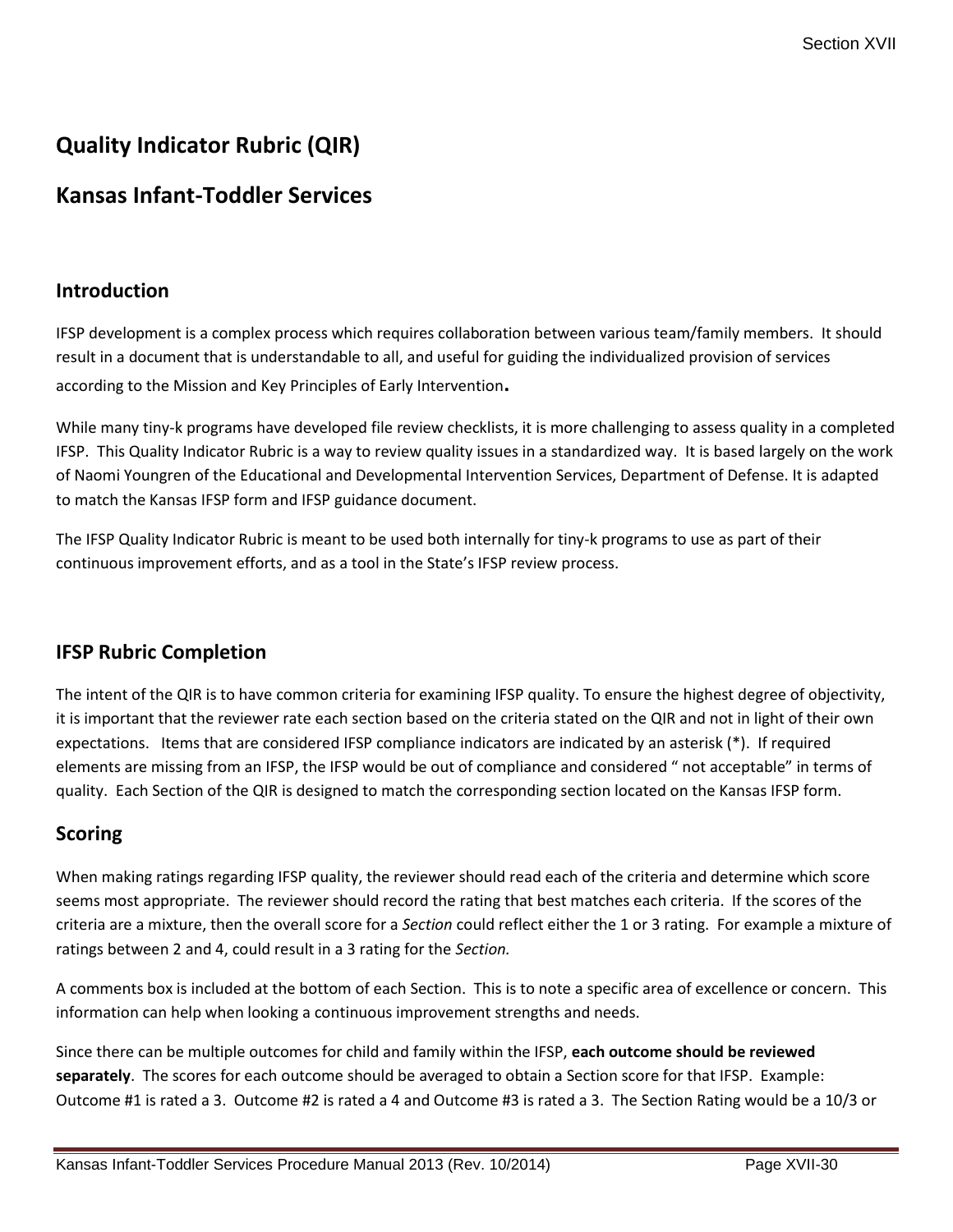3.33. Individual outcome criteria pages will need to be added for each outcome within the IFSP. The document is designed with that information on a separate page, so these can be easily printed and added.

Any rating less than 4 for a section should give a provider/ program an idea for quality improvement. It is understood that IFSPs are developed with families where it may take time to develop a relationship, families and practitioners may be busy, and interruptions are likely to occur. It is not the expectation that every IFSP will score a 4 on each criterion. However, it is the expectation that providers/programs are analyzing the quality of their work and identifying opportunities for improvement.

Please remember to refer to the Kansas Infant Toddler Services IFSP Guidance document for further information on developing an IFSP. Forms that are required as part of the IFSP process may be found at: <http://www.ksits.org/forms.htm>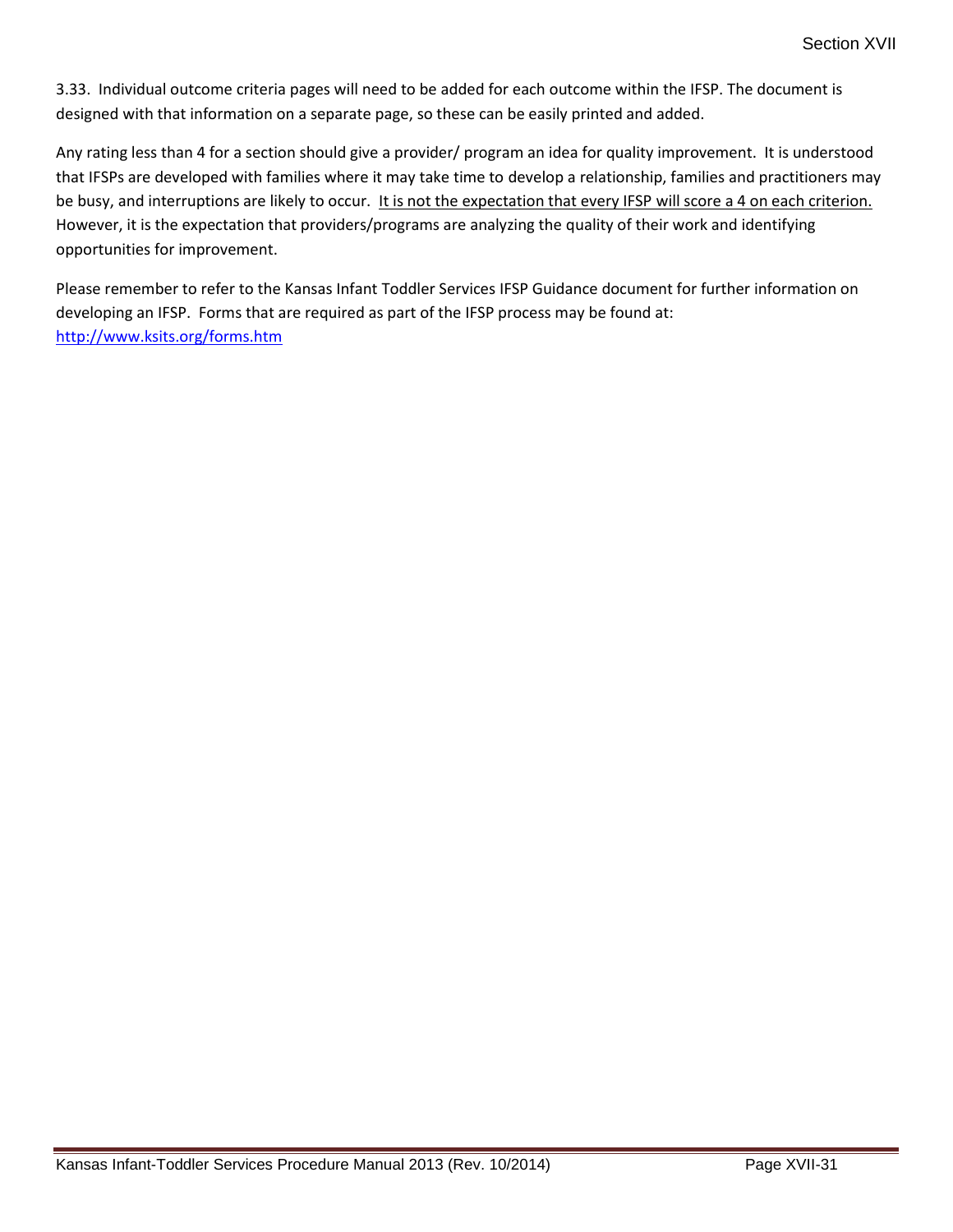# **IFSP Review Process/Quality Indicator Rubric**

| Child and Family Info/ Important dates                                                                   |                                                                                      | <b>Section Total</b> |                                                                                                           |  |
|----------------------------------------------------------------------------------------------------------|--------------------------------------------------------------------------------------|----------------------|-----------------------------------------------------------------------------------------------------------|--|
| 0 Not Acceptable                                                                                         | 2 Acceptable                                                                         |                      | 4 Best Practice                                                                                           |  |
| Incomplete fields.                                                                                       | All fields completed<br>$\Box$                                                       |                      | All criteria from Rubric #2 are met.<br>$\Box$                                                            |  |
| Missing Designation for IFSP. (initial,<br>annual, review)                                               | IFSP designation is checked<br>ΙI                                                    |                      | KIDS ID # is indicated/pending<br>$\mathsf{L}$                                                            |  |
| Dates on IFSP do not match database<br>or other required paperwork.*                                     | Important dates match what is put<br>$\Box$<br>into the database                     |                      | N/A used to show fields not used at<br>$\mathsf{L}$<br>this time                                          |  |
|                                                                                                          |                                                                                      |                      | All dates match other required<br>$\perp$<br>paperwork                                                    |  |
| Comments:                                                                                                |                                                                                      |                      |                                                                                                           |  |
|                                                                                                          |                                                                                      |                      |                                                                                                           |  |
| Eligibility                                                                                              | Section Total                                                                        |                      |                                                                                                           |  |
| 0 Not Acceptable                                                                                         | 2 Acceptable                                                                         |                      | 4 Best Practice                                                                                           |  |
| No reason for eligibility is indicated.*                                                                 | Reason for eligibility is checked.                                                   |                      | Reason for eligibility is checked.                                                                        |  |
| No description of reason for<br>□<br>automatic eligibility or informed<br>clinical opinion is indicated. | Choose one:                                                                          |                      | Choose one:                                                                                               |  |
| No Multidisciplinary team members<br>$\Box$<br>are indicated.                                            | Automatic qualifying condition is<br>ΙI<br>identified.                               |                      | Automatic qualifying condition is<br>ΙI<br>listed.                                                        |  |
|                                                                                                          | Informed clinical opinion reason is<br>$\Box$<br>given in terms of assessments used. |                      | Informed clinical opinion decision is<br>fully explained, including information<br>regarding functioning. |  |
|                                                                                                          | Multidisciplinary Team Members are<br>$\mathsf{L}$<br>indicated.                     |                      | Multidisciplinary Team Members are<br>indicated including the discipline.                                 |  |
| Comments:                                                                                                |                                                                                      |                      |                                                                                                           |  |
|                                                                                                          |                                                                                      |                      |                                                                                                           |  |
| <b>Family Service Coordination</b>                                                                       |                                                                                      | Section Total        |                                                                                                           |  |
| 0 Not Acceptable                                                                                         | 2 Acceptable                                                                         |                      | 4 Best Practice                                                                                           |  |
| Family Service Coordinator not<br>indentified.*                                                          | Family Service Coordinator identified<br>$\Box$<br>without contact information.      |                      | Family Service Coordinator identified<br>П<br>with contact information.                                   |  |
| Comments:                                                                                                |                                                                                      |                      |                                                                                                           |  |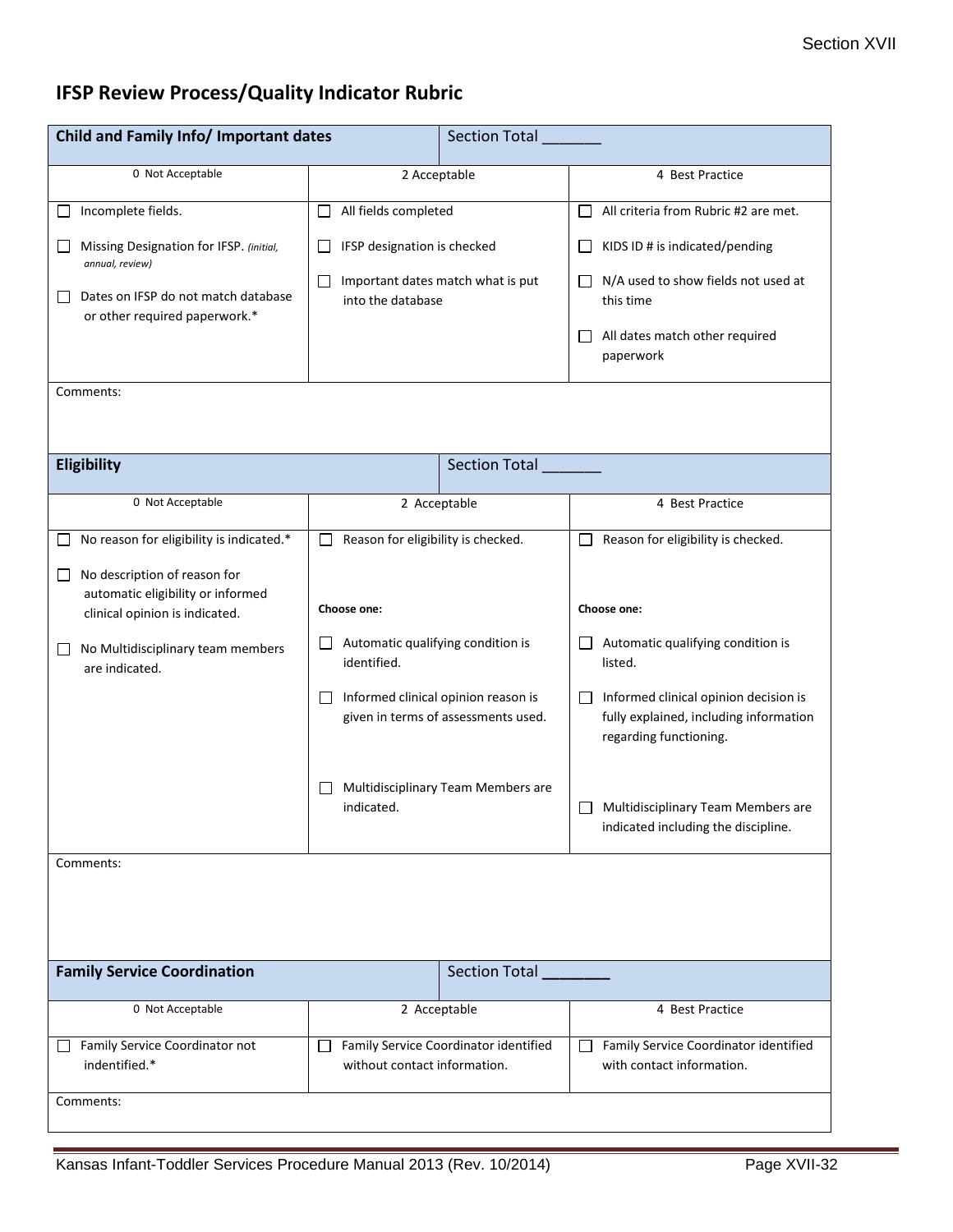| <b>Health</b>                                                               |                                                                                                                                                                                                                                                             | <b>Section Total</b> |                                                                                                                                                                                                                                           |
|-----------------------------------------------------------------------------|-------------------------------------------------------------------------------------------------------------------------------------------------------------------------------------------------------------------------------------------------------------|----------------------|-------------------------------------------------------------------------------------------------------------------------------------------------------------------------------------------------------------------------------------------|
| 0 Not Acceptable                                                            | 2 Acceptable                                                                                                                                                                                                                                                |                      | 4 Best Practice                                                                                                                                                                                                                           |
| One or more sections in Health are<br>not complete.*                        | Information regarding Primary Care<br>$\Box$<br>Physician is complete.                                                                                                                                                                                      |                      | All information in Rubric #2 in<br>included.                                                                                                                                                                                              |
| No information regarding Primary<br>Care Physician.                         | Information regarding insurance,<br>$\mathbf{I}$<br>Medicaid, or dr. orders is included                                                                                                                                                                     |                      | Health information includes<br>information in all relevant areas.                                                                                                                                                                         |
| No information regarding insurance,<br>Medicaid, or dr. orders is included. | Health information includes at least<br>$\mathbf{L}$<br>some information regarding current<br>medical conditions, health history,<br>medications, oral health, family<br>history, health precautions and safety<br>and immunizations and Kan Be<br>Healthy. |                      | Source of health information is<br>included. (Parent report, medical record,<br>doctor report, etc.)<br>Nutrition, vision, and hearing include<br>information regarding screening<br>protocols used, and needed follow up<br>information. |
|                                                                             | Information regarding Nutrition,<br>$\mathbf{I}$<br>Vision and Hearing is included.                                                                                                                                                                         |                      | Information regarding immunization<br>and Kan Be Healthy Screenings are<br>included.                                                                                                                                                      |
| Comments:                                                                   |                                                                                                                                                                                                                                                             |                      |                                                                                                                                                                                                                                           |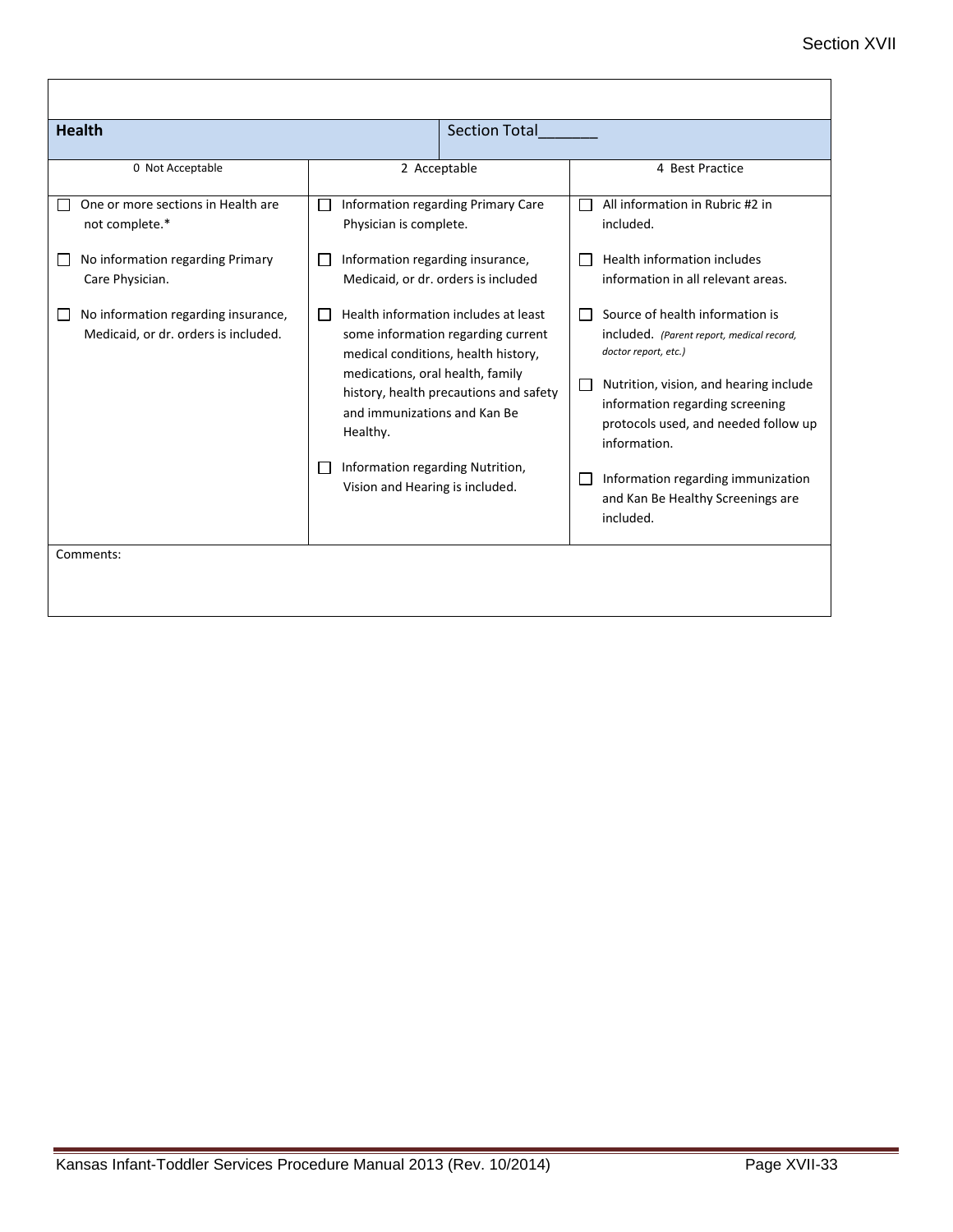| My Childs Story (MCS)                                                                                                                                                                                                                                                     |                                                                                                                                                                                                                                                                          | <b>Section Total</b>                                                                                                     |                                                                                                                                                                                                                                                                                                                                                                                                     |
|---------------------------------------------------------------------------------------------------------------------------------------------------------------------------------------------------------------------------------------------------------------------------|--------------------------------------------------------------------------------------------------------------------------------------------------------------------------------------------------------------------------------------------------------------------------|--------------------------------------------------------------------------------------------------------------------------|-----------------------------------------------------------------------------------------------------------------------------------------------------------------------------------------------------------------------------------------------------------------------------------------------------------------------------------------------------------------------------------------------------|
| 0 Not Acceptable                                                                                                                                                                                                                                                          | 2 Acceptable                                                                                                                                                                                                                                                             |                                                                                                                          | 4 Best Practice                                                                                                                                                                                                                                                                                                                                                                                     |
| No or limited information regarding<br>types of information used to develop<br>the My Child's Story.*<br>One or more of the ECO areas are not                                                                                                                             | Listing of all relevant types of<br>$\Box$<br>information used to develop My<br>Child's Story.<br>All ECO areas are completed.<br>$\mathsf{L}$                                                                                                                           |                                                                                                                          | All items from Rubric #2 are checked.<br>$\blacksquare$<br>Listing of all relevant types of<br>ш<br>information used to develop My<br>Child's Story including dates.                                                                                                                                                                                                                                |
| completed.*<br>Technical jargon is used and not<br>ப<br>defined<br>Development is described in terms of<br>ப<br>isolated evaluation tasks or skills.<br>Items listed directly from CBA<br>ப<br>protocol.<br>One or more developmental domains<br>ப<br>are not addressed.* | Observations and reports of child's<br>U<br>in context of family routines and<br>activities.<br>Information clearly comes from<br>$\Box$<br>authentic assessment including a<br>family assessment tool.<br>All 5 developmental domains are<br>$\mathsf{L}$<br>addressed. | functional abilities are described in<br>terms of daily learning opportunities                                           | In-depth description of strengths,<br>Ш<br>needs, routines, natural learning<br>opportunities & child interest used to<br>develop the ECO area.<br>Information included in each of the<br>three ECO areas is clearly associated<br>with that ECO area.<br>What the family would like to see<br>ப<br>change about the routines/activity is<br>fully and individually addressed for<br>each ECO area. |
| Comments:                                                                                                                                                                                                                                                                 |                                                                                                                                                                                                                                                                          |                                                                                                                          |                                                                                                                                                                                                                                                                                                                                                                                                     |
|                                                                                                                                                                                                                                                                           |                                                                                                                                                                                                                                                                          |                                                                                                                          |                                                                                                                                                                                                                                                                                                                                                                                                     |
| <b>Family concerns/priorities and resources</b>                                                                                                                                                                                                                           |                                                                                                                                                                                                                                                                          | Section Total                                                                                                            |                                                                                                                                                                                                                                                                                                                                                                                                     |
| 0 Not Acceptable                                                                                                                                                                                                                                                          | 2 Acceptable                                                                                                                                                                                                                                                             |                                                                                                                          | 4 Best Practice                                                                                                                                                                                                                                                                                                                                                                                     |
| No family assessment tool was<br>identified.*<br>Family priorities derived from Family<br>assessment tool are not included<br>Family priorities derived from My<br>Child's Story are not reflected.                                                                       | listed.<br>this family and child.<br>Concerns are prioritized.<br>$\mathsf{L}$                                                                                                                                                                                           | Family concerns and priorities derived<br>from the family assessment tool are<br>Priorities are specific to the needs of | All items from Rubric #2 are included.<br>$\perp$<br>IFSP outcomes are cross referenced<br>with parent concerns/priorities.<br>All priorities are described<br>⊔<br>functionally.                                                                                                                                                                                                                   |
| Concerns are identified as services or<br>nonfunctional tasks.<br>Family concerns/ priorities are<br>documented as domains, stated too                                                                                                                                    | ⊔<br>family friendly language and are<br>clearly understandable.<br>Context of routines/activities is<br>$\Box$                                                                                                                                                          | Concerns and priorities are written in                                                                                   | Priorities of the Family reflect child<br>level needs, family needs in reference<br>to support of child development and<br>individual support for family members<br>/needs of family unit.                                                                                                                                                                                                          |
| broadly or are not understandable.<br>Priorities are listed in broad/generic<br>terms.<br>Family strengths are only referenced<br>by a single activity or who resides in<br>home.                                                                                         | Family strengths and resources are<br>$\mathsf{L}$<br>listed and go beyond parents and<br>child.                                                                                                                                                                         | included in the concern or priority.                                                                                     | Services and supports that may be<br>needed/ desired but are not Part C<br>services are included.<br>Family strengths include a description<br>of the family including people,<br>resources and supports beyond the<br>parent and child, including as                                                                                                                                               |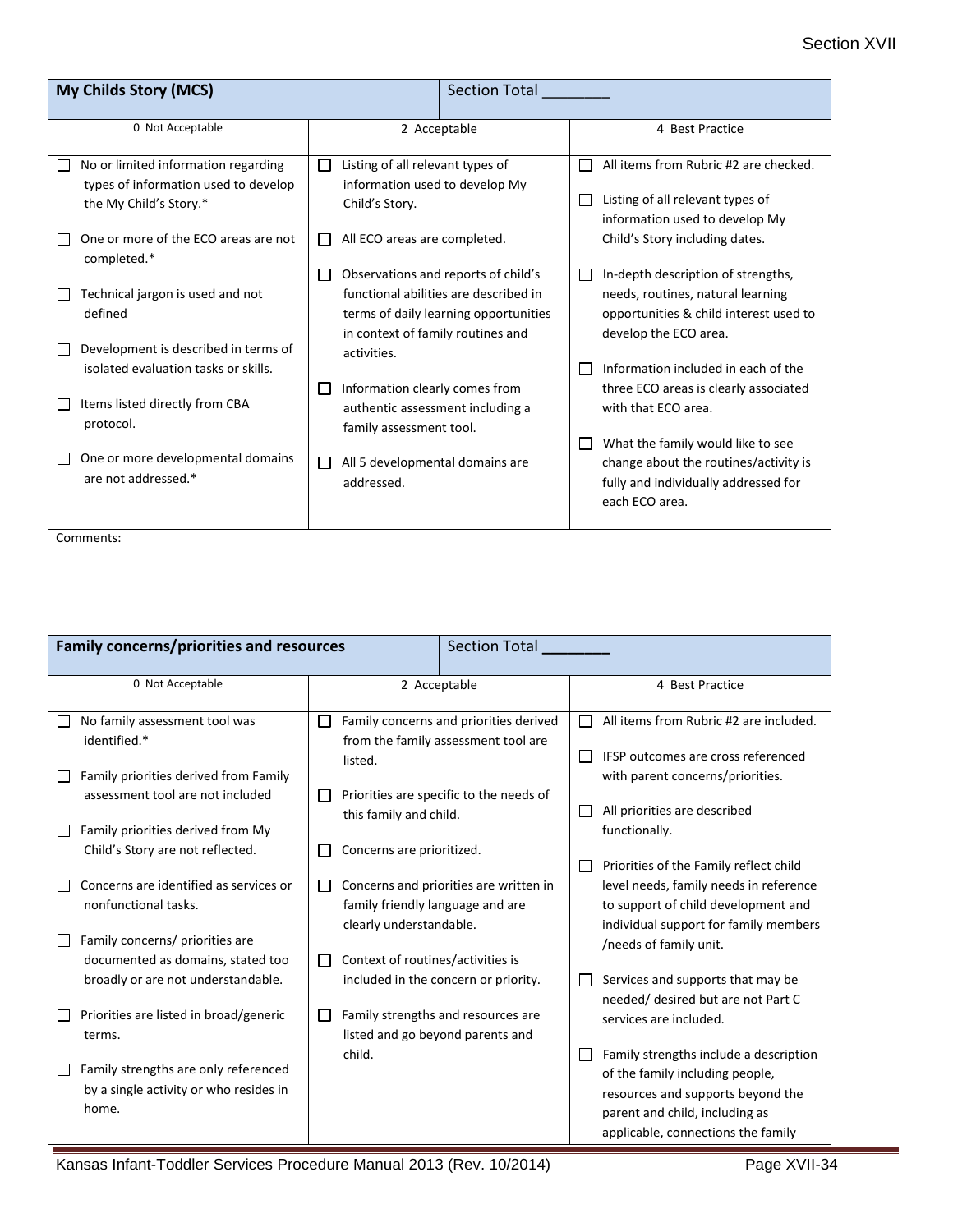|           | does not have, but would like. (Could<br>include an ECO map). |
|-----------|---------------------------------------------------------------|
| Comments: |                                                               |
|           |                                                               |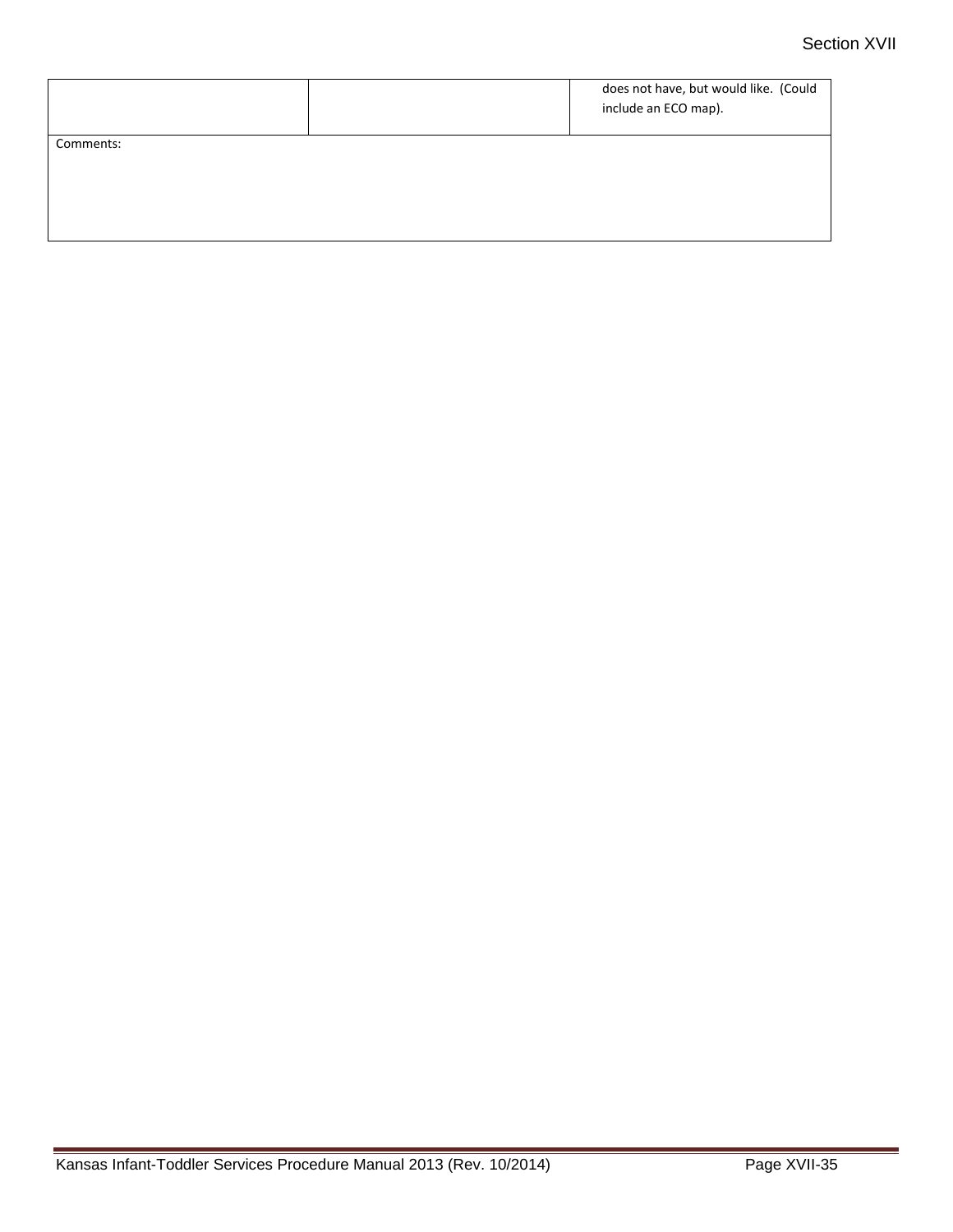| <b>Outcomes</b>                                                                                                                                                                                                                                                                                                                              | <b>Outcome Total</b>                                                                                                                                                                                                                                                                                                                                                                                                |                                                                                                                                                                                                                                        |  |  |
|----------------------------------------------------------------------------------------------------------------------------------------------------------------------------------------------------------------------------------------------------------------------------------------------------------------------------------------------|---------------------------------------------------------------------------------------------------------------------------------------------------------------------------------------------------------------------------------------------------------------------------------------------------------------------------------------------------------------------------------------------------------------------|----------------------------------------------------------------------------------------------------------------------------------------------------------------------------------------------------------------------------------------|--|--|
| Use an additional page for each outcome included in the IFSP                                                                                                                                                                                                                                                                                 |                                                                                                                                                                                                                                                                                                                                                                                                                     |                                                                                                                                                                                                                                        |  |  |
| Outcome #                                                                                                                                                                                                                                                                                                                                    |                                                                                                                                                                                                                                                                                                                                                                                                                     |                                                                                                                                                                                                                                        |  |  |
| What would you like to see happen?                                                                                                                                                                                                                                                                                                           |                                                                                                                                                                                                                                                                                                                                                                                                                     |                                                                                                                                                                                                                                        |  |  |
| 0 Not Acceptable                                                                                                                                                                                                                                                                                                                             | 2 Acceptable                                                                                                                                                                                                                                                                                                                                                                                                        | 4 Best Practice                                                                                                                                                                                                                        |  |  |
| Outcome is vague, too broadly stated,<br>or includes undefined jargon.<br>Outcome is not developmentally<br>ப<br>appropriate/realistically achievable.<br>Has little or no relationship to present<br>$\Box$<br>levels of development or family<br>concerns and priorities.<br>Outcome is to only tolerate or<br>ப<br>extinguish a behavior. | Outcome is written in family friendly<br>$\mathbf{L}$<br>language.<br>Is clearly linked to family priorities<br>$\perp$<br>listed on page 8 of IFSP<br>Includes<br>⊔<br>• what family would like to see happen<br>for child and family<br>• what is happening now<br>• how will we know we've made<br>progress or if revisions are needed<br>Outcome is written in context of daily<br>$\perp$<br>activity/routine. | All items from Rubric #2 are checked.<br>Outcome is specific and functional, it<br>$\Box$<br>is necessary for successful functioning<br>for this child and his/her family within<br>routines.<br>It clearly contains only one outcome. |  |  |
|                                                                                                                                                                                                                                                                                                                                              | Outcome is functional.<br>L                                                                                                                                                                                                                                                                                                                                                                                         |                                                                                                                                                                                                                                        |  |  |
| How will we know we've made progress or if revisions are needed to outcomes or services?                                                                                                                                                                                                                                                     |                                                                                                                                                                                                                                                                                                                                                                                                                     |                                                                                                                                                                                                                                        |  |  |
| 0 Not Acceptable                                                                                                                                                                                                                                                                                                                             | 2 Acceptable                                                                                                                                                                                                                                                                                                                                                                                                        | 4 Best Practice                                                                                                                                                                                                                        |  |  |
| Criteria are vague/not observable.                                                                                                                                                                                                                                                                                                           | Criteria are functional.<br>$\perp$                                                                                                                                                                                                                                                                                                                                                                                 | All items from Rubric #2 are checked.                                                                                                                                                                                                  |  |  |
| Appears to be a direct repeat of<br>outcome.                                                                                                                                                                                                                                                                                                 | An observable action or behavior is<br>$\mathsf{L}$<br>described to show progress.                                                                                                                                                                                                                                                                                                                                  | Criteria are obviously linked to the<br>outcome.                                                                                                                                                                                       |  |  |
| Is not functional.<br>$\Box$ Is not measurable.<br>Timeline is missing or only defined by<br>6 month or annual review date.                                                                                                                                                                                                                  | There is a procedure to measure<br>L<br>progress.<br>Timelines are based on a realistic<br>$\Box$<br>point of reference.                                                                                                                                                                                                                                                                                            | Procedures involve<br>parents/caregivers.<br>Timelines are based on a family<br>priority.                                                                                                                                              |  |  |
| Review (How did we do?)                                                                                                                                                                                                                                                                                                                      |                                                                                                                                                                                                                                                                                                                                                                                                                     |                                                                                                                                                                                                                                        |  |  |
| 0 Not Acceptable                                                                                                                                                                                                                                                                                                                             | 2 Acceptable                                                                                                                                                                                                                                                                                                                                                                                                        | 4 Best Practice                                                                                                                                                                                                                        |  |  |
| Outcomes are not reviewed at least<br>every 6 months.*<br>No review section is completed to<br>coincide with outcome review.*                                                                                                                                                                                                                | Description of progress based on<br>$\Box$<br>criteria is included.<br>Option for revising, continuing or<br>ப<br>discontinuing is included.<br>IFSP review section and signature<br>ப<br>completed that coincides with<br>outcome review.                                                                                                                                                                          | All items from Rubric #2 are checked.<br>Progress is clearly described and<br>╹⅃<br>reasons for revision, discontinuance<br>or continuing on are documented.<br>N/A as we have not yet reviewed this<br>outcome.                       |  |  |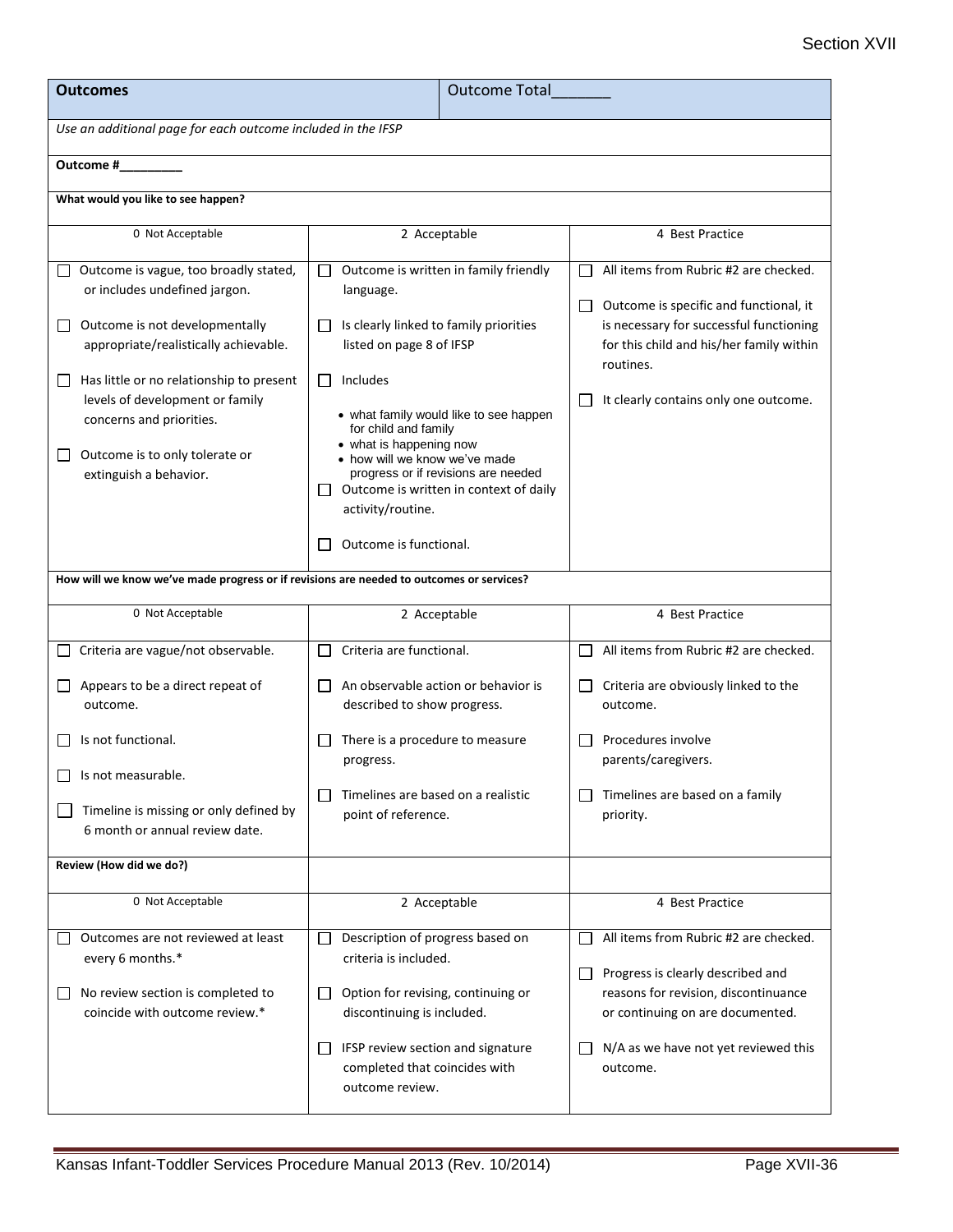Comments: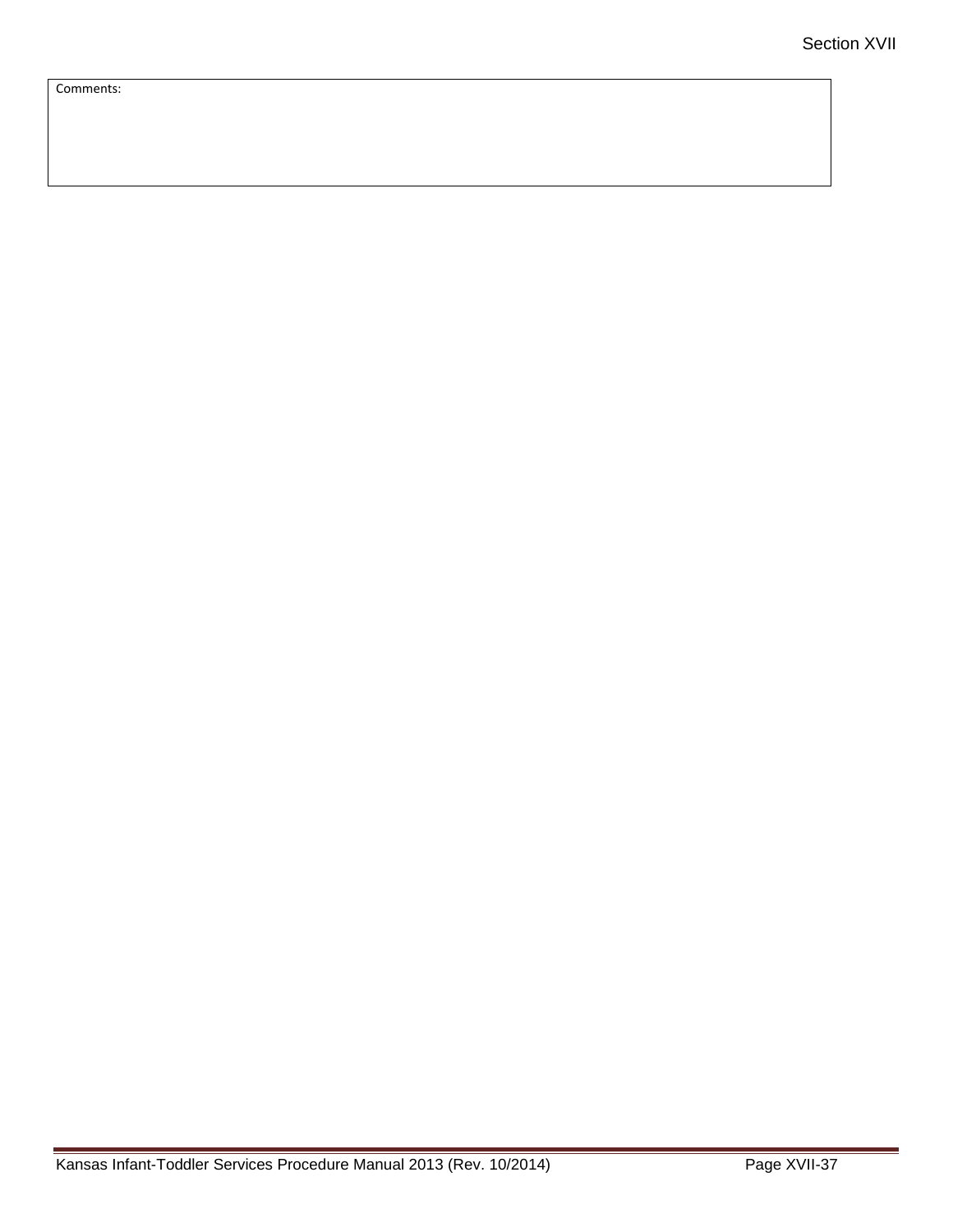## Section XVII

| <b>Services</b>                                                                                                                                                                                                                                                                                                                                                                                                                                                                                                                                                                                             | <b>Section Total</b>                                                                                                                                                                                                                                                                                                                       |                                                                                                                                                                                                                                                                                                                                                                                                        |
|-------------------------------------------------------------------------------------------------------------------------------------------------------------------------------------------------------------------------------------------------------------------------------------------------------------------------------------------------------------------------------------------------------------------------------------------------------------------------------------------------------------------------------------------------------------------------------------------------------------|--------------------------------------------------------------------------------------------------------------------------------------------------------------------------------------------------------------------------------------------------------------------------------------------------------------------------------------------|--------------------------------------------------------------------------------------------------------------------------------------------------------------------------------------------------------------------------------------------------------------------------------------------------------------------------------------------------------------------------------------------------------|
| 0 Not Acceptable                                                                                                                                                                                                                                                                                                                                                                                                                                                                                                                                                                                            | 2 Acceptable                                                                                                                                                                                                                                                                                                                               | 4 Best Practice                                                                                                                                                                                                                                                                                                                                                                                        |
| One or more fields not complete.*<br>It is not evident who the primary<br>$\mathsf{L}$<br>service provider is. *<br>It is not evident who the service<br>$\mathbf{I}$<br>coordinator is.<br>Services indicate that services are not<br>being provided in accordance with<br>Mission and Key Principles (services<br>being provided by multiple providers<br>in isolation, or mirrored services).<br>Description of services is a generic<br>$\overline{\phantom{a}}$<br>statement and not individualized to<br>this plan.<br>Funding statement is generic and not<br>$\Box$<br>individualized to this plan. | All fields are complete.<br>ΙI<br>All services are appropriate and<br>consistent with outcomes.<br>Frequency/Length seems adequate<br>given diagnosis/family strengths and<br>needs/family priority/outcomes.<br>Description of services is individual to<br>$\Box$<br>this plan.<br>Funding statement is individual to this<br>ப<br>plan. | All items from Rubric #2 are checked.<br>$\Box$<br>Description of services is<br>$\Box$<br>individualized and clearly indicates<br>services consistent with the Mission<br>and Key Principles<br>Statement is written in a way that is<br>$\Box$<br>clearly understood by the family.<br>Funding statement is individualized<br>$\Box$<br>and could be clearly understood by<br>the family.            |
| Comments:<br><b>Natural Environments</b>                                                                                                                                                                                                                                                                                                                                                                                                                                                                                                                                                                    | Section Total                                                                                                                                                                                                                                                                                                                              |                                                                                                                                                                                                                                                                                                                                                                                                        |
| 0 Not Acceptable                                                                                                                                                                                                                                                                                                                                                                                                                                                                                                                                                                                            | 2 Acceptable                                                                                                                                                                                                                                                                                                                               | 4 Best Practice                                                                                                                                                                                                                                                                                                                                                                                        |
| One or more services are provided in<br>a non natural environment without<br>justification.*<br>Justification statement is based solely<br>$\mathsf{L}$<br>on provider or parent preference.<br>Comments:                                                                                                                                                                                                                                                                                                                                                                                                   | <b>Justification Needed?</b><br>$\Box$ Yes –one or more services not provided in a<br>natural environment.<br>Justification is based on the child<br>and child outcomes, and not on<br>provider or parent preference<br>alone.<br>No-All services are provided in natural<br>environments.                                                 | All services are provided in natural<br>environments.<br>If Justification is needed, the statement<br>includes:<br>Why services cannot be provided in a<br>natural environment based on child's<br>outcome.<br>How the intervention will be<br>generalized into a child and family's<br>activities and routines.<br>Plan for moving the<br>$\Box$<br>interventions/services into a natural<br>setting. |
|                                                                                                                                                                                                                                                                                                                                                                                                                                                                                                                                                                                                             |                                                                                                                                                                                                                                                                                                                                            |                                                                                                                                                                                                                                                                                                                                                                                                        |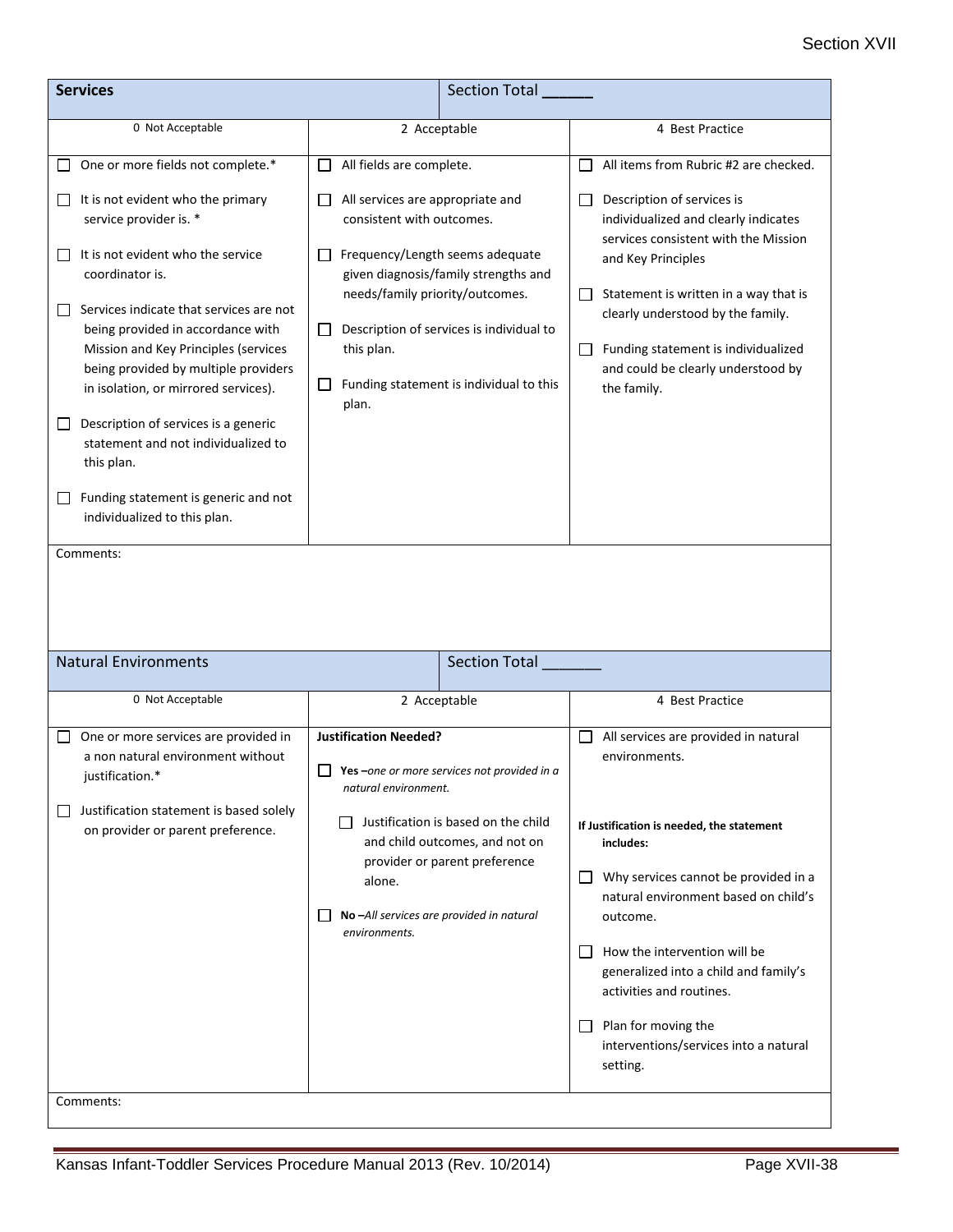| <b>IFSP Agreement</b>                                                                          | <b>Section Total</b>                                                                                                       |                                                                                                                                      |
|------------------------------------------------------------------------------------------------|----------------------------------------------------------------------------------------------------------------------------|--------------------------------------------------------------------------------------------------------------------------------------|
| 0 Not Acceptable                                                                               | 2 Acceptable                                                                                                               | 4 Best Practice                                                                                                                      |
| One or more section not completed.*<br>Multidisciplinary team participation is<br>not evident. | All required documentation sections<br>L<br>are completed and accurate.<br>MD Team involvement is evident.<br>$\mathsf{L}$ | All items from Rubric #2 are checked.<br>П<br>Other contributors are identified and<br>$\mathbf{I}$<br>type of involvement is noted. |
| Comments:                                                                                      |                                                                                                                            |                                                                                                                                      |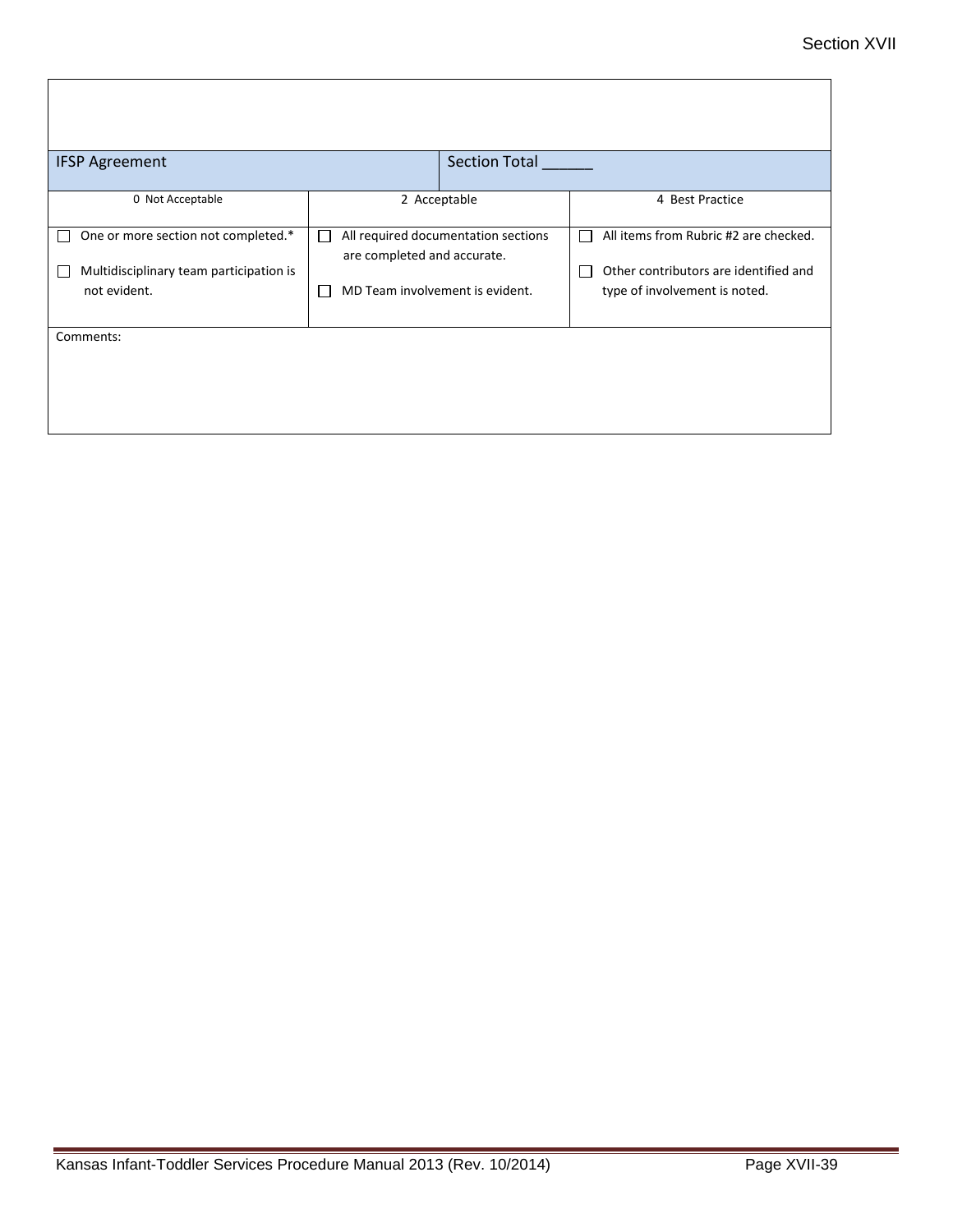| <b>Transition Plan</b>                                                                                                                                                                                                                    |                                                                                                                                                                                                                                                                                                                                                                                                                              | <b>Section Total</b>                                                                                                  |                                                                                                                                                                                                                                                                                                                                                                                                                                                  |
|-------------------------------------------------------------------------------------------------------------------------------------------------------------------------------------------------------------------------------------------|------------------------------------------------------------------------------------------------------------------------------------------------------------------------------------------------------------------------------------------------------------------------------------------------------------------------------------------------------------------------------------------------------------------------------|-----------------------------------------------------------------------------------------------------------------------|--------------------------------------------------------------------------------------------------------------------------------------------------------------------------------------------------------------------------------------------------------------------------------------------------------------------------------------------------------------------------------------------------------------------------------------------------|
| 0 Not Acceptable                                                                                                                                                                                                                          | 2 Acceptable                                                                                                                                                                                                                                                                                                                                                                                                                 |                                                                                                                       | 4 Best Practice                                                                                                                                                                                                                                                                                                                                                                                                                                  |
| No transition plan developed at least<br>90 days prior to 3 <sup>rd</sup> Birthday. *<br>School district information is not<br>completed.<br>No review section completed if plan is<br>not part of an initial or annual IFSP<br>process.* | $\Box$<br>prior to third birthday.<br>School district information is<br>$\Box$<br>completed.<br>$\Box$<br>are fully described.<br>Transition plan form is fully<br>$\Box$<br>completed.<br>Parental agreement to hold a<br>$\Box$<br>IFSP review documentation is<br>$\mathsf{L}$<br>completed as needed with the<br>transition plan.<br>Evidence that Guidance for late<br>$\mathsf{L}$<br>referrals to Part C was followed | Plan developed 9 months to 90 days<br>Family priorities for child's transition<br>transition conference as indicated. | All items from Rubric #2 are checked.<br>Plan is developed with enough time to<br>prepare for the transition conference<br>(not one and the same.)<br>Individual steps to meet the family<br>priorities for transition are fully<br>documented.<br>If a transition conference with Part B<br>is not going to be held, other<br>transition activities are fully described.<br>Plan documents who parents would<br>like to attend the IEP meeting. |
| Comments:<br><b>Transition Conference</b> With parental permission<br><b>Section Total</b>                                                                                                                                                |                                                                                                                                                                                                                                                                                                                                                                                                                              |                                                                                                                       |                                                                                                                                                                                                                                                                                                                                                                                                                                                  |
| 0 Not Acceptable                                                                                                                                                                                                                          | 2 Acceptable                                                                                                                                                                                                                                                                                                                                                                                                                 |                                                                                                                       | 4 Best Practice                                                                                                                                                                                                                                                                                                                                                                                                                                  |
| Conference not held at least 90 days<br>prior to child's 3 <sup>rd</sup> Birthday.*<br>Conference documentation is<br>incomplete.<br>No review section completed if plan is<br>not part of an initial or annual IFSP<br>process.*         | Conference held at least 90 days prior<br>$\mathsf{L}$<br>to child's 3 <sup>rd</sup> Birthday.<br>Plan is fully documented including<br>ப<br>persons responsible.<br>Plan is individualized to child and<br>$\Box$<br>family.<br>IFSP review documentation is<br>$\mathsf{L}$<br>completed as needed with the<br>transition plan.                                                                                            |                                                                                                                       | All items from Rubric #2 are checked.<br>П<br>Conference addresses priorities for<br>transition as determined by the<br>parents in the transition plan.<br>Plan includes timelines for activities to<br>be completed by the child's 3rd<br>Birthday.                                                                                                                                                                                             |
| Comments:                                                                                                                                                                                                                                 |                                                                                                                                                                                                                                                                                                                                                                                                                              |                                                                                                                       |                                                                                                                                                                                                                                                                                                                                                                                                                                                  |